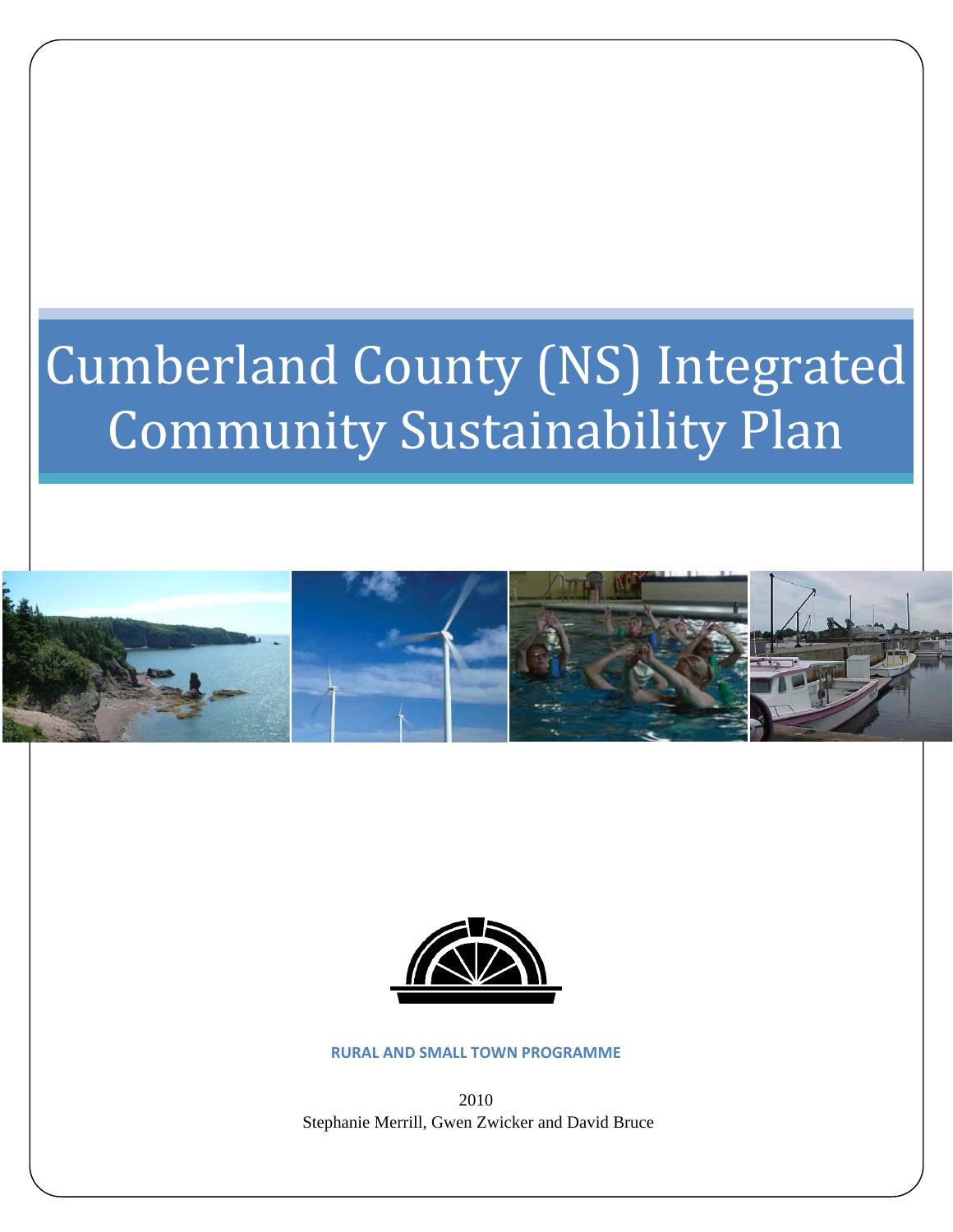*Cumberland County is a forward-thinking municipality offering a vibrant, safe and healthy rural quality of life for all ages. Our natural beauty and assets appeal to a global audience and are the foundation for our economy and culture. Our communities collaborate to provide quality and accessible services, and positive and creative leadership toward the sustainability of the whole municipality.* 





**RURAL & SMALL TOWN PROGRAMME** 

The Rural and Small Town Programme Mount Allison University 144 Main St. Sackville, NB E4L 1A7 (Tel) 506-364-2391 (Fax) 506-364-2601 www.mta.ca/rstp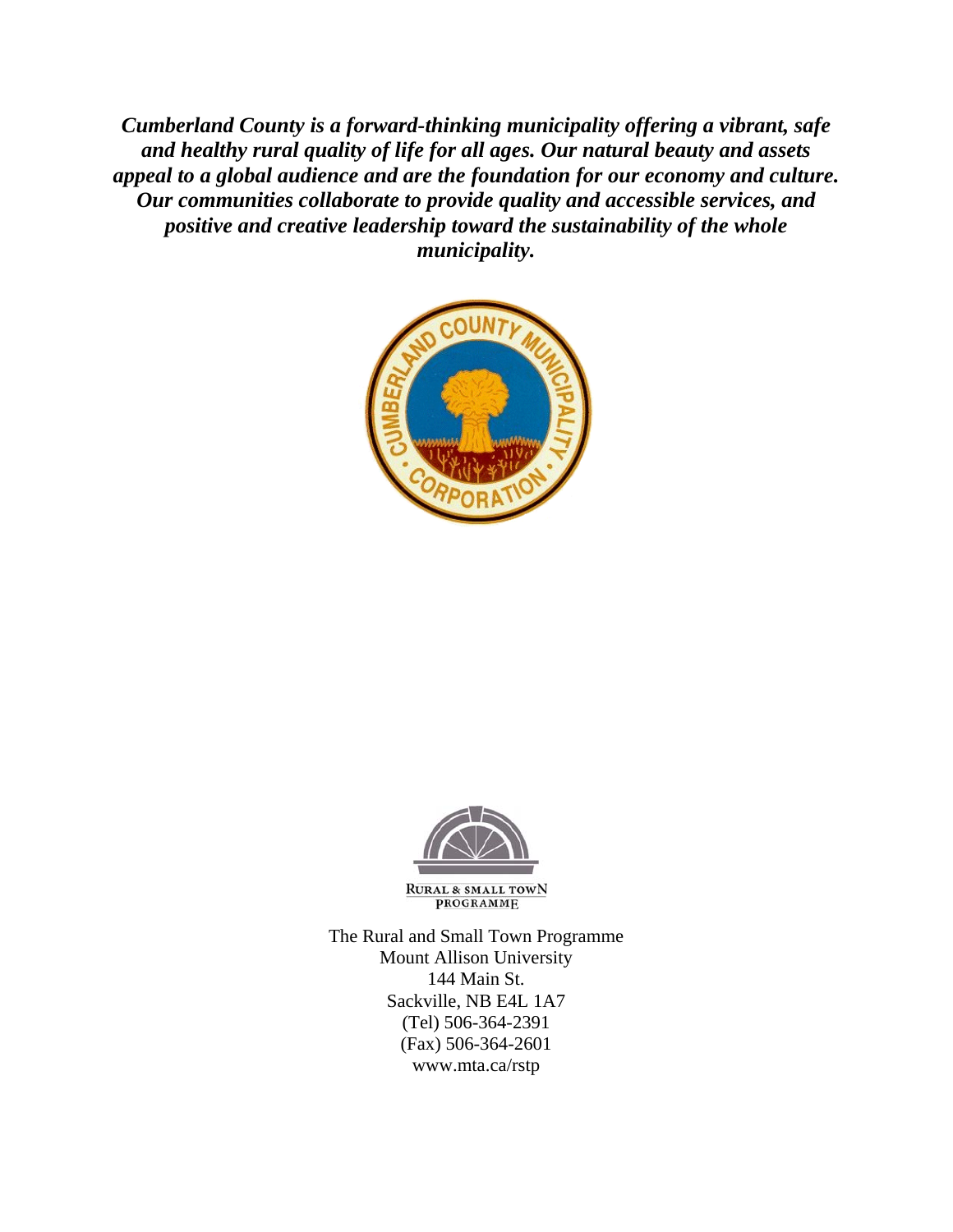## Executive Summary

## *Purpose*

The Municipality of the County of Cumberland (hereinafter referred to as "the Municipality") requires an Integrated Community Sustainability Plan (ICSP) in order to fulfill the New Deal for Cities and Municipalities and its subsequent Municipal Funding Agreement for Nova Scotia. In turn, the Municipality will access gas tax revenue transferred from the federal to the provincial government for distribution to municipalities for infrastructure investments that reduce environmental impact and contribute to efficiency.

Using a holistic approach and the four pillars of sustainability (Environment, Economy, Society and Culture), this ICSP outlines and describes the sustainable planning issues and topics that were brought forth through public consultation; the sustainable development goals and actions that will work toward realizing a vision for the future of the Municipality; and infrastructure investment priorities – some of which are eligible expenditures for the gas tax revenue, and others which could potentially be implemented with funding from other sources.

## *Vision Statement*

Key words identified through five focus group discussions and key informant interviews were used as the foundation for creating a vision statement for this ICSP:

> "Cumberland County is a forward-thinking municipality offering a vibrant, safe and healthy rural quality of life for all ages. Our natural beauty and assets appeal to a global audience and are the foundation for our economy and culture. Our communities collaborate to provide quality and accessible services, and positive and creative leadership toward the sustainability of the whole municipality."

## *Sustainable Planning Issues and Topics*

Although there are several diverse regions within the Municipality itself, collectively the range of priority issues appears to be fairly consistent across the Municipality. Distilling the issues identified through the various consultation processes, we have identified eight cross-cutting sustainability priorities:

- 1. Creating a year-round economy that contributes to sustainable livelihoods
- 2. Green energy needs and opportunities
- 3. Climate change
- 4. Water
- 5. Demographic changes
- 6. Development patterns
- 7. Transportation
- 8. Communication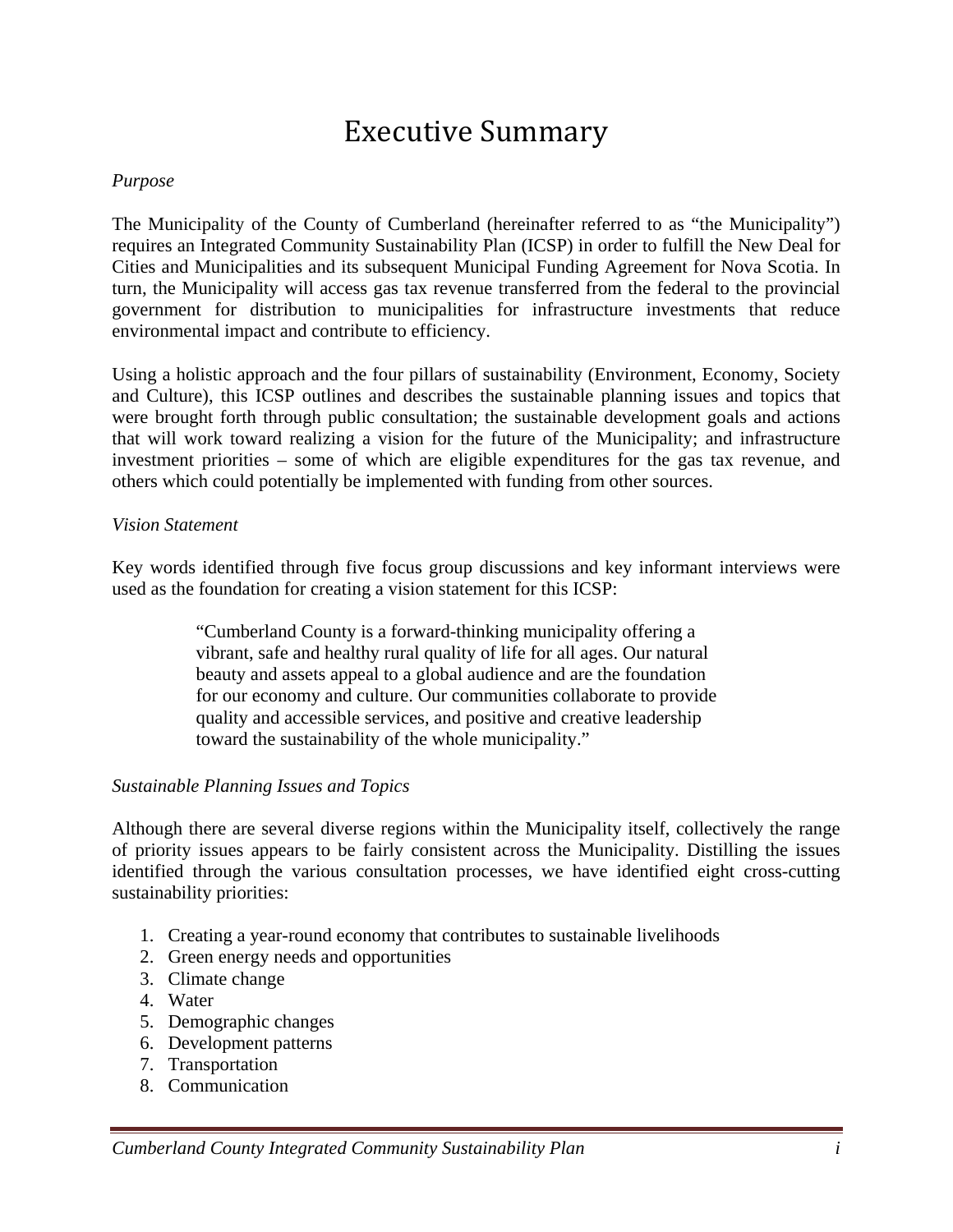## *Key Areas of Sustainability*

Within the four pillars of sustainability 26 key areas have been identified and will form the basis of the goals and actions:

| <b>Environment</b>    | <b>Economy</b>              | <b>Society</b>         | <b>Culture</b>         |
|-----------------------|-----------------------------|------------------------|------------------------|
| <b>Natural Assets</b> | Energy                      | <b>Health Care</b>     | Heritage               |
| Forests, wildlife and | Tourism                     | Transportation         | Arts                   |
| Habitat               | Agriculture and             | Education              | <b>Natural History</b> |
| Water Quality and     | <b>Community Resilience</b> | Welcoming              | Communications and     |
| Quantity              | <b>Employment and Local</b> | Communities            | Libraries              |
| Wastewater            | <b>Business</b>             | Community              |                        |
| Management            |                             | Governance             |                        |
| Land Use Planning     |                             | <b>Rural Services</b>  |                        |
| Climate Change        |                             | Recreation             |                        |
|                       |                             | Youth                  |                        |
|                       |                             | Seniors                |                        |
|                       |                             | <b>Human Resources</b> |                        |
|                       |                             | Safety                 |                        |

## *Goals and Actions*

Each sustainability area presented above has an associated goal; a general statement of attainment desired by the Municipality with respect to that theme. Action items that work toward reaching each of the goals are presented. These action items represent the holistic and integrated nature of this plan; however, all actions do not necessarily fall directly (or at all) within the mandate of the municipal government. Furthermore, while many of the action items apply across the Municipality and can be applied to specific regions and communities as need and opportunities arise, some action items identify specific regions or communities for which they are currently appropriate and of high priority.

## *Infrastructure Areas and Eligible Projects*

Environmentally Sustainable Municipal Infrastructure (ESMI):

- 1. Biggs Drive sewage treatment upgrade
- 2. Maccan sewage treatment plant
- 3. Water main extensions
- 4. Water supply installation, particularly in the Village of Pugwash
- 5. Sewage main extension, particularly in the Village of Pugwash
- 6. Sidewalk installation for existing residential clusters
- 7. LED streetlight replacement for existing structures
- 8. Geothermal resource and Green Industrial Park development
- 9. Active transportation infrastructure (bike and walking paths) in existing residential clusters and along secondary and tertiary highways.
- 10. Municipal Building Energy Retrofit
- 11. Community buildings GHG reduction / retrofit projects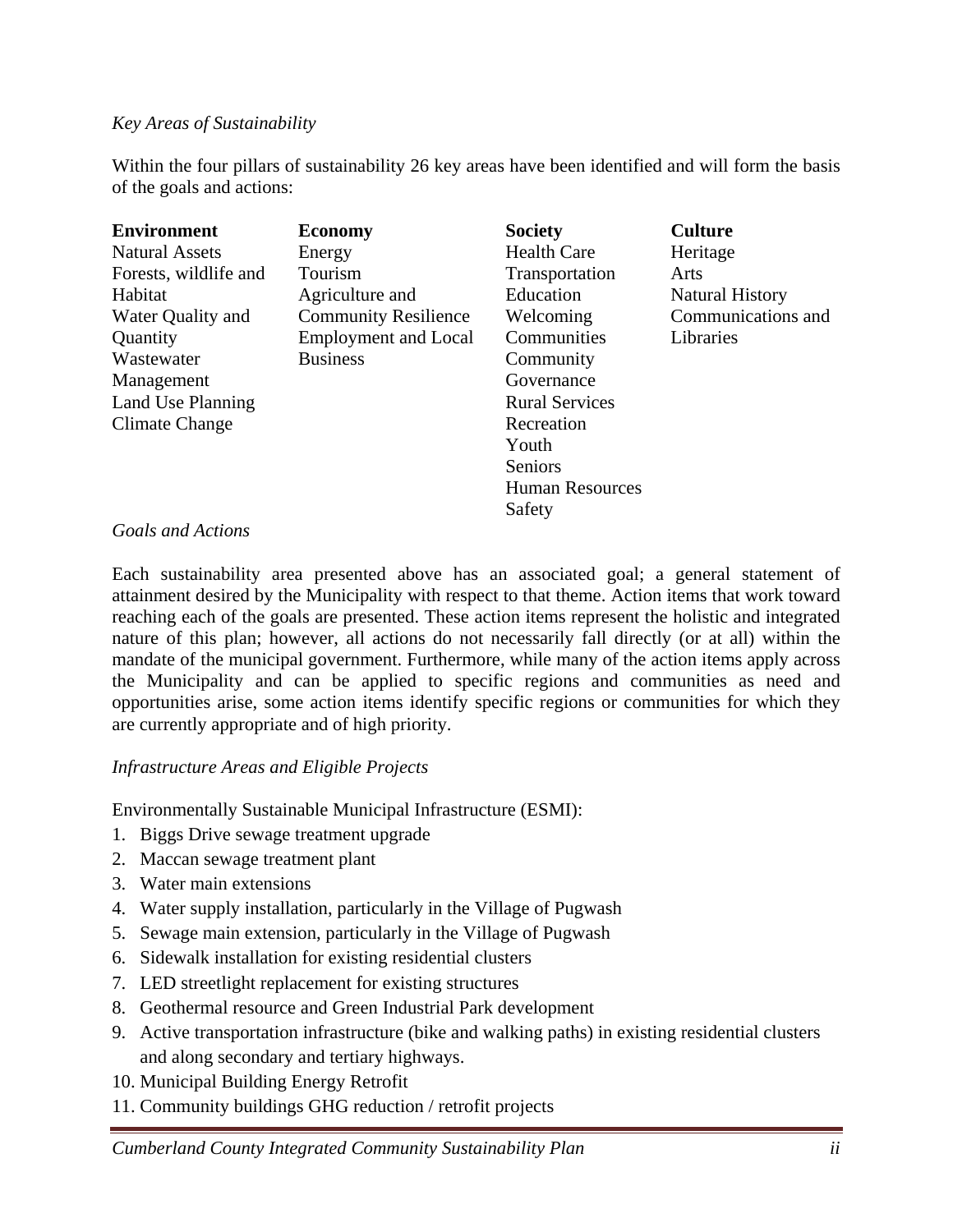Capacity Building Projects:

- 1. County Water Strategy, including a hydrological assessment that investigates water availability and demand
- 2. County Climate Change Adaptation Strategy
- 3. Branding, marketing, training and public interpretation and capacity building around renewable / alternative energy and energy self-sufficiency
- 4. Promotion of active transportation that aligns with physical activity strategy and promotion of existing public transportation services
- 5. County Communications Strategy to deliver more effective communication techniques and tools in order to reach and engage the diversity of residents and visitors; development of various communication media including (but not limited to) signage (for attractions and services) newsletters, Tantramar Community Radio, online social media, etc.

## *Community Benefits*

The community benefits of long-term planning and decision-making in a holistic manner are numerous. This ICSP will provide cost-savings, an enhanced capacity to meet community needs, creation of a strong and creative community, more effective change management, more effective policy development, greater community cohesion, stronger regional linkages, and opportunities to better respond to community needs and wants.

## *Partnerships and Collaboration*

The majority of the ESMI projects identified fall under the mandate and full responsibility of the municipal government and will be fully undertaken by the Municipality, with the exception of the geothermal resource and Green Industrial Park concept development. This project is a partnership between the Municipality, Town of Springhill and CREDA.

## *Provincial Interest Statements*

This ICSP has taken a holistic approach to sustainability planning and is therefore consistent with all of Provincial Interest Statements regarding Drinking Water, Flood Risk Areas, Agricultural Land, Infrastructure, and Housing. Many actions in Section 4, in fact, are consistent with multiple Statements. Furthermore, though not official Statements of Provincial Interests there are also a number of other provincial initiatives being developed under the new Environmental Goals and Sustainable Prosperity Act (Province of Nova Scotia 2007) that this ICSP aligns with and supports.

## *Implementation*

In order for this ISCP to be successful, the Municipality should develop an implementation strategy. An implementation strategy could include teams or committees based on the priority issues (Section 3) to prioritize and address the action items. A regular update, review and progress evaluation which includes reporting to Municipal Council is also recommended.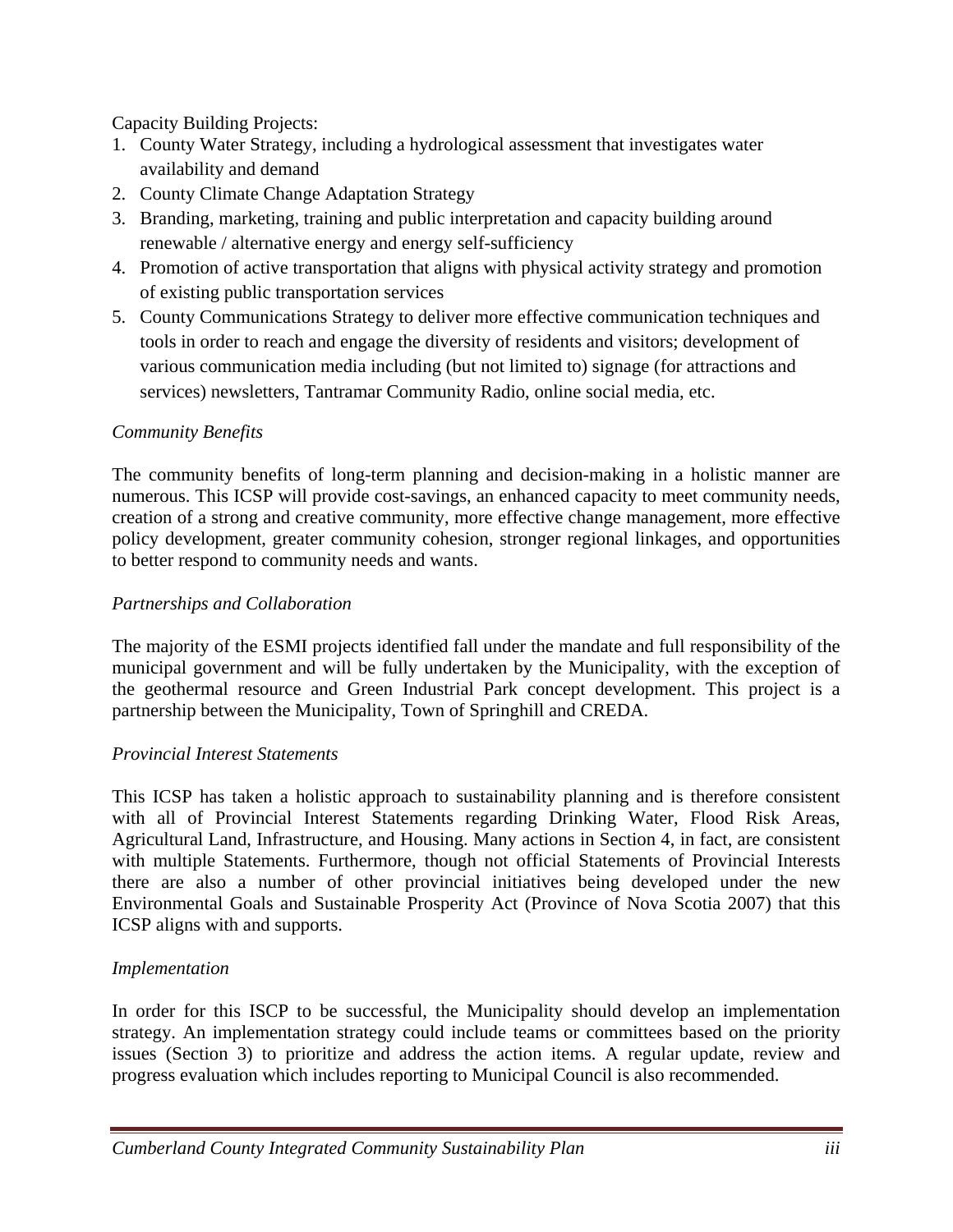## **Table of Contents**

| $1_{-}$          |  |
|------------------|--|
|                  |  |
|                  |  |
|                  |  |
|                  |  |
| 2.               |  |
|                  |  |
|                  |  |
|                  |  |
|                  |  |
|                  |  |
|                  |  |
| 3.               |  |
|                  |  |
|                  |  |
|                  |  |
|                  |  |
|                  |  |
|                  |  |
|                  |  |
|                  |  |
|                  |  |
|                  |  |
|                  |  |
|                  |  |
| $\overline{4}$ . |  |
|                  |  |
|                  |  |
|                  |  |
|                  |  |
| 5.               |  |
|                  |  |
|                  |  |
| 7.               |  |
| 8.               |  |
| 9.               |  |
|                  |  |
|                  |  |
|                  |  |
|                  |  |
|                  |  |
|                  |  |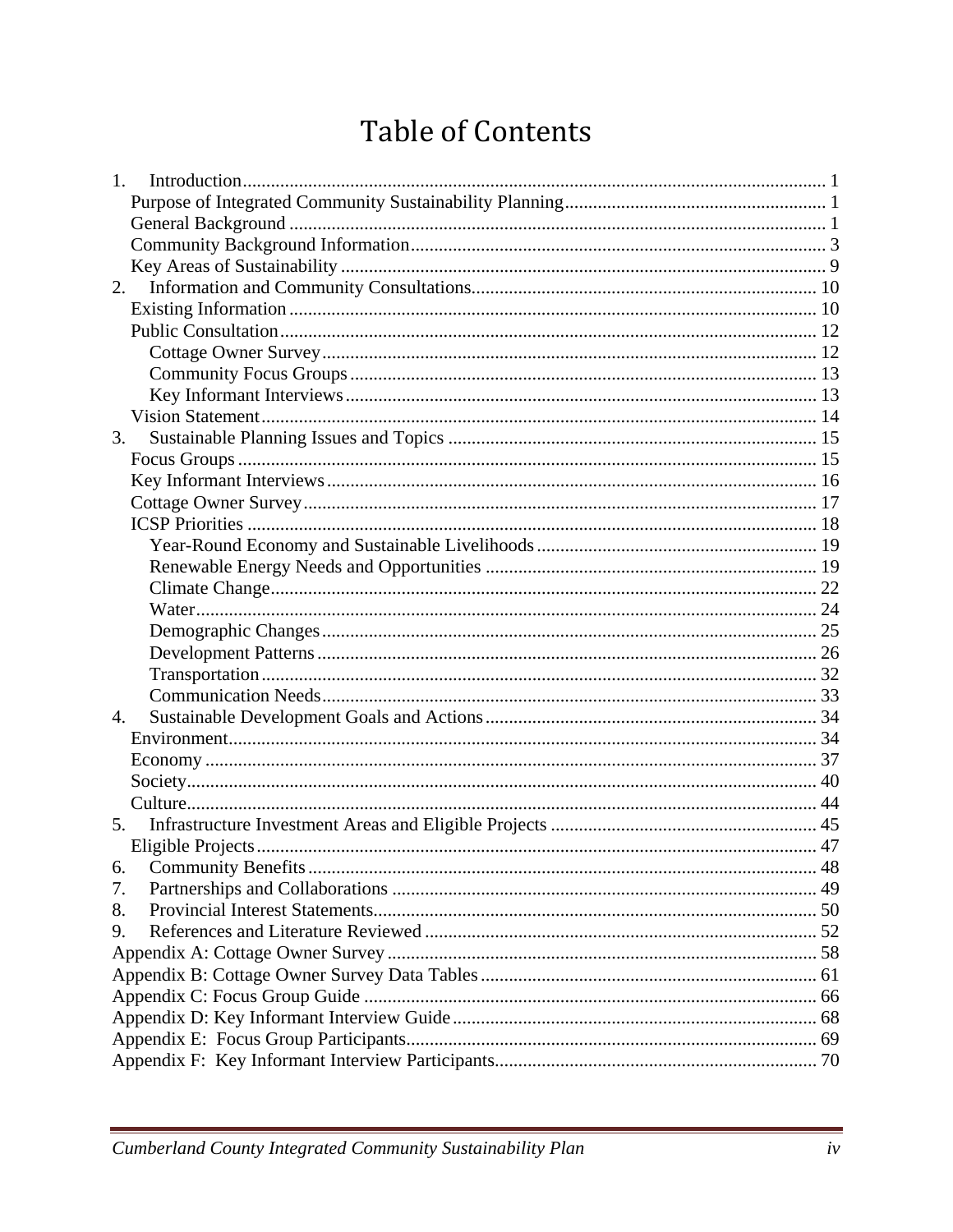## List of Figures

| Figure 1. Cumberland County, Nova Scotia.                                                      |
|------------------------------------------------------------------------------------------------|
| Figure 2. The Industries Associated with the Occupations of the Experienced Labour Force (aged |
|                                                                                                |
|                                                                                                |
|                                                                                                |
|                                                                                                |
|                                                                                                |
|                                                                                                |
| Figure 8. Dwellings, Voters and Kms of Road by Municipal Electoral Districts, 2006  8          |
|                                                                                                |
|                                                                                                |
| Figure 11. Subdivision Development Approvals by Municipal Electoral District, 2005-2009 28     |
| Figure 12. Lot Development Approvals by Municipal Electoral District, 2005-2009  28            |
| Figure 13. New Single Family Residential Construction, Number of Permits Issued by Municipal   |
| 29                                                                                             |
| Figure 14. Value of New Single Family Residential Construction Permits Issued by Municipal     |
|                                                                                                |
| Figure 15. Total New Cottage Development Permits, by Municipal Electoral District, 2000 –      |
|                                                                                                |
| Figure 16. Total and Average Permit Value of New Cottage Development by Municipal              |
| 32                                                                                             |

## List of Tables

| Table 2. Nursing Homes and Homes for the Aged Located within Cumberland County  9                |  |
|--------------------------------------------------------------------------------------------------|--|
|                                                                                                  |  |
| Table 4. Sustainability Priorities Identified by Participants in each of the Focus Group Regions |  |
|                                                                                                  |  |
| Table 5. Issues Prioritized as the "Top 5" by the Majority of Cottage Owner Respondents 18       |  |
|                                                                                                  |  |
| Table 7. Average Value of New Single Family Residential Construction Permits Issued by           |  |
|                                                                                                  |  |
| Table 8. Infrastructure "Wish List" Identified by Various Community Stakeholders  46             |  |
| Table 9. Community Benefits Associated with each Eligible ESMI Project.  49                      |  |
|                                                                                                  |  |
| Table 11. Number of Action Items that Align with each Provincial Interest Statement  51          |  |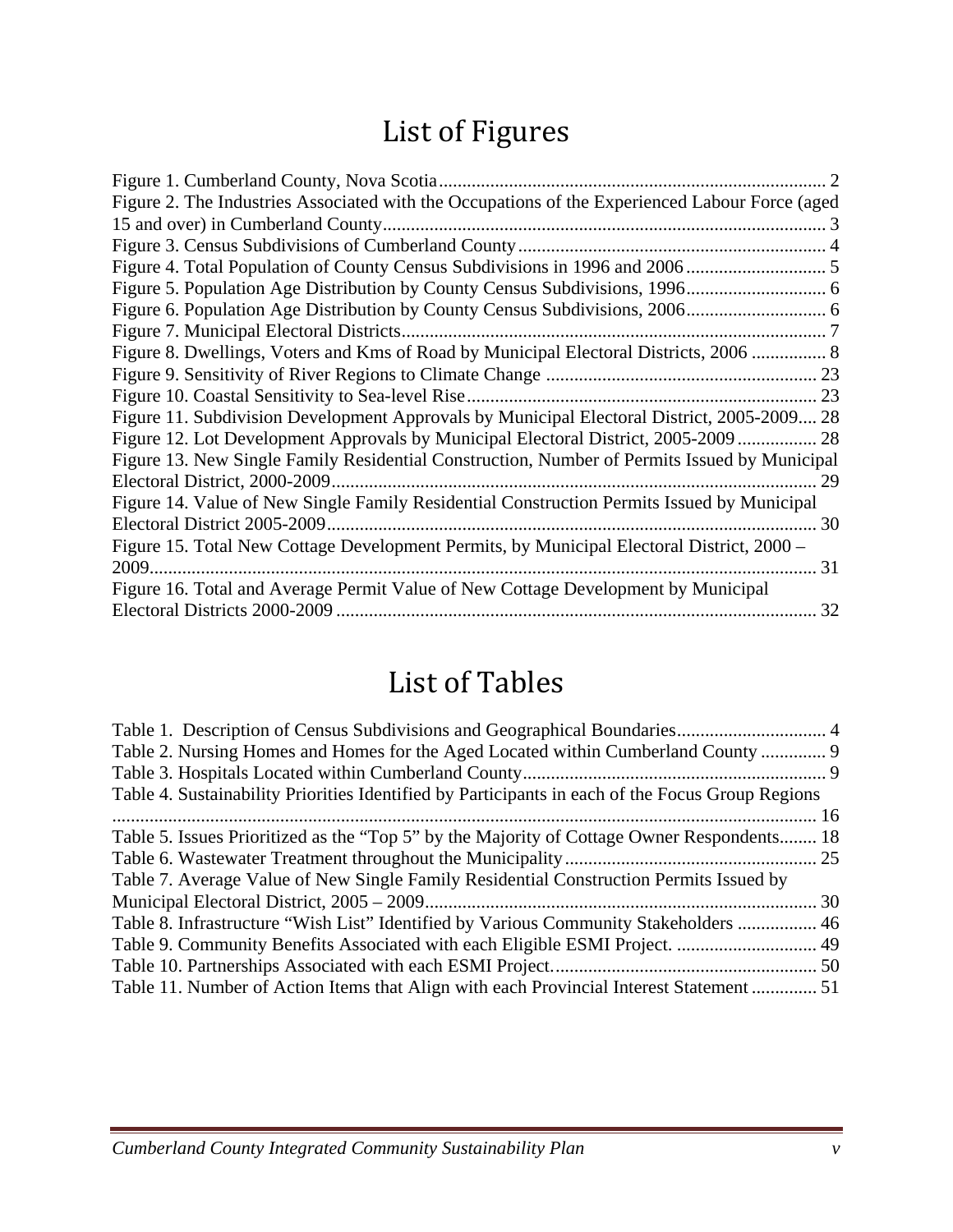## List of Acronyms

CBC: Canadian Broadcasting Corporation CREDA: Cumberland Regional Economic Development Agency CREMA: Cumberland Regional Emergency Management Association ESMI: Environmentally sustainable municipal infrastructure GHG: Greenhouse gas ICSP: Integrated Community Sustainability Plan MPS: Municipal Planning Strategy Municipality: Municipality of the County of Cumberland LUB: Land Use Bylaw NRC: Natural Resources Canada PSSC: Parent School Support Committee RSTP: Rural and Small Town Programme SPAR: Southampton, Parrsboro, Advocate Region UNESCO: United Nations Educational, Scientific and Cultural Organization YRAP: Youth retention and attraction program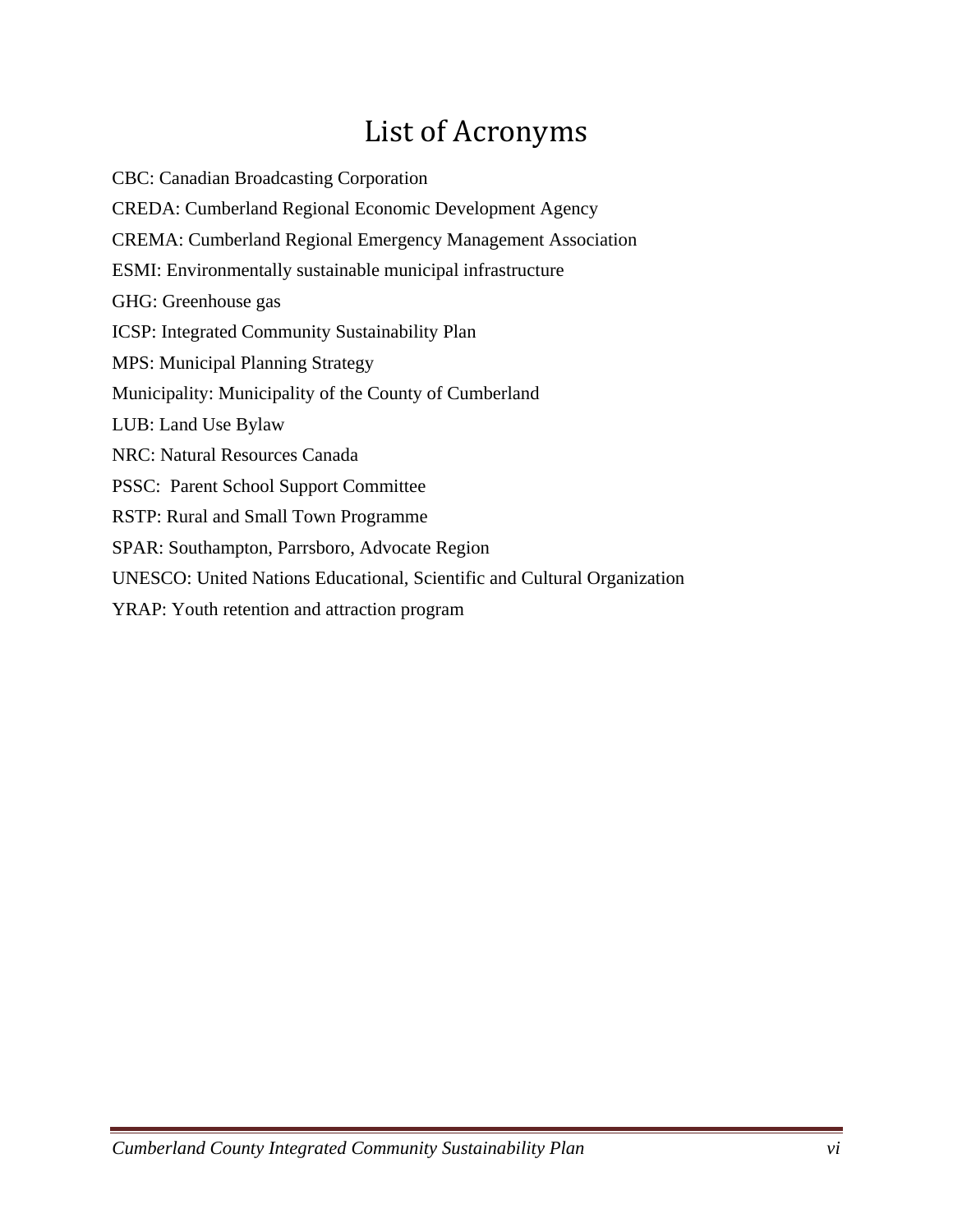## **1. Introduction**

## *Purpose of Integrated Community Sustainability Planning*

The Municipality of the County of Cumberland (hereinafter referred to as "the Municipality") requires an Integrated Community Sustainability Plan (ICSP) in order to fulfill the *New Deal for Cities and Municipalities* and its subsequent Municipal Funding Agreement for Nova Scotia (Service Nova Scotia and Municipal Relations 2007). In turn, the Municipality will access gas tax revenue transferred from the federal to the provincial government for distribution to municipalities for infrastructure investments that reduce environmental impact and contribute to efficiency.

The ICSP is an integral process and outcome that positions the Municipality to access the funds, and contributes to other development initiatives over time. In essence, the ISCP is designed to "accelerate the shift in local planning and decision-making toward a more long-term, coherent and participatory approach to achieve sustainable communities" (Planning for Sustainable Canadian Communities Roundtable 2005: 04).

In keeping with the spirit of sustainability, it is necessary to take a holistic view of issues and opportunities in terms of the environment, economy, society, and culture. The benefits to longterm planning and decision-making in a holistic manner are numerous. There are cost-savings; an enhanced capacity to meet community needs; creation of a strong and creative community; more effective change management; more effective policy development; greater community cohesion; stronger regional linkages; and opportunities to better respond to community needs and wants (Planning for Sustainable Canadian Communities Roundtable 2005).

This ICSP outlines and describes the sustainable planning issues and topics that were brought forth through public consultation; the sustainable development goals and actions that will work toward realizing a vision for the future of the Municipality; and infrastructure investment priorities – some of which are eligible expenditures for the gas tax revenue, and others which could potentially be implemented with funding from other sources.

## *General Background*

The Municipality of the County of Cumberland is a large rural municipality located in the northcentral portion of Nova Scotia (Figure 1). It encompasses the entire geographic boundary of the County as defined by the provincial government, but does not include the four towns of Amherst, Oxford, Parrsboro and Springhill. Settlement patterns within the Municipality include two villages (Pugwash and River Hebert), a number of settlements which serve as small service centres (including for example Joggins, Maccan, Advocate, Wallace, Malagash, Collingwood, and Wentworth), small settlements, rural agricultural development scattered throughout the countryside, and cottage development along the Northumberland Strait (The Municipality of the County of Cumberland 2005). There is also a relatively large settlement base in the immediate area surrounding the Town of Amherst. This ICSP covers only the Municipality of the County of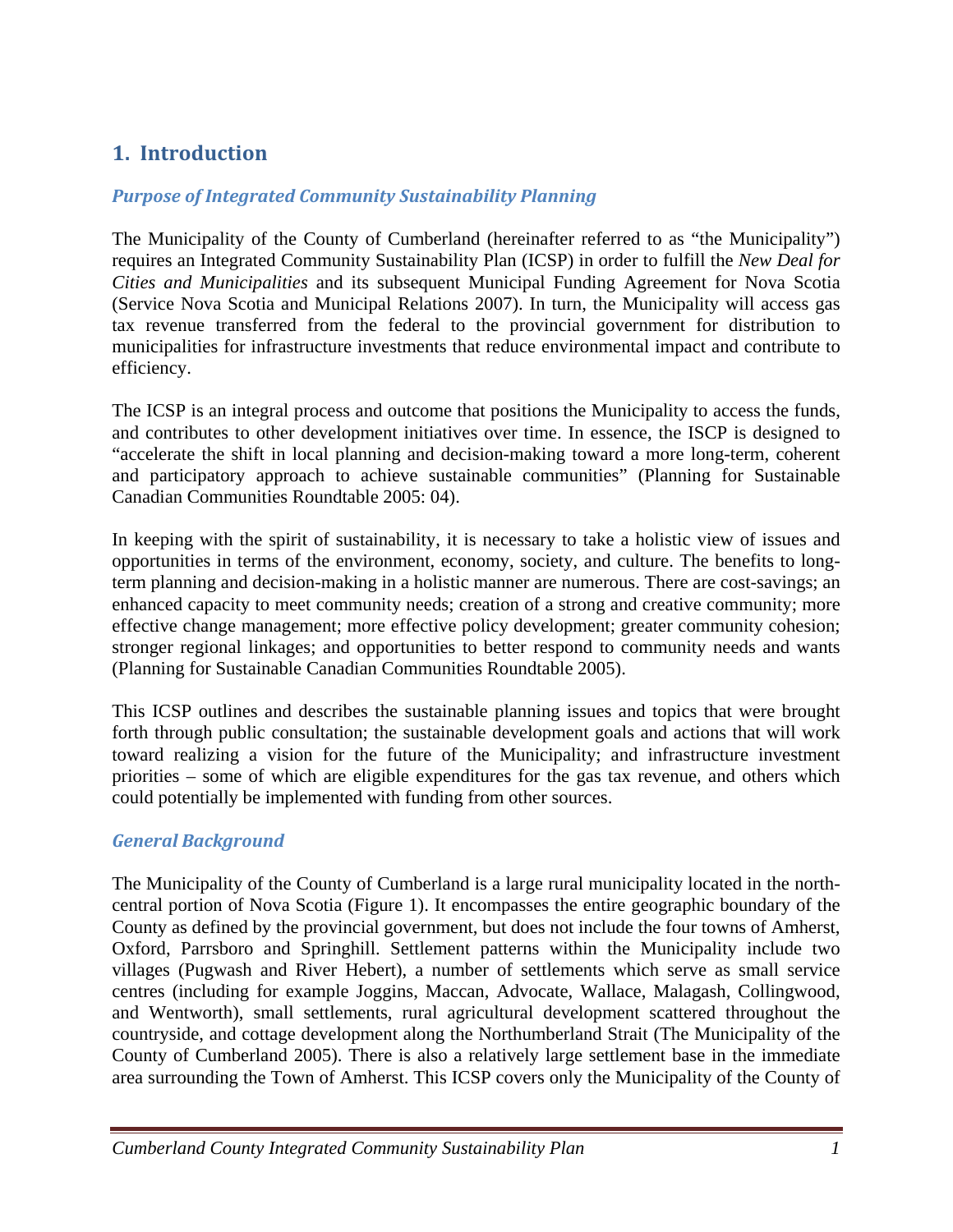Cumberland, and does not include any planning priorities for the other municipalities within the County's boundaries.

Geographically, Cumberland County is the second largest county in Nova Scotia, and has an area of approximately  $4271 \text{ km}^2$  (Statistics Canada 2006). It is the only entry point when driving to Nova Scotia from New Brunswick and is the only land connection between the province of Nova Scotia and the rest of the country. Consequently, Cumberland County has become known as the "gateway."



**Figure 1. Cumberland County, Nova Scotia** 

Source: Municipality of the County of Cumberland

 $\overline{a}$ 

The Municipality has a population of slightly more than 16,000 persons residing in approximately 6,700 households (Statistics Canada 2010a, b, c, d). In addition, it is estimated that there an additional  $3407<sup>1</sup>$  to  $3925<sup>2</sup>$  seasonal dwellings (Municipality of the County of Cumberland 2006; Statistics Canada 2010 a, b, c, d), though the exact number is hard to quantify.

Four main sectors make up the region's economy. Resource-based industries are still prominent and include mining, fishing, forestry and agriculture operations; the manufacturing sector

<sup>&</sup>lt;sup>1</sup> Based on standardized land use codes captured during Nova Scotia Civic Address File (NSCAF) data capture and

property descriptions found in assessment records (Municipality of the County of Cumberland 2006).<br><sup>2</sup> Seasonal dwellings are estimated by subtracting the number of dwellings occupied by the usual resident from the total number of dwellings (Statistics Canada 2010a, b, c, d).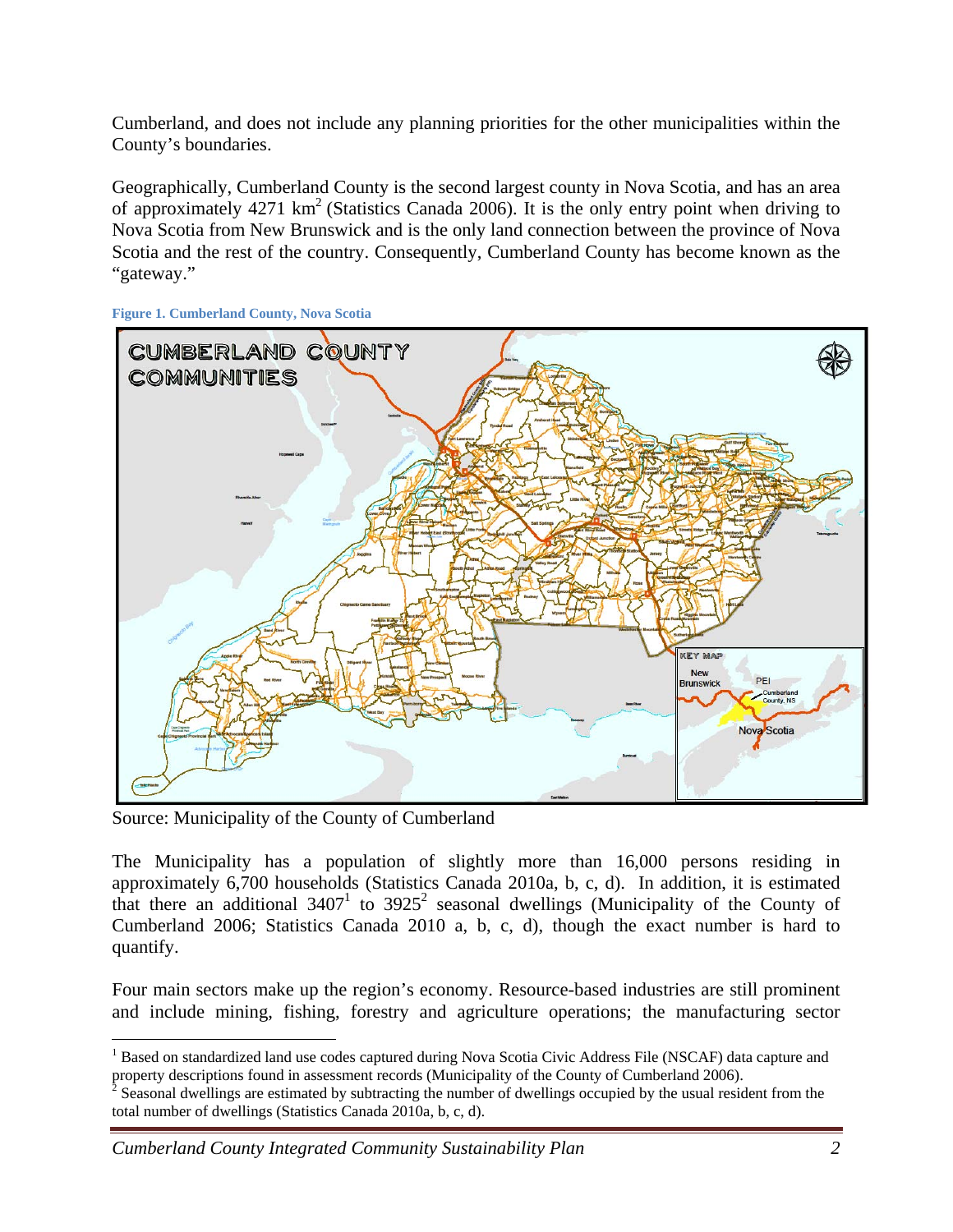includes metal fabrication, food and beverage processing, plastics, electronics assembly, aerospace and pewter products; the tourism industry is an important and growing sector largely based on world-class natural assets; and technology and innovation has recently emerged with the establishment of sophisticated aquaculture facilities and small knowledge-based Information Technology firms (CREDA No date). Specifically, Figure 2 identifies the industry associated with the occupations of the experienced workforce (age 15 and over). While the largest employment sector is made up of various "other services", there are a substantial number of workers in the manufacturing (16%), retail trades (13%), business services (12%), health care and social services (11%) and agricultural and other resource-based industries (10%).

**Figure 2. The Industries Associated with the Occupations of the Experienced Labour Force (aged 15 and over) in Cumberland County** 



Source: Statistics Canada 2010

## *Community Background Information*

This section outlines some specific trends in communities throughout the Municipality. Trends in community characteristics such as population, age distribution and dwelling counts are important aspects to consider when developing long-term plans.

For census purposes, the Municipality is divided into subdivisions (Figure 2). Subdivisons A, B, C and D make up the total area in the County outside of the four incorporated towns, and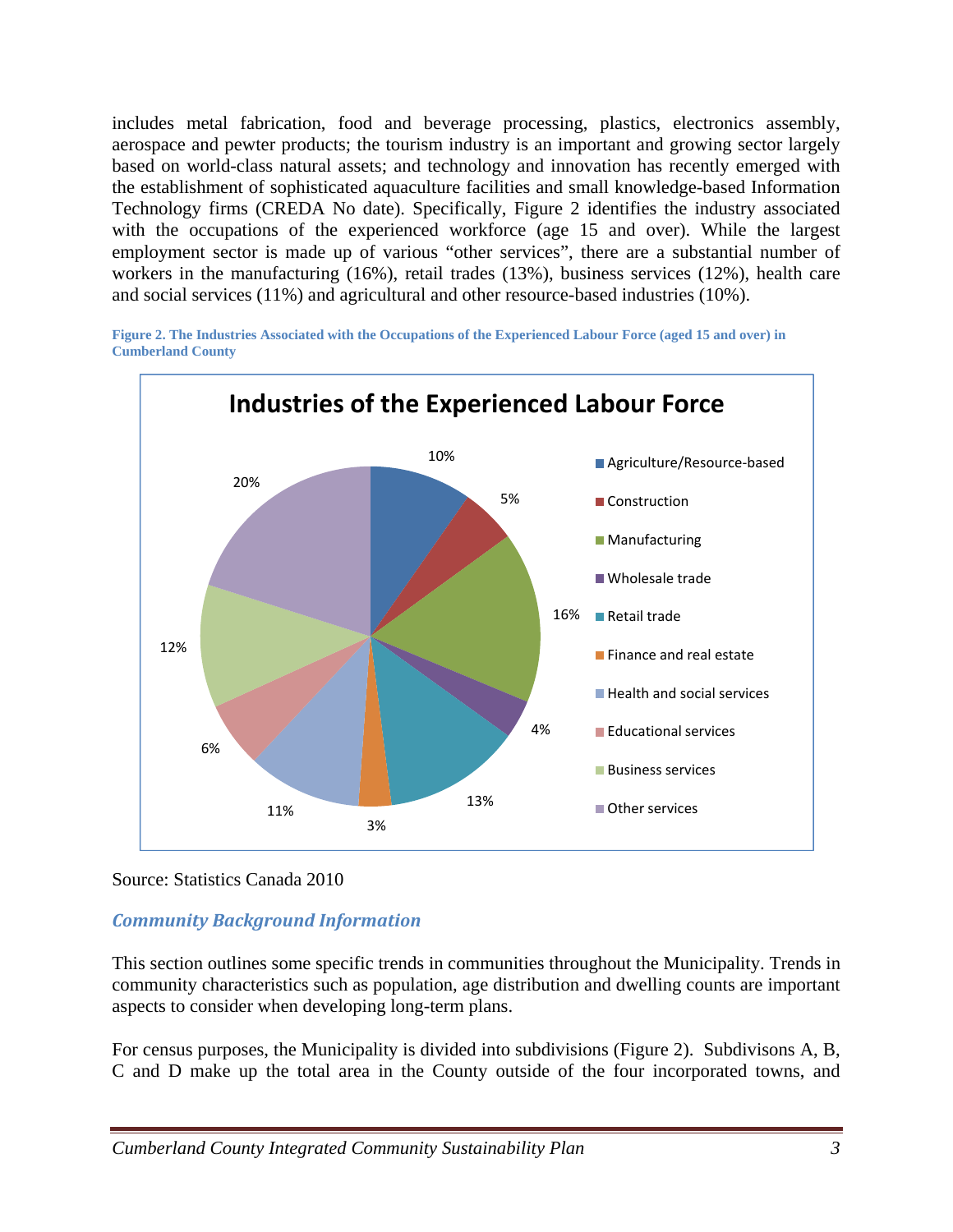comprises the total population of the Municipality of the County of Cumberland. Table 1 describes the geographical location of the four subdivisions.



**Figure 3. Census Subdivisions of Cumberland County** 

Source: Municipality of the County of Cumberland

**Table 1. Description of Census Subdivisions and Geographical Boundaries** 

| <b>Subdivision</b> | <b>Boundaries</b>                                                         |
|--------------------|---------------------------------------------------------------------------|
| Subd. A            | The far western portion of the Municipality beyond Parrsboro and south of |
|                    | Amherst                                                                   |
| Subd. B            | South of the TransCanada Highway between Oxford and Amherst surrounding   |
|                    | Springhill, down to Parrsboro and bordering Colchester County             |
| Subd. C            | North of the TransCanada Highway between Oxford and the New Brunswick     |
|                    | border                                                                    |
| Subd. D            | East and north of Oxford to the Colchester County border                  |

Although the population of Subdivision C has increased slightly (from 5414 in 1996 to 5525 in 2006), the population of the Municipality as a whole is declining (Figure 4). The total population decreased from 16980 in 1996 to 16025 in 2006 – approximately 6%.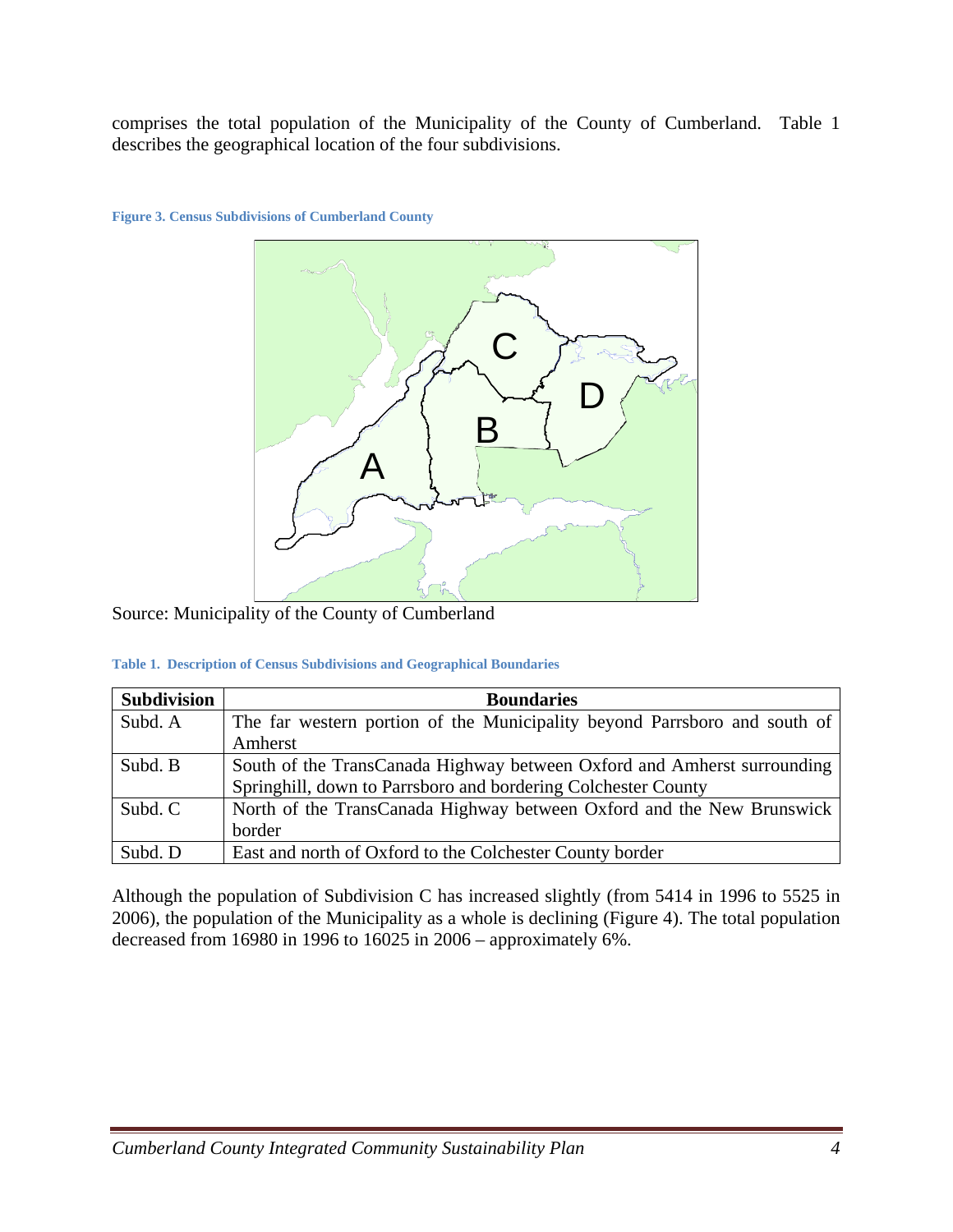



Source: Municipality of the County of Cumberland Population by Census Subdivision Summary 1991-2006

Figures 5 and 6 present the population distribution by age in each of the four subdivisions for 1996 and 2006 (respectively). As a percentage of the population 65 and over, the Municipality's population is much older than that of the whole province (17 and 13% respectively). In addition, early retirees in the 55 – 64 age bracket make up a rapidly increasing portion of the population. Meanwhile, the absolute and relative share of "youth" - the population ages 15 and under - is rapidly decreasing.

These trends all have important implications for service delivery, education, future workforce, housing needs, and infrastructure investments. As reported from focus group and key informant interview participants, there is a pressing need in the Municipality to examine the potential for repopulating the area through a strategic approach to retaining and attracting youth and young families, and to examine the possibilities for immigration to the area.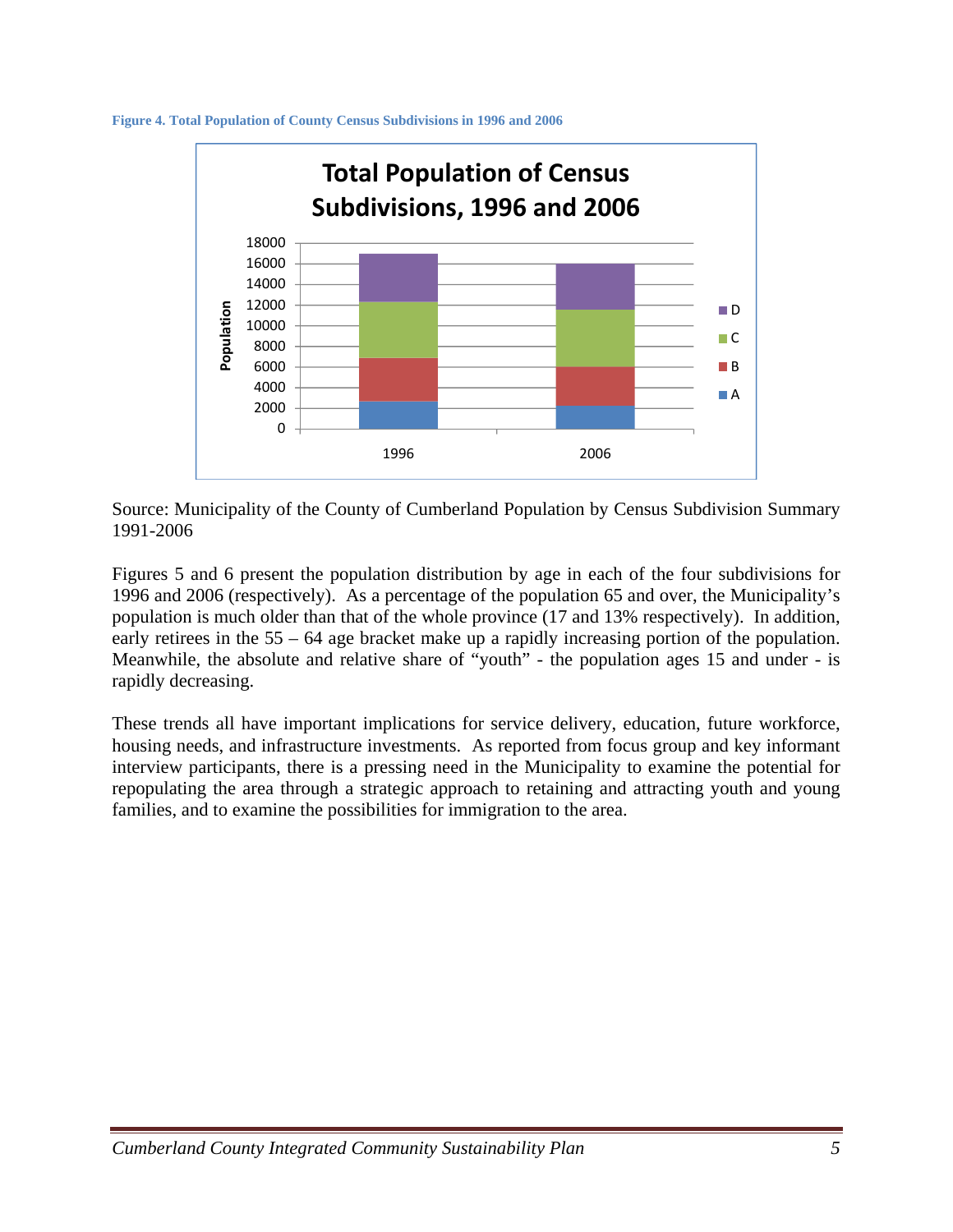

#### **Figure 5. Population Age Distribution by County Census Subdivisions, 1996**

Source: Municipality of the County of Cumberland Population by Census Subdivision Summary 1991-2006





Source: Municipality of the County of Cumberland Population by Census Subdivision Summary 1991-2006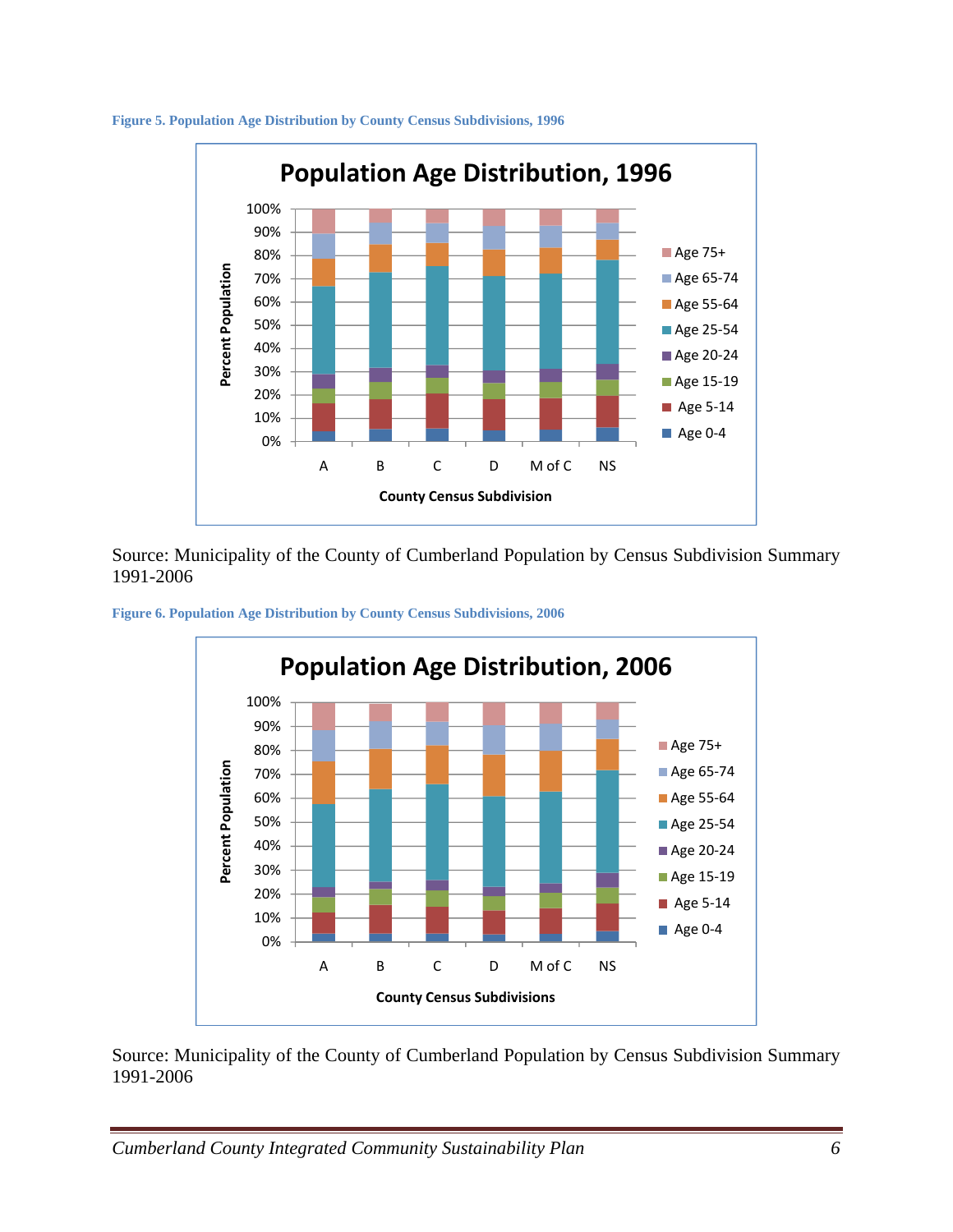In addition to being composed of four subdivisions for census purposes, the Municipality is divided into 10 municipal electoral districts (Figure  $7)^3$ . Figure 8 shows number of dwellings, voters, and kilometres of road by municipal electoral district in 2006. Districts 1, 3, and 4 are the most densely settled. These areas are defined by geographical area surrounding the Town of Amherst; the area east of Amherst and along the Northumberland Shore; and north of Amherst and Oxford. Districts 3, 4, 5, and 6 have more dwellings units than number of voters. This corresponds with the fact that Districts 3 and 4 and 6 have the largest number of cottages in the municipality, many of which may not be owned by residents of the Municipality.

Districts 6, 7, 8, and 10 have substantially less densely populated areas but show the largest volume of public roads. District 6 includes the geographical area around Collingwood and Wentworth to the Colchester County border; District 7 covers the area around the Town of Oxford and borders on the Town of Springhill to the west; District 8 includes the inland area west and south of Springhill to the Colchester County border; and District 10 includes a large area from the western border of Colchester County along the Fundy Shore. Geographical distance in these districts dictates the necessity of more kilometres of roads; however, this puts a strain on infrastructure investments associated with service delivery such as water and sewer.

#### **Figure 7. Municipal Electoral Districts**

 $\overline{a}$ 



Source: Municipality of the County of Cumberland

 $3 \text{ In } 2004$  and 2008, the municipal electoral district boundaries changed. Some of the data presented in this section spans from 2000 to 2009. All data (such as building permit data) were recorded for each municipal district by municipal staff based on the address and boundaries at the time of the data date of building permit issue, for example). No adjustments have been made to the data to reflect boundary changes. Some changes in building permit activity within each electoral district may be attributed to boundary changes; however, these changes do not affect the overall development pattern trends in the Municipality.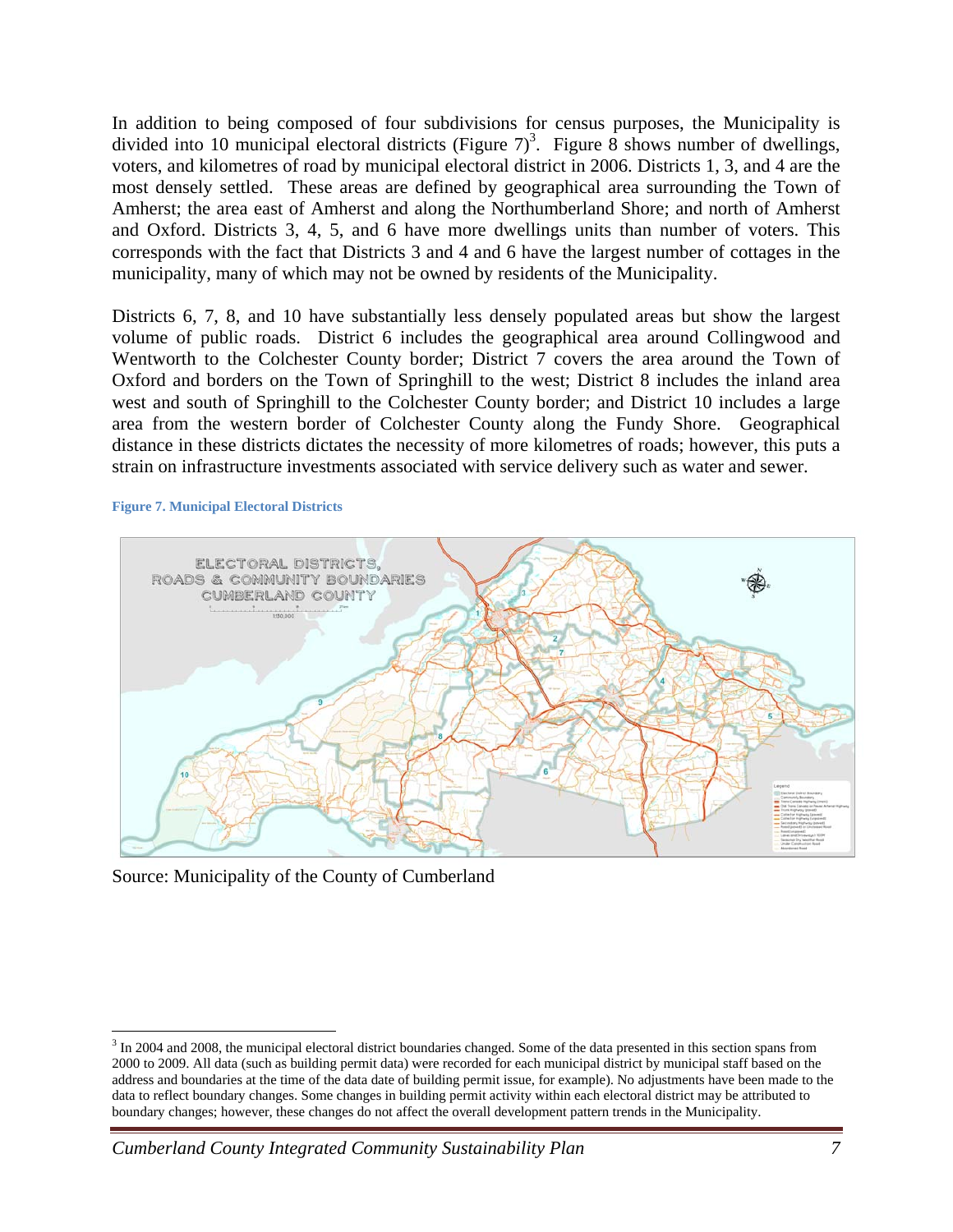

**Figure 8. Dwellings, Voters and Kms of Road by Municipal Electoral Districts, 2006** 

Notes: Dwelling unites includes occupied cottages with a civic address.

In 1998, the Province reported 1892.3 km of roads in the Municipality of the County of Cumberland. This does not include the TransCanada Highway. The estimate of lengths of public roads has an overall error of  $1 - 2\%$ .

Source: Municipality of the County of Cumberland Demographic Information 2006

There are several services the Municipality is mandated to provide its citizens, including (taken from CREMA 2008):

- management of municipal financial and administrative services;
- fire protection;
- Emergency Management planning and response coordination;
- recreation funding;
- police protection (RCMP);
- community economic development (through an inter-municipal body CREDA);
- maintenance and operation of sanitary sewer systems;
- solid waste collection and disposal;
- administration of planning regulations and policies;
- building inspection;
- street lighting (through N.S. Power);
- dangerous and unsightly property remediation;
- canine control;
- support for a variety of special projects; and
- development and enforcement of a variety of By-Laws.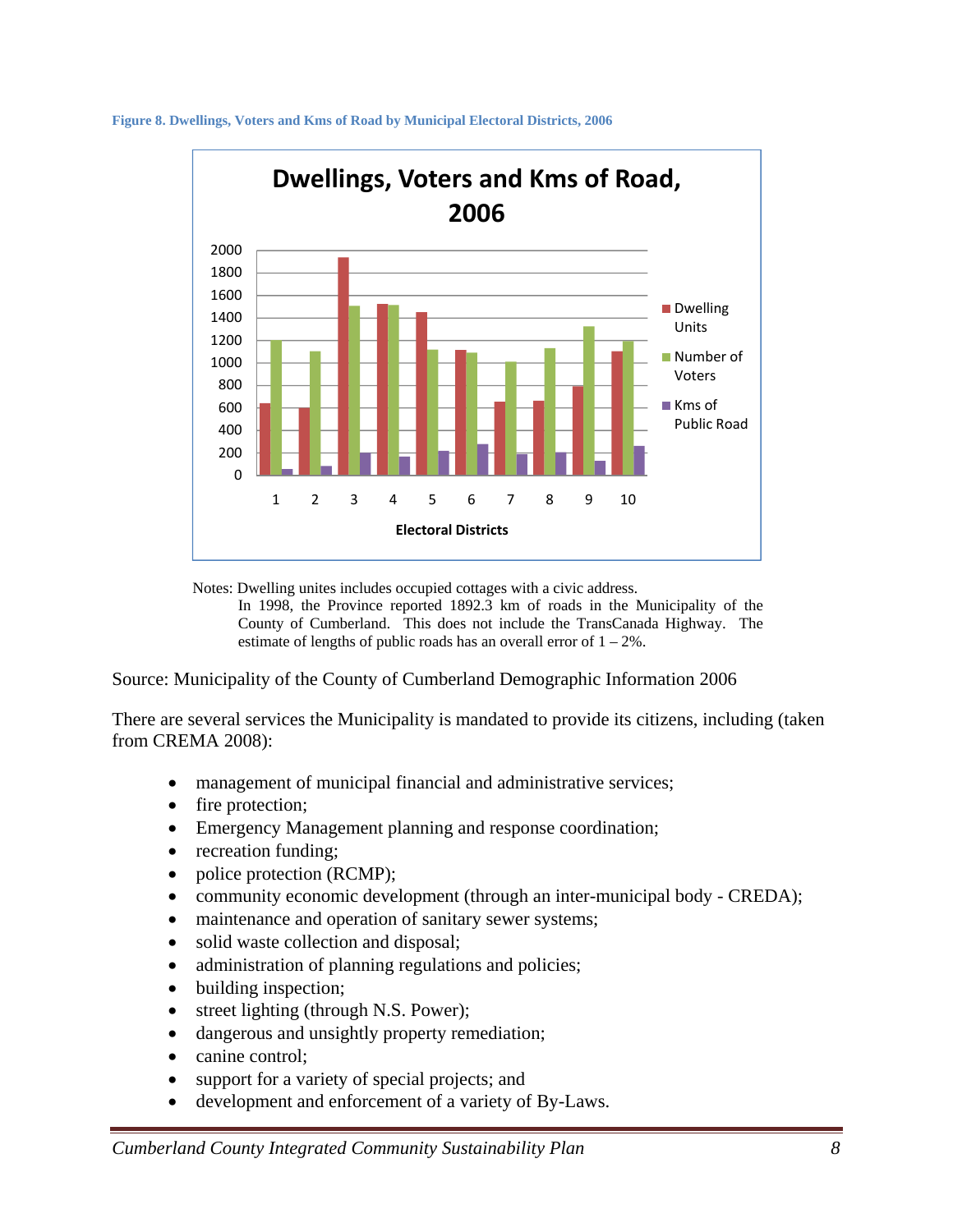In addition, other services are provided by local private sector, public sector, and provincial and federal government departments. Specifically, these include public schools, licensing and tax services, roads and highways, nursing homes, long-term care facilities and hospitals (Tables 2 and 3), amongst others.

| <b>Location</b> | <b>Facility</b>                        | <b>Number</b> | <b>Municipality</b>      |
|-----------------|----------------------------------------|---------------|--------------------------|
|                 |                                        | of Beds       |                          |
| Advocate        | <b>Bayview Memorial Health Centre</b>  | 8             | <b>Cumberland County</b> |
| Harbour         |                                        |               |                          |
| Advocate        | Chignecto Manor                        | 15            | <b>Cumberland County</b> |
| Harbour         |                                        |               |                          |
| Parrsboro       | South Cumberland Community Care        | 14            | <b>Town of Parrsboro</b> |
|                 | Centre                                 |               |                          |
| Pugwash         | <b>East Cumberland Lodge</b>           | 63            | <b>Cumberland County</b> |
| Springhill      | High-Crest Springhill Home for Special | 65            | Town of Springhill       |
|                 | Care Ltd.                              |               |                          |
| Amherst         | Gables Lodge Limited                   | 95            | <b>Town of Amherst</b>   |
| Amherst         | Northumberland Hall (opening March     | 36            | <b>Town of Amherst</b>   |
|                 | 2010)                                  |               |                          |
| Amherst         | Centennial Villa                       | 43            | <b>Town of Amherst</b>   |
| Amherst         | The While Birches Retirement Residence | 24            | <b>Town of Amherst</b>   |
| Amherst         | Victoria Manor                         | 43            | <b>Town of Amherst</b>   |

| Table 2. Nursing Homes and Homes for the Aged Located within Cumberland County |  |  |  |  |
|--------------------------------------------------------------------------------|--|--|--|--|
|                                                                                |  |  |  |  |

Source: NS Dept. of Health Continuing Care

### **Table 3. Hospitals Located within Cumberland County**

| <b>Location</b>     | <b>Hospital</b>                               | <b>Number</b> | <b>Municipality</b>      |
|---------------------|-----------------------------------------------|---------------|--------------------------|
|                     |                                               | of Beds       |                          |
| Advocate            | <b>Bayview Memorial Health Centre</b>         | 10            | <b>Cumberland County</b> |
| Harbour             |                                               |               |                          |
| Parrsboro           | South Cumberland Memorial Hospital            | 16            | <b>Town of Parrsboro</b> |
| Pugwash             | North Cumberland Memorial Hospital            |               | <b>Cumberland County</b> |
| Springhill          | <b>All Saints Hospital</b>                    | 20            | Town of Springhill       |
| <b>Upper Nappan</b> | <b>Cumberland Regional Health Care Centre</b> | 65            | <b>Cumberland County</b> |

Source: CREMA 2008

## *Key Areas of Sustainability*

The environment, economy, society and culture of a community are interconnected – one cannot exist without the others. These four pillars of sustainability represent the holistic nature of this ICSP. Even though it is often difficult to tease apart and to compartmentalize community issues into these pillars, they often are, for organizational and clarity purposes. Within the four sustainability pillars, 26 key areas have been identified through the public consultation process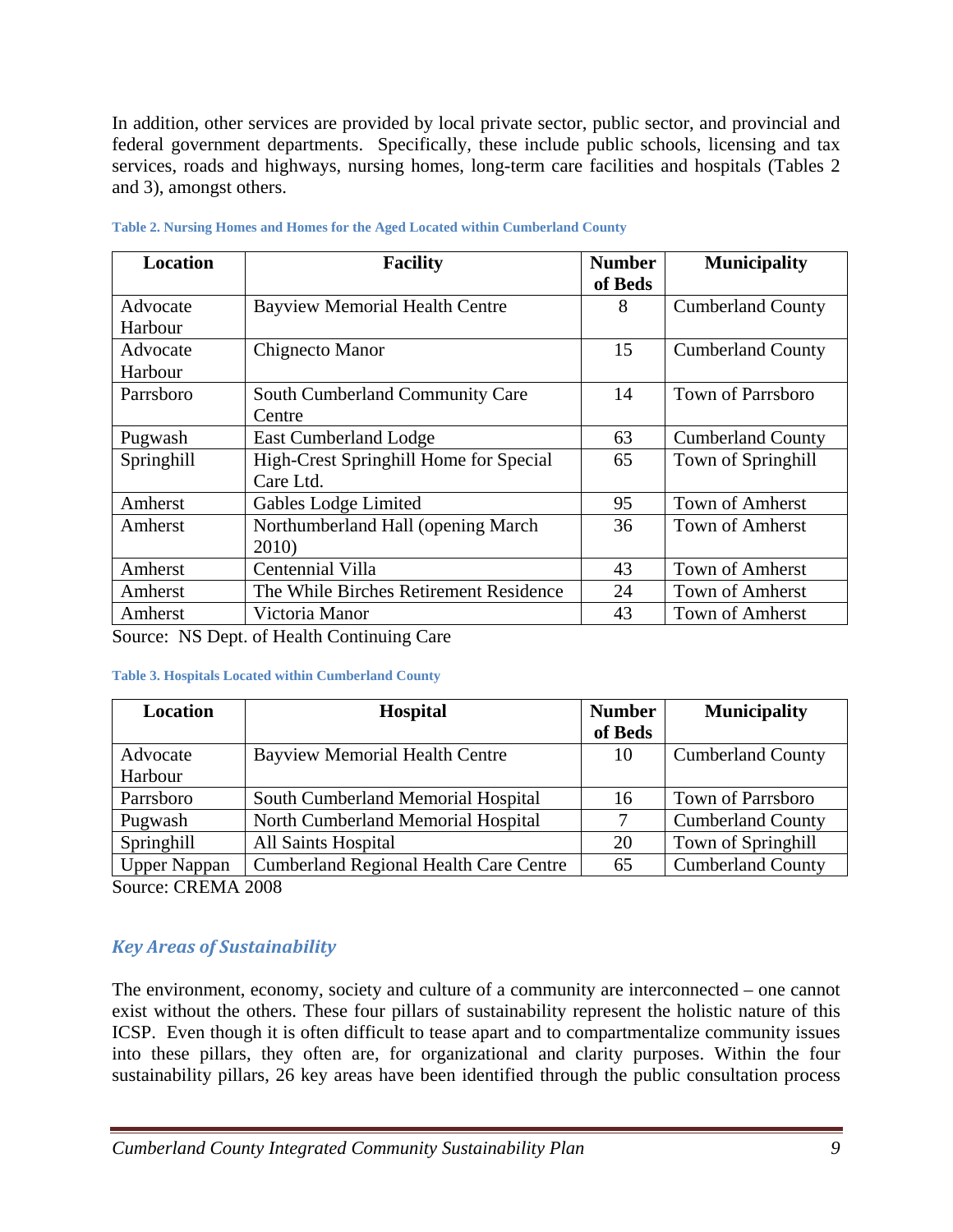and are listed below. These sustainability areas form the basis of the goals and actions presented in Section 4.

| <b>Environment</b>    | <b>Economy</b>              | <b>Society</b>         | <b>Culture</b>         |
|-----------------------|-----------------------------|------------------------|------------------------|
| <b>Natural Assets</b> | Energy                      | <b>Health Care</b>     | Heritage               |
| Forests, wildlife and | Tourism                     | Transportation         | Arts                   |
| Habitat               | Agriculture and             | Education              | <b>Natural History</b> |
| Water Quality and     | <b>Community Resilience</b> | Welcoming              | Communications and     |
| Quantity              | <b>Employment and Local</b> | Communities            | Libraries              |
| Wastewater            | <b>Business</b>             | Community              |                        |
| Management            |                             | Governance             |                        |
| Land Use Planning     |                             | <b>Rural Services</b>  |                        |
| Climate Change        |                             | Recreation             |                        |
|                       |                             | Youth                  |                        |
|                       |                             | Seniors                |                        |
|                       |                             | <b>Human Resources</b> |                        |
|                       |                             | Safety                 |                        |

## **2. Information and Community Consultations**

## *Existing Information*

There are many existing documents that outline the priorities for different planning scales in Cumberland County, including those for the Municipality of the County of Cumberland, for each of the four towns (Springhill, Oxford, Amherst, Parrsboro), for the Village of Pugwash, and for community organizations and associations (i.e., YMCA, CREDA). This section identifies the current and future directions in the planning priorities throughout the Municipality based on a review of available plans, strategies, and reports.

The Municipal Planning Strategy (MPS) (Municipality of the County of Cumberland 2005), in accordance with the Municipal Government Act (1999), governs how the Municipality carries out land use planning. It is the overarching document that outlines the concepts, objectives and policies focused on general land designation and municipal-wide planning issues. The current MPS focuses on maintaining the rural character and aesthetically pleasing environment of the Municipality, ensuring land use compatibility, environmental protection and promoting residential, business and tourism development. The MPS also provides a framework for Secondary Planning Strategies that include detailed planning guidelines for specific areas such as Joggins, the Central Planning Area (around the Town of Amherst), and the Village of Pugwash.

The Joggins Planning Area has a specific focus on maximizing the benefits (while minimizing the impacts) of the development of the Joggins Fossil Cliffs—a newly designated UNESCO World Heritage Site—and interpretative centre. The priorities include the "preservation and stewardship of features of natural fossil cliffs; protecting the aesthetic quality, traditional style and historic character of the community; and enhancing the quality of life for the residents of the Joggins area" (Municipality of the County of Cumberland 2008d).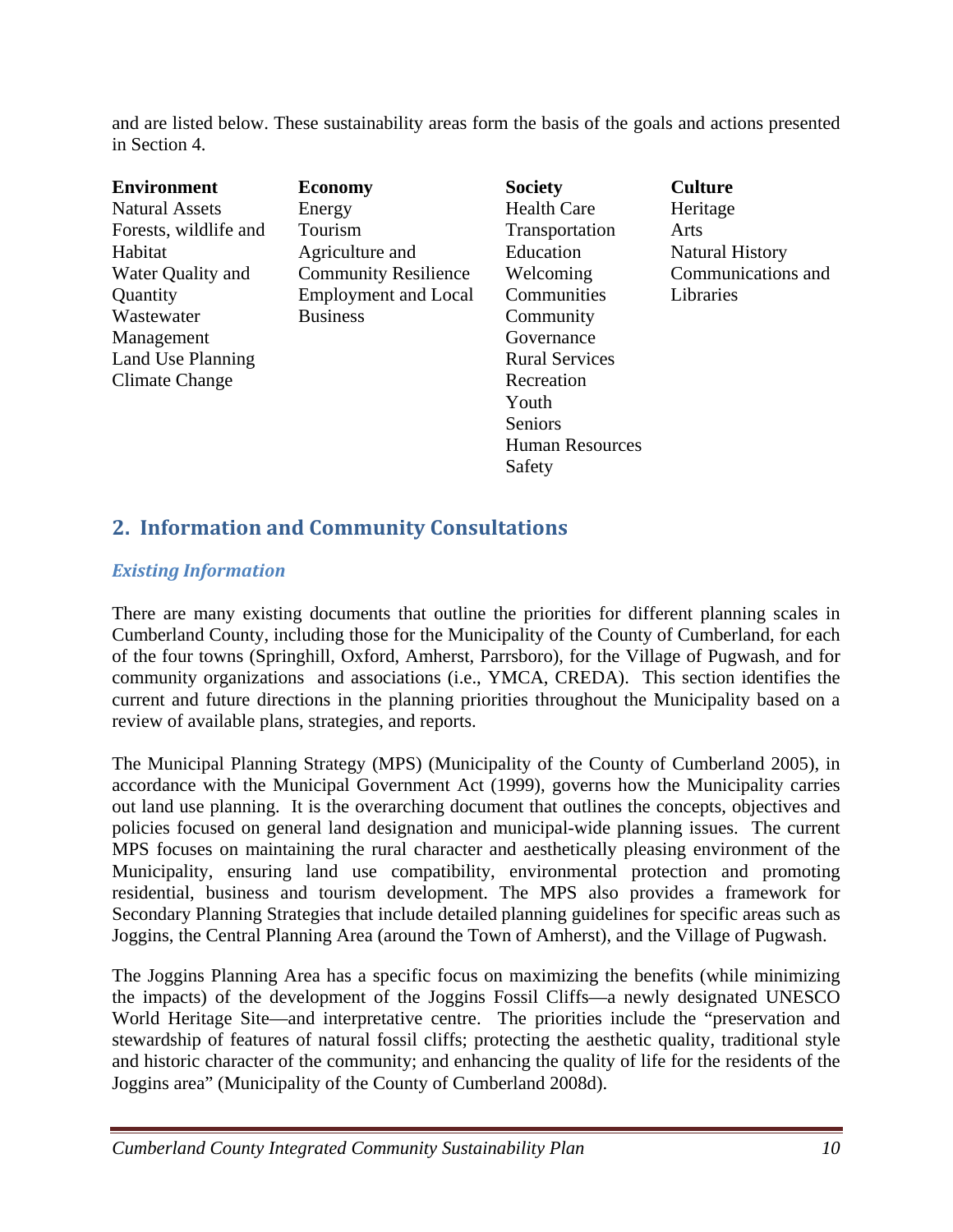Though the population is fairly evenly distributed throughout the Municipality, there is a relatively densely populated area around the Town of Amherst called the Central Planning Area. The focus of the Secondary Planning Strategy for this area is "to protect the investment in residential land uses in order to ensure continued future enjoyment and value of residential property, while at the same time encouraging a viable agricultural industry and avoiding potential land use conflicts between the two" (Municipality of the County of Cumberland 2008c).

Finally, the Pugwash Planning Strategy focuses on "revitalization and redevelopment of the Village; mitigating negative impacts of any increase in traffic or parking; development of cultural and tourist services; a community-based approach to amenity development; maintaining the location, type and architectural style of new development to protect and enhance the image and integrity of the overall Village; and efficient service delivery" (Municipality of the County of Cumberland year 2008b). Within the next five years, the Village will focus on projects related to the upgrade and expansion of the marina, the Peace Exchange building and the Eaton Estate park restoration. To aid in the latter, \$250,000 was awarded by the federal government in December 2009 for the structural restoration and stabilization of the Cyrus Eaton Building (Thinker's Lodge) (Gooding 2009).

In addition to the MPS, the Municipality has other plans that outline the objectives and directions of different municipal responsibilities, including Emergency Measures, Fire Services, Physical Activity and Capital Investment. The objectives and directions of these plans are outlined below.

- *Emergency Management Plan (2008)* 
	- To mitigate the effects of any disaster that may affect the Municipality of the County of Cumberland, Towns of Oxford and Springhill
	- To limit damage to persons, property or the environment through prompt coordinated actions
	- To provide guidance and direction for those responding to an emergency
- *Fire Protection Services Long Range Plan and Implementation Plans and Policies (2006)* 
	- To provide an appropriate and equitable level of fire protection services to all municipal residents
	- To take all reasonable steps to ensure the safety of fire fighters
	- To ensure that municipal residents receive the best possible value for money in the expending of funds for fire protection services
	- To provide a service that will decrease insurance premiums, subject to practicality and cost/benefit analysis
- *Physical Activity Strategy (2009)* 
	- To create and implement a comprehensive plan intended to increase participation in physical activity that will enhance the overall health of municipal residents.
	- To identify the key areas where the Municipality can make a difference in activity levels and to develop strategies and actions within each of those areas.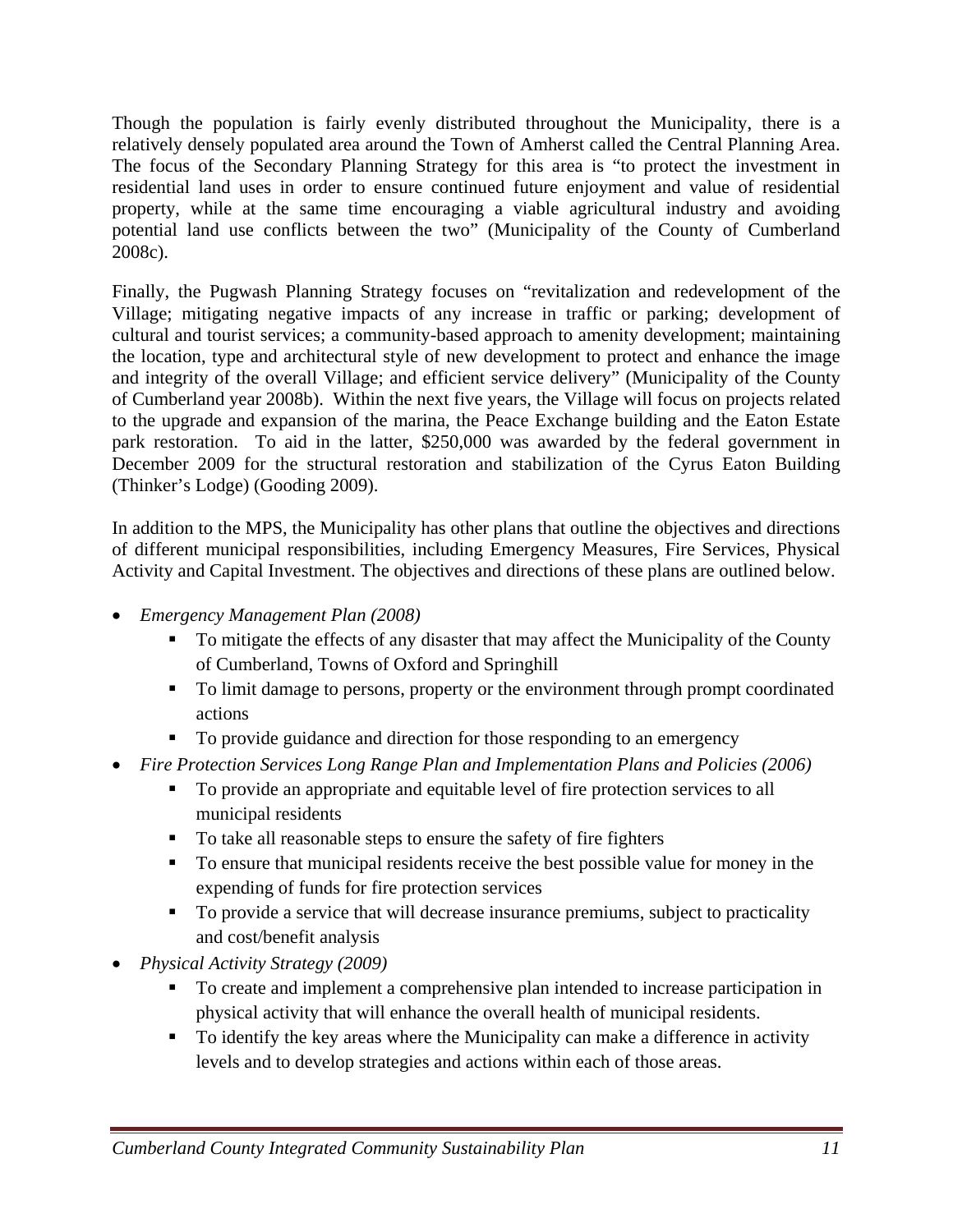Key areas are: Municipal Leadership in Policy and Funding; building and maintaining the capacity of community leaders & volunteers; building and maintaining capacity of built & natural facilities; increasing accessibility by reducing barriers; increasing awareness through education & communication; and increasing physical activity opportunities

In its most recent Capital Investment Plan, the Municipality identified and rank-ordered 92 infrastructure projects (The Municipality of the County of Cumberland 2009). The Municipality has no financial commitment to this list; however, it serves has a guiding document and it is hoped that the current ICSP process will enhance and validate the Capital Investment Plan.

Other organizations and associations in the Municipality have their own planning priorities, though they often align closely with those of the MPS and land use by-law (LUB) for each Planning Area. The YMCA, for example, aims to: reach financial stability; expand its core programs related to health and wellness, childcare<sup>4</sup> and youth development; and increase the efficiency of its current facilities<sup>5</sup> (Cumberland YMCA 2009). These goals are directly in line with the Municipality's Physical Activity Strategy (Municipality of the County of Cumberland 2009a). The Cumberland Regional Economic Development Association (CREDA) has strategic planning initiatives to increase community engagement, support, capacity, partnerships and collaboration. Each level of planning—regional, local and micro—is integrally aligned with each other. The regional plans currently underway include a five year regional strategy, Fundy Shore tourism marketing strategy, Fundy Shore business development strategy, energy strategy, and a youth retention and attraction strategy. Micro plans are very specific project plans and include (but are not limited to) the Cape Chignecto Provincial Park Development plan, Wallace Marina plan, and the Age of Sail Expansion plan (summarized from CREDA 2009 a, b, c, d, e, f, and g).

## *Public Consultation*

Public consultation is a requirement of the ICSP process; however; the level of public involvement is at the discretion of the individual municipality and the ICSP Steering Committee. Three levels of public consultation were facilitated in the preparation of this plan in order to identify the vision, issues and priorities of community stakeholders which all underlie the ISCP sustainability areas, goals and actions presented later. Public consultation throughout the Municipality included a cottage owner survey, community focus groups and key informant interviews.

## *Cottage Owner Survey*

 $\overline{a}$ 

Cumberland County has a large part-time, recreational resident population, particularly along the shore of the Northumberland Strait. The ICSP Steering Committee felt it was important to seek the input of this group of residents as they have an important role and stake in the future

<sup>&</sup>lt;sup>4</sup> In December, 2009, the YMCA was awarded \$1.3-million from Community Service to fund an expansion to the facility's early learning centre (Cole 2009b).

 $<sup>5</sup>$  The Municipality of the County of Cumberland has recently committed \$100,000/yr for the next 4 years as a</sup> combined operating/capital grant to the YMCA.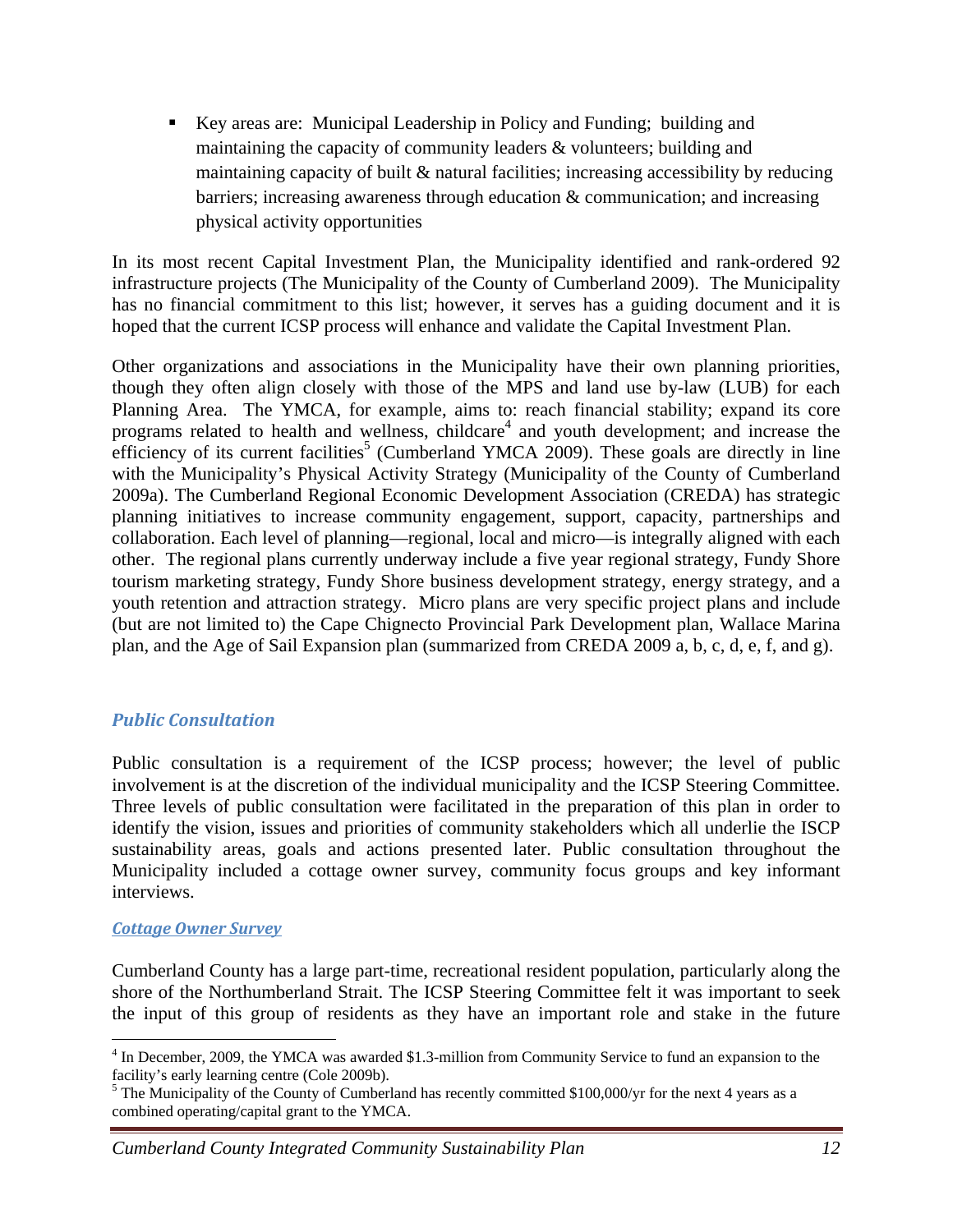sustainability of the Municipality. Furthermore, they are a group of stakeholders that are frequently overlooked during planning processes.

A survey (Appendix A) was hand delivered to each cottage address along the North Shore region (17 communities) during the week of August 17, 2009. Survey administrators explained the purpose of the survey to property owners who were present at the time of arrival and were left to complete the survey on their own. Respondents were asked to return the completed survey to one of six drop-off boxes located at community locations (e.g. convenience stores) by August 31, 2009. Survey administrators left a survey in the mailbox or door of cottages when residents were not present. The survey outlined instructions for self-administration and locations for return. The survey was also posted to the Municipality's website for those wishing to submit responses online. One-hundred and seventy-two valid surveys were returned by way of the drop-off boxes and online submissions. Appendix B, Table 3, provides a summary of the demographic characteristics of the survey respondents.

## *Community Focus Groups*

A focus group is a form of qualitative research in which a group of people is engaged in a moderated discussion. Questions are asked in a group setting where participants can discuss with other group members; listening to others' experiences can stimulate experiences and ideas. Focus groups are valuable for gathering a diversity of community members and raising unexpected issues for exploration. Focus groups were used to explore the public's concerns and sustainability issues, their community vision and their ideas for goals and actions.

Five focus groups took place, one in each of the areas of River Hebert/Joggins, Port Greville, Amherst area, Pugwash Shore and Wentworth-Collingwood. Potential focus group participants were identified by the Steering Committee to represent the diversity of ideas that may be present, and a formal invitation was mailed to each. Focus groups were held in appropriate community spaces (i.e. fire hall, community centre), facilitated by RSTP (using a focus group guide, Appendix D) and lasted approximately 2.5 hours each. The collected information was collated and sent to participants for review and feedback.

A total of 63 community representatives (Appendix E) participated in the five focus groups:

 Pugwash Shore: 19 Wentworth-Collingwood: 12 Amherst area: 14 Joggins/River Hebert: 10 Port Greville: 8

## *Key Informant Interviews*

Key informant interviews are qualitative, semi-structured interviews with people who are familiar with "goings-on" in the community, and who have specific sector or local knowledge that can best be obtained through an interview format. Key informants were chosen from a wide range of people who are well connected and informed, including community leaders,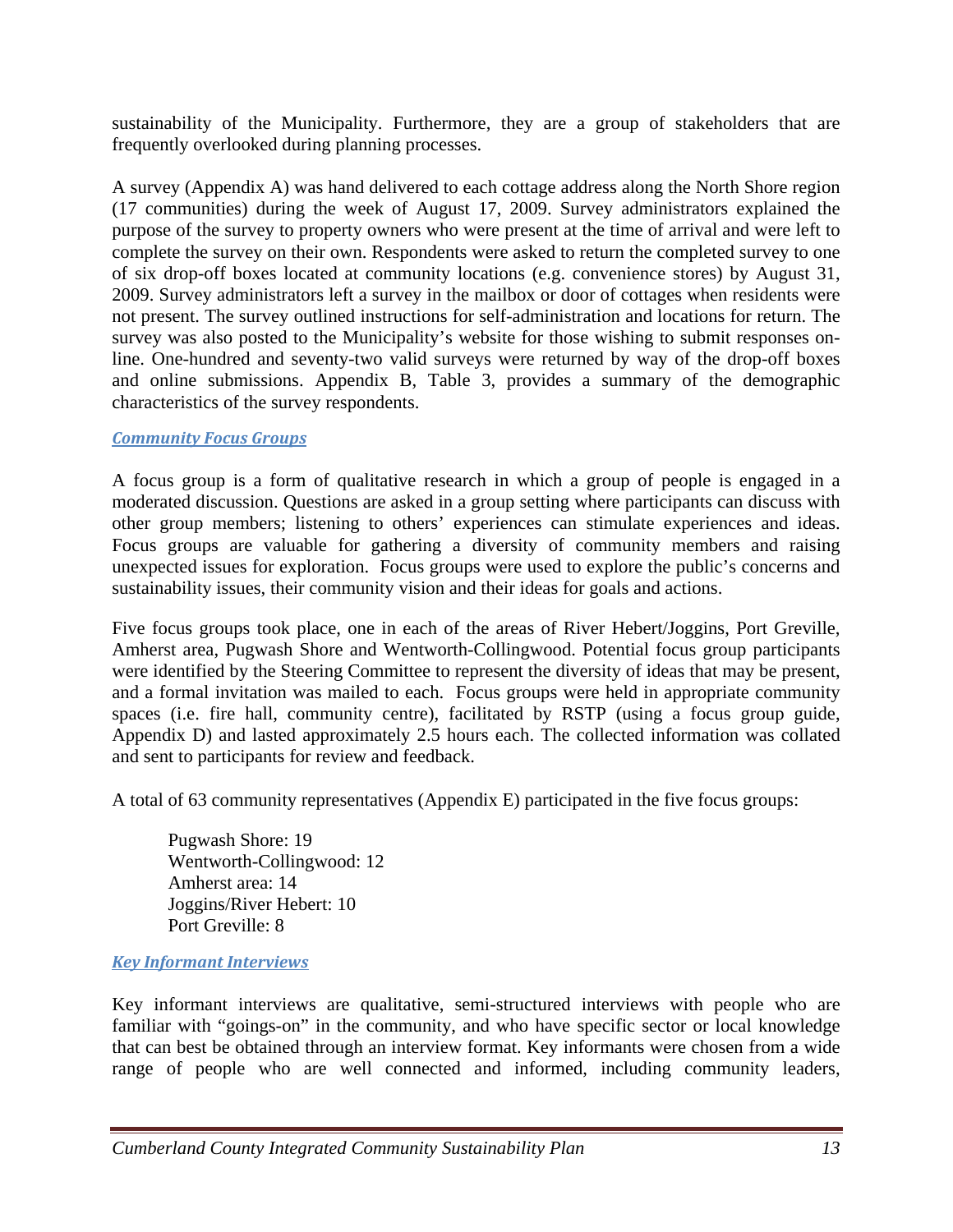professionals, or residents. These "key" experts provided insight into issues and their nature and offered recommendations for actions.

Eight key informant interviews took place with people representative of the rural communities within the Municipality (Appendix F). Twenty potential key informants were identified and selected by the ICSP Steering Committee to reflect the diversity of stakeholders within each community and each of the sustainability pillars. Completed interviews were based on the availability of potential interviewees and not selection by interviewers. An interview guide was developed (Appendix D) and interviews were conducted by telephone and lasted approximately 30 minutes.

## *Vision Statement*

During interviews with community representatives, interviewers asked participants to describe their ideal future conditions for Cumberland County – what they liked, did not like, what should change and what should stay the same and to provide some key words they felt should describe the future vision of the Municipality. These words, combined with key words pulled from the five focus group discussions, were used as the foundation for creating a vision statement for this ICSP.

| Regionally focused | Green            |
|--------------------|------------------|
| Collaborative      | Entrepreneurial  |
| Healthy            | Serviced         |
| Sustainable        | Celebrating      |
| Vibrant            | All-age friendly |
| <i>Diverse</i>     | Growth           |
| Natural beauty     | Proactive        |
| Globally appealing | Accessible       |
| Forward thinking   |                  |

*Positive attitudes Rural life-style Creative/Innovative Safe Competitive Self-sufficient Leading Self-promoting*

A vision statement was developed and tailored by the Steering Committee:

*"Cumberland County is a forward-thinking municipality offering a vibrant, safe and healthy rural quality of life for all ages. Our natural beauty and assets appeal to a global audience and are the foundation for our economy and culture. Our communities collaborate to provide quality and accessible services, and positive and creative leadership toward the sustainability of the whole municipality."*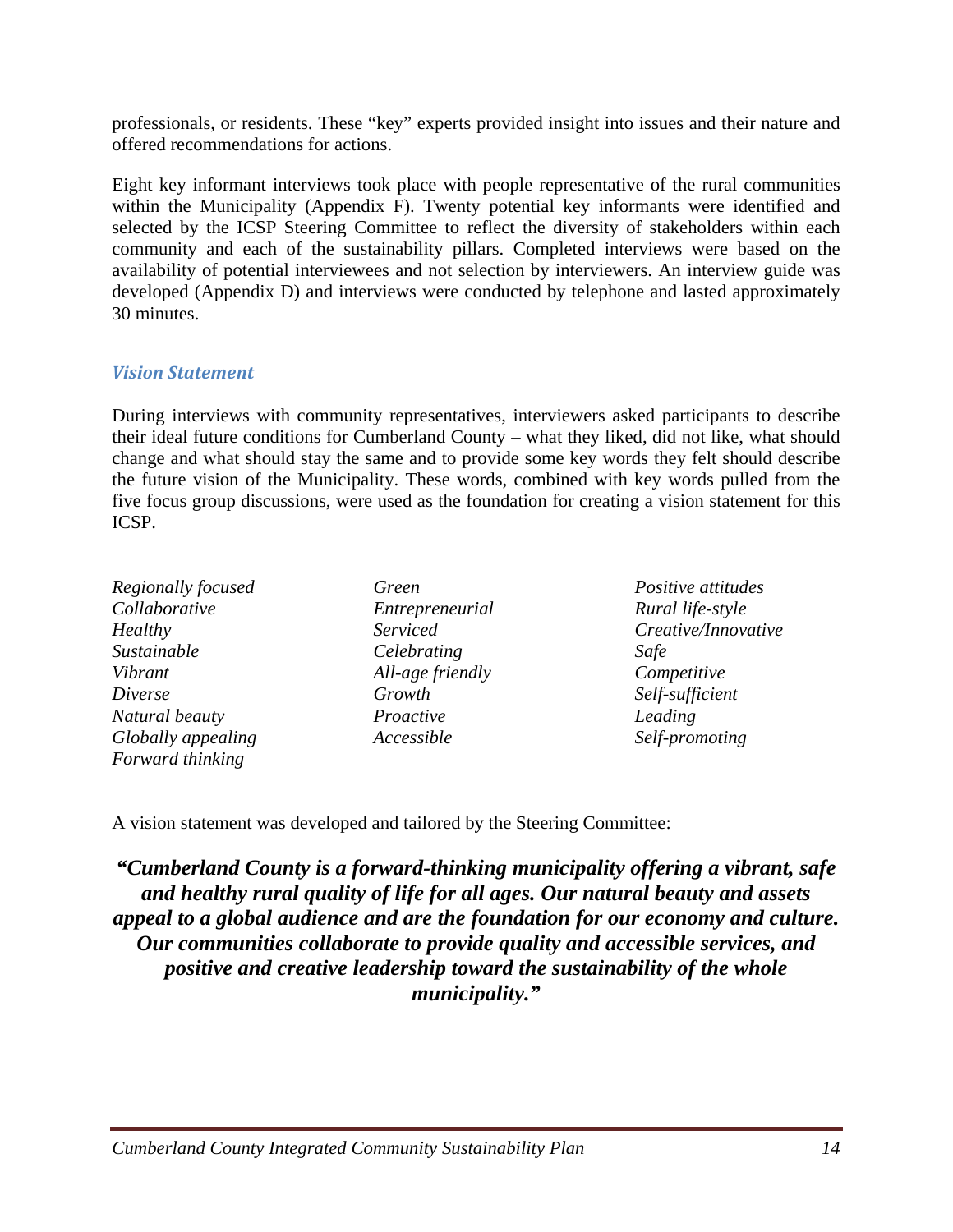## **3. Sustainable Planning Issues and Topics**

Through the consultation with focus group and interview participants, sustainable planning issues and topics were brought forward as community members discussed the vision for their communities and the Municipality as a whole. While Tables 4 and 5 present the major topics of discussion from each of the focus group regions and the issues prioritized as "Top 5" by cottage owner respondents, respectively, many of the general topics brought forth were discussed across the Municipality. These tables and the following discussion do not represent the entirety of the issues and priorities that were identified, but are, however, based on the discussion of each topic – the length and level of detail. They are also not presented in any prioritized order.

## *Focus Groups*

**Tourism**, as a collaborative and regional approach, was discussed in each of the focus groups and identified as a priority by most. In the Pugwash region, tourism was a major point of discussion; a sector that is seen as very important to that economy and one that can be maximized through an **investment in water and sewer infrastructure**. The participants from the area surrounding the Town of Amherst also stressed the need to ensure that residents are able to affordably access quality (taste and smell) **potable water**. A **lack of communication**, both traditional and new medium, was seen as a large barrier to Municipal promotion. The need and opportunity for the Municipality to become self-sufficient in the energy market was also a priority for participants at the Amherst area session. **Alternative/green energy development** was mentioned as important by each focus group (to varying degrees), given the opportunities afforded by the region's **natural assets** (solar, tidal, wind, geothermal, biomass, etc.). The Joggins-River Hebert group was dominated by a discussion on **retaining and attracting people** to the area and the challenge of doing so. Maintaining **rural community services**, and reestablishing **key business and service needs** were particularly prominent in the Joggins-River Hebert group. This, and **retention and attraction of youth, families, and workers** were discussed across the Municipality. Priorities also included **maintaining local schools and quality educational opportunities** for both children and adults and adapting to the aging population and ensuring that communities are "**senior friendly**." Many participants acknowledged that the aging population presented a market opportunity in developing particularly Level 1 services and senior housing. Those in attendance in Port Greville stressed the barriers and needs to **developing a more stable, year-round economy**, particularly because of the seasonal tendency of the tourism market (surrounding the Parrsboro area). Participants attending both the Port Greville and Joggins-River Hebert sessions strongly acknowledged the **human resource capacity** of communities – the ability to solve local problems, locally – however, they were concerned over effectively being able to engage and maintain peoples' enthusiasm for volunteering, for example.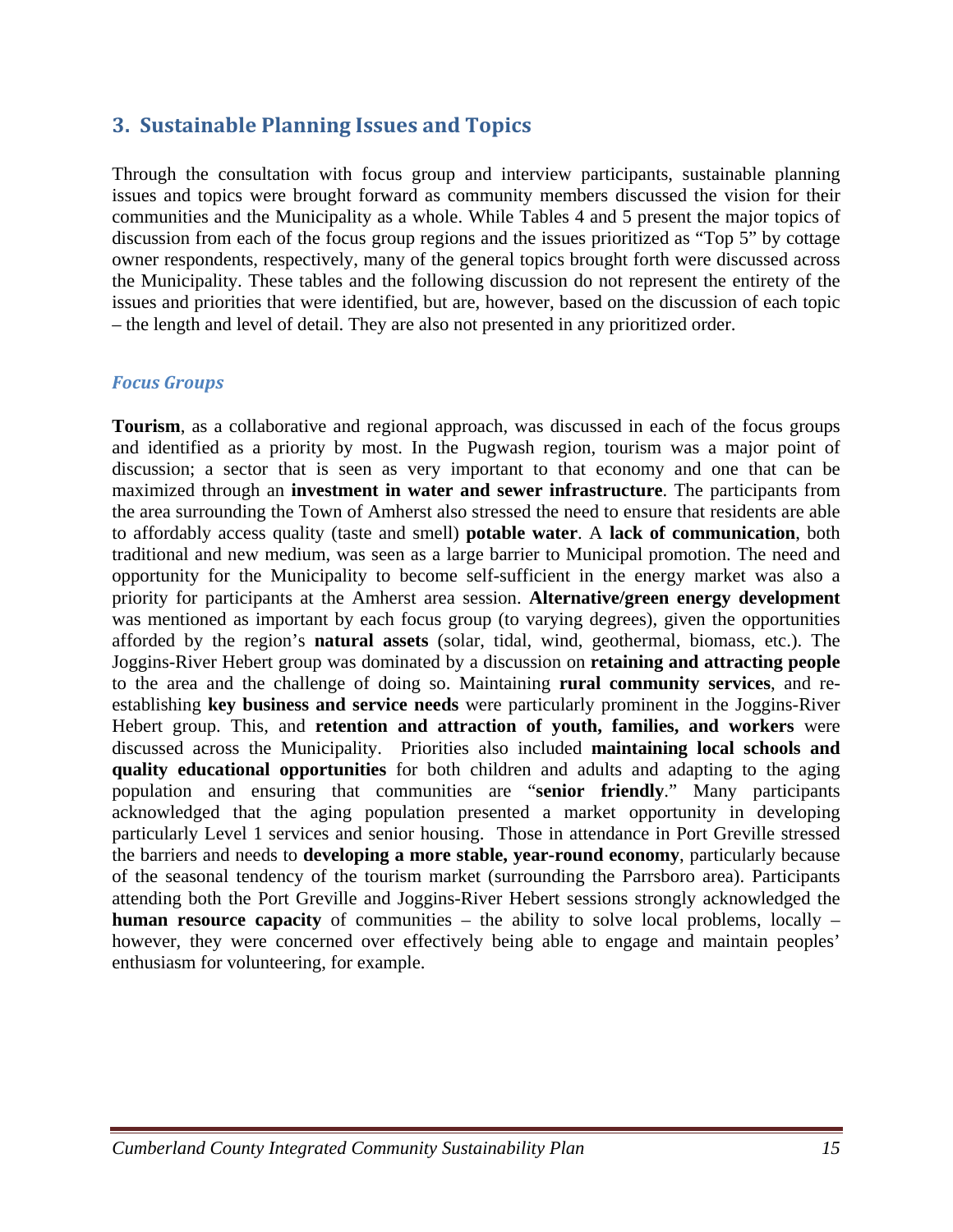| <b>Focus</b><br>Group<br><b>Regions</b>      | <b>Sustainability Priorities</b>                                      |                                        |                      |                                                  |                                                  |  |                                                                      |                                       |                                  |                          |                                                                  |                           |                                                   |
|----------------------------------------------|-----------------------------------------------------------------------|----------------------------------------|----------------------|--------------------------------------------------|--------------------------------------------------|--|----------------------------------------------------------------------|---------------------------------------|----------------------------------|--------------------------|------------------------------------------------------------------|---------------------------|---------------------------------------------------|
| Pugwash                                      |                                                                       | Collaborative tourism<br>and promotion |                      |                                                  | Green development<br>Basic community<br>services |  |                                                                      | Water and<br>sewer                    |                                  |                          | Local<br>agriculture                                             |                           |                                                   |
| Amherst<br>Area<br>Collingwood<br>-Wentworth | Energy<br>self-<br>sufficiency<br>Recreation and<br>healthy lifestyle |                                        | tourism<br>promotion | Collaborative<br>Local schools<br>and leadership | Water<br>and<br>sewer                            |  | Public<br>transportation<br>Environmental quality<br>(water and air) |                                       | Youth $/$<br>worker<br>retention |                          | Communications<br><b>Public</b><br>health care<br>transportation |                           | Sustainable<br>agriculture<br>Senior services and |
| Joggins-<br><b>River Hebert</b>              | Local<br>schools                                                      | Local<br>small<br>business             |                      |                                                  | Youth / immigrant<br>retention / attraction      |  |                                                                      | Collaborative<br>tourism<br>promotion |                                  | <b>Basic</b><br>services | community                                                        | Engaging and<br>resources | maintaining human                                 |
| Port Greville                                | Collaborative<br>tourism and<br>year-round<br>employment              |                                        | Local<br>business    | development                                      | Youth<br>retention                               |  |                                                                      | <b>Basic</b><br>community<br>services |                                  | industry                 | Sustainable                                                      | Engaging and<br>resources | maintaining human                                 |

**Table 4. Sustainability Priorities Identified by Participants in each of the Focus Group Regions (in no particular order)** 

## *Key Informant Interviews*

The two most pressing priorities mentioned by key informants were **quality drinking water** and **proper wastewater management**. Proving opportunities for all residents to access affordable and clean water was voiced as a priority that should come before other community and economic development activities. Both water and proper sewage infrastructure was voiced in terms of a necessary component in order further develop communities and the economy, particularly the **tourism industry**, throughout the Municipality. The need for more accommodations and tourism-related services means the water and sewer infrastructure will have to be in place.

There were four other priorities most often cited by the key informants:

- **Demographics**: a need to conduct an in-depth study of population in the Municipality with the aim to identify the economic, environmental, social and cultural needs of the various age groups.
- **Repopulation/young families**: this would go hand-in-hand with the demographics study with the aim to address attraction and retention strategies.
- **School improvements**: along with maintaining local rural schools, key informants (as well as focus group participants) mentioned that local and advanced courses have been removed from rural schools curricula. For example, small schools may not have music classes, French Immersion or Advanced Math. This was seen as a detriment to both attracting new families and to making students aware of music and theatre, and thus gaining their interest and participation in their local culture.
- **Employment**: even if all the attraction and retention strategies imaginable were in place, they may not be effective if suitable employment is not available. Key informants agreed that the Municipality is not likely to develop industries like large-scale manufacturing, but they did feel that the Municipality's central location in the Maritimes could attract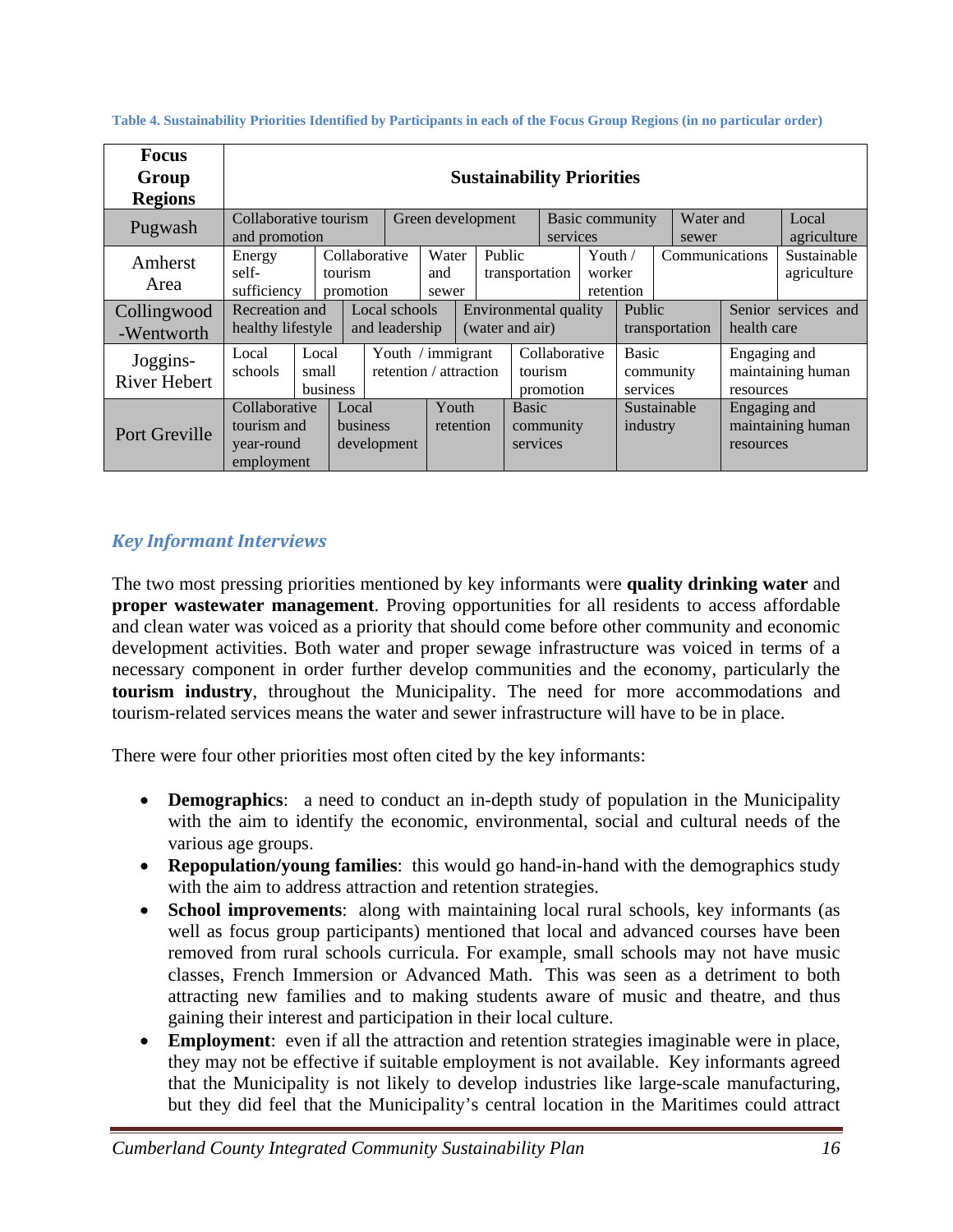light industry, for example warehousing. They felt that the Municipality should take a proactive leadership role in attracting business. They went further to say that vertical interaction between schools and businesses could go a long way toward keeping young people at home or having them return.

Key informants all noted Cumberland County's natural beauty, its quiet rural lifestyle and its quality of life as positive attributes to build on to attract small business and young families. They mentioned current recreational facilities and their associated infrastructure as an important part of attracting both business and families and saw opportunity for development and use of green energy (wind, solar, tidal, biofuels, and geothermal).

The tourism industry plays a large role in the economy of Cumberland County. Key informants, similar to focus group participants, listed several potential tourist attractions and needs that can be built upon but which require funding for their associated infrastructure (roads, water/sewer, signage etc.). Some of these include: Pugwash Harbour/Marina; Cape Chignecto; Pugwash Peace Exchange; Parrsboro Band Hall; wilderness areas, beaches, parks; accommodations; and coastal development. It was also noted that land use planning needs to be defined in areas which do not currently have a planning strategy, particularly along the Fundy Shore area and the Northumberland Shore outside of the Village of Pugwash.

In terms of traditional primary industries, key informants felt there may be opportunity for new products in the forestry sector but mentioned that the sector needs to practice better methods than clear cutting and should make reforestation part of their mandate. In order to be competitive, local mills will need upgrades and could consider value-added products than traditional lumber cutting. The agricultural industry has suffered over the past number of years, but key informants felt it could again become sustainable with support from governments and citizens. They suggested some efforts may be growing organic, local markets and lobbying by agricultural organizations to allow local products into local supermarkets. They also noted a growing industry with vineyards, particularly along the Northumberland Shore.

Key informants suggested that the five municipalities in the county work more in partnership with one another. This could lead to a wider marketing of the entire county to many venues and help contribute to a more diverse economy.

## *Cottage Owner Survey*

The cottage owner survey asked respondents to rank a given number of economic, social, environmental, and cultural activities as the "Top 5" priorities they felt should be addressed in the Municipality as part of the ICSP (the full list of issues and priorities by cottage owners can be found in Appendix B). They were also encouraged to list their own thoughts on additional priority areas. As with the other consultations, not all priorities (those listed or those offered by respondents) fall under the responsibility of the municipal government; however, they do represent a more holistic scope of sustainability issues. Table 5 lists the items that were identified as being a priority (defined as having being chosen in the top five for the *majority [50% and greater]* of respondents). Respondents feel that it is especially important to **maintain local businesses**, **protect the shoreline and existing agricultural land**, **support the development of cultural festivals, events and organizations, develop farmers' markets and maintain and promote important historical sites** (Table 5). When cottage owners were given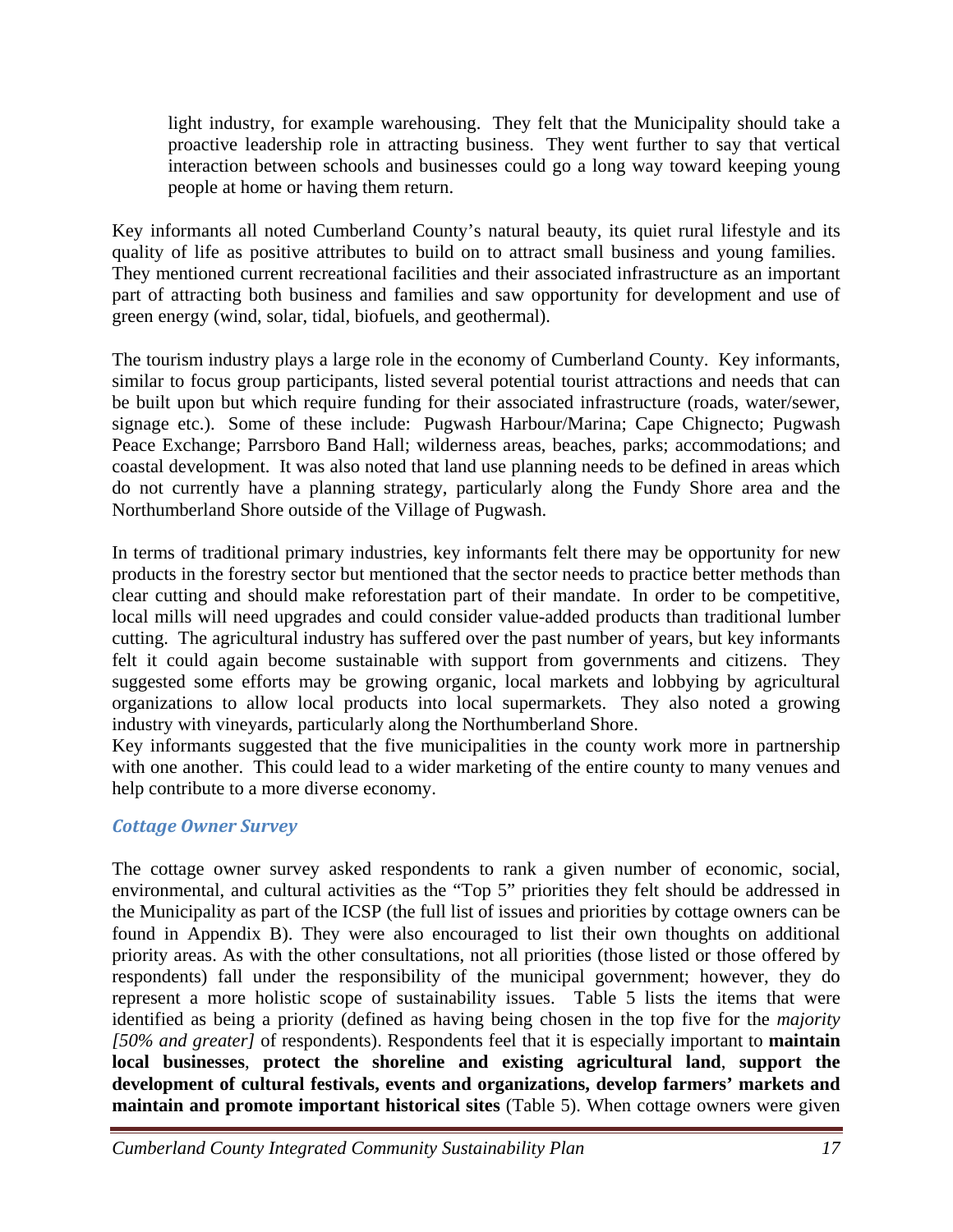the opportunity to suggest other issues they felt should be addressed, apart from those listed already, a few topics emerged as common themes. Particularly, it was seen as important to improve the garbage collection (longer, wet/dry, more frequent) and add recycling options for cottage properties; to maintain the natural landscape, such as the views and shoreline (which underlie cottage development) and to consider cottage owner representation in the Municipality (concerns over taxation without representation).

| <b>Priorities Listed as "Top 5"</b>           | <b>Sustainability</b><br><b>Pillar</b> | <b>Response</b><br>Rate $(\% )$ |
|-----------------------------------------------|----------------------------------------|---------------------------------|
| Helping existing businesses to stay           | Economy                                | 80                              |
| Developing/supporting farmers' markets        | Culture                                | 75                              |
| Shoreline protection and mitigation           | Environment                            | 73                              |
| Development of festivals/events/organizations | Culture                                | 67                              |
| Redeveloping historic sites/properties        | Culture                                | 63                              |
| Protecting existing agricultural land base    | Environment                            | 60                              |
| Development controls around water features    | Environment                            | 55                              |
| Helping existing businesses to expand         | Economy                                | 55                              |
| Increasing public access to waterfront        | Society                                | 54                              |
| Promotion of regional tourism trail           | Culture                                | 54                              |
| Investing in walking/hiking trails            | Society                                | 52                              |
| Expand labour availability and skills levels  | Economy                                | 50                              |

| Table 5. Issues Prioritized as the "Top 5" by the Majority (50% and greater) of Cottage Owner Respondents |  |  |  |  |  |
|-----------------------------------------------------------------------------------------------------------|--|--|--|--|--|
|-----------------------------------------------------------------------------------------------------------|--|--|--|--|--|

## *ICSP Priorities*

Although there are several diverse regions within the Municipality itself, collectively the range of priority issues appears to be fairly consistent across the Municipality. Distilling the issues identified through the various consultation processes, we have identified eight cross-cutting, though not rank-ordered, sustainability priorities:

- 1. Creating a year-round economy that contributes to sustainable livelihoods
- 2. Green energy needs and opportunities
- 3. Climate change
- 4. Water
- 5. Demographic changes
- 6. Development patterns
- 7. Transportation
- 8. Communication

The current conditions and trends that have led to these issues, the challenges to be addressed, and the potential opportunities throughout the Municipality are presented below.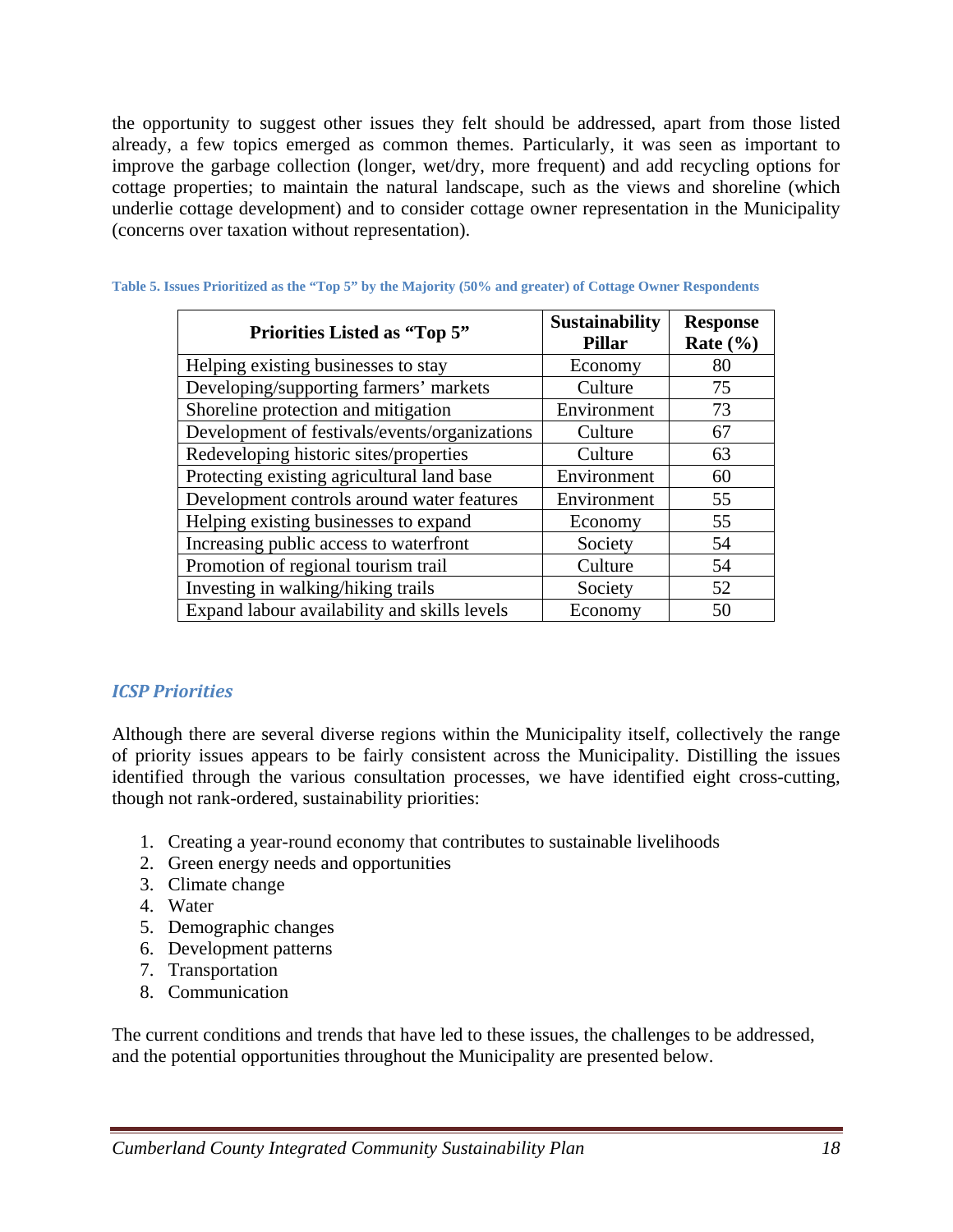## *YearRound Economy and Sustainable Livelihoods*

Much of the Municipality's employment depends on tourism and associated service industries. While focus group participants saw tourism as a mainstay for the area, they also pointed out the seasonal nature of the industry as a challenge for their communities. A number commented that towns like Parrsboro have seen many Main Street storefronts become vacant because of the lack of a year-round economy, and that their communities become very "dead" through the winter months. In addition, they stated that it is very difficult to attract new families or young people to settle in the area without employment or year-round activities.

With the decline of traditional industries like forestry, a growing appreciation and utilization of the attractions the Municipality can offer, and recent initiatives undertaken through the region, tourism has the potential to continue to grow and provide employment. Recent development, particularly along the Fundy Shore, has attracted visitors from around the world and has provided world class attractions for them. As attractions, amenities, and activities in the region grow, there is opportunity for increased visitation and economic growth.

Both the focus group participants and the key informants felt there is opportunity to extend the tourism season. They cited the example of New Brunswick capitalizing on its winter season with packages and marketing to draw people in. Marketing of the region was seen as an important task to undertake, and one in which many participants felt the Municipality could play an active role. Mention was made of the existence of several organizations related to tourism throughout the Municipality, and the hope that they would all be linked in a network which would provide more benefit to the entire Municipality.

There is also seasonal economic activity around the fishery and the development of aquaculture operations. While these are economically important to the coastal areas, they too lack the stability of year-round employment. Focus group participants and key informants agreed that it is not likely that large industry will be attracted to the region, particularly outside of Amherst, but that given the Municipality's geographical location at the centre of the Maritimes, light industry (such as distribution and warehousing) could be possible. They further felt that opportunities could be made available in the more rural areas of the Municipality for small businesses and artists' colonies – an idea that has been and continues to be a successful economic development stream in the Fundy Shore region. The key to this local problem solving has been to return to the "roots of the region's past" and to foster a "co-operative atmosphere among merchants" that creates "a team playing different roles" (Tattrie 2010).

## *Renewable Energy Needs and Opportunities*

There is tremendous opportunity to develop a renewable energy sector for domestic, commercial, and industrial use and for export. This opportunity is based on the region's geography, low population density and of course the local natural assets including the highest winds, tides, and sunshine hours. Solar, geothermal and biofuel energy have also been identified as abundant sources with development and market potential in the Municipality. The current and future human energy demands and the opportunities provided by these natural resources has the ability to position the Municipality as a self-sufficient, forward-thinking leader in sustainable energy.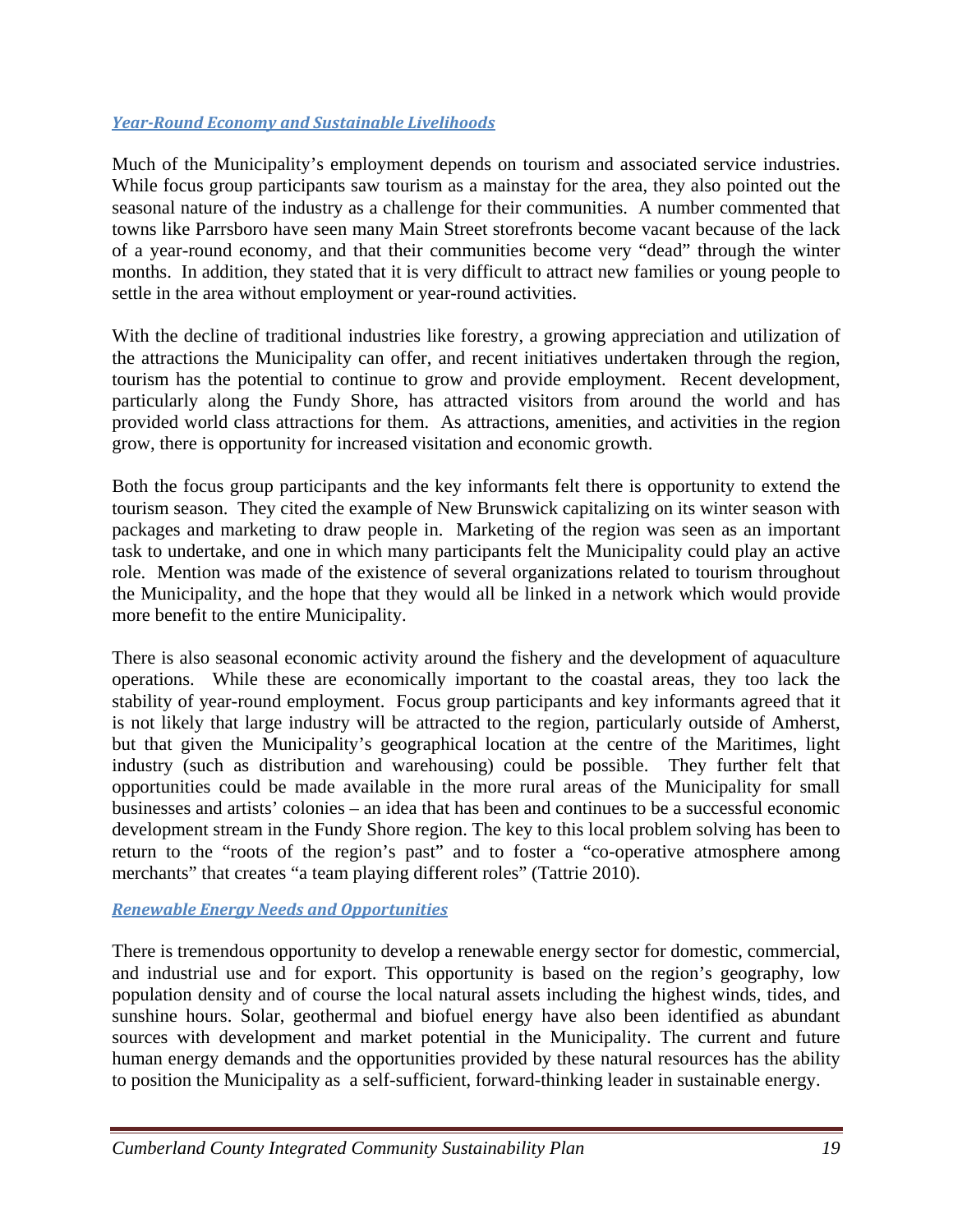This effort has already been set in motion; the Municipality and the Town of Springhill have partnered with CREDA to undertake a Regional Energy Strategy for Cumberland County. A Green Industrial Park concept has been identified (in partnership with the Town of Springhill) as a potential pathway to realizing this strategy. Though at the time of this ICSP preparation, the Energy Strategy is in draft form, it offers detailed description of the potential of the various renewable and alternative energy sources for the Municipality. The following is a summary of particular wind, tidal, solar geothermal and bio- energy potential that is largely based on information from the Energy Strategy draft document (AECOM 2009).

Wind power in Cumberland County has in recent years gone from a concept to reality. Currently, approximately 5.8 MW of power is being generated from wind in the Municipality and this is expected to increase with new projects that are either in development, approval or proposal stages. Within the Municipality, the areas with the highest wind speeds are found along the coast of Cape Chignecto and Advocate Harbour, with additional potential throughout the Cobequid Mountains and along the coast of the Northumberland Strait. The sparsely populated areas of Cape Chignecto and Advocate Harbour and the largely unpopulated region of the Cobequid Mountains also make wind power a feasible.

Taking advantage of energy from the highest tides in the world is also becoming closer to reality. A \$10-million research and demonstration facility has been set up in the Minas Basin, near Parrsboro, and the first turbine has been lowered (CBC 2009b) in order to test the commercial potential of the turbines, their environmental effects and winter survivability (CBC 2009a, b). CBC (2009b) reports that an estimated 300 MWs of power could be generated from the Minas Basin. Cumberland Basin and Cape Enrage (in New Brunswick) have also been identified as areas adjacent to Cumberland County with tidal power potential. Unlike wind and solar, tides do not depend on weather conditions and therefore offer predictability (Mason 2009b) and a relatively continual energy source. The location is also ideal for exporting power to New England (Mason 2009b). These tidal power sites, located in close proximity to the shores of Cumberland County, present the opportunity for other economic development spin-offs. These include accommodation, food, and transportation services and meeting facilities during the research and planning phases. Specialized skills in engineering, handling, and transportation are required for the development and (potential) maintenance phases.

Geothermal, the natural heat generated at the earth's core, is a renewable energy source that the Municipality is taking seriously as a potential development direction. Infrastructure for geothermal energy can be installed anywhere; however, costs are more efficient if they are situated in areas that are easily excavated or at abandoned mine workings. Only 40 mine water geothermal systems are known to exist worldwide, and the abandoned mine in Springhill is a prime site for extracting energy from its flooded mine water. Currently, there are 10 organizations tapping geothermal energy in Springhill. Abandoned coal mines around Joggins are other areas in the Municipality with geothermal energy potential.

Cumberland County also has a very good solar resource in terms of its total sunshine hours. Though Amherst has been identified by Natural Resources Canada as the solar radiation "hot spot" in Nova Scotia, many communities throughout the county have comparative capacity, including Joggins, Springhill, Pugwash, Oxford, Advocate Harbour, and Wallace. In fact, the potential extends consistently throughout the county and represents a widespread potential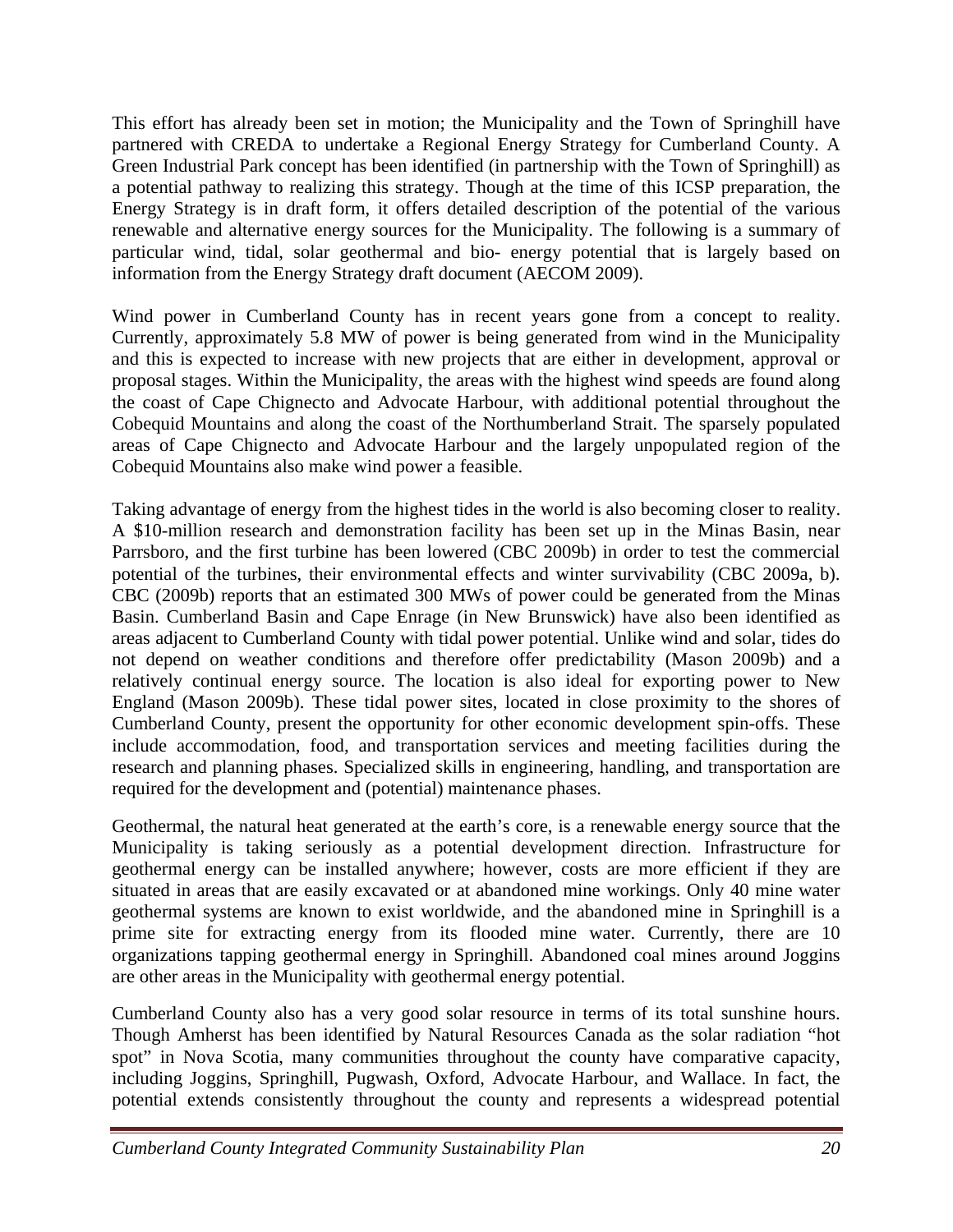energy source. Currently there are three organizations that and are using solar energy technology for both commercial and residential clients. Though the sun provides enough energy to meet local/regional needs and more, the development of solar power has not developed to its potential here as it has in other parts of the world, and is particularly inhibited by the infrastructure costs of photovoltaic technology.

Bioenergy (also referred to as biomass or biofuel) is a renewable source that is derived from harnessing the stored energy in organic material such as residuals of forestry or agricultural industries (e.g. forest slash), or produced independently on underutilized land (e.g. corn). Wood heating is currently used by some commercial users; however, residential use is the most common. Other common or developing uses of wood as a fuel source include short rotation forest crops; coarse woody debris following cutting; lumber residue from pre-commercial thinning or from processing residuals (e.g., woodchips, sawdust) from wood furniture factories, sawmills, and lumber plants. While bioenergy has received recent attention as a viable option, there are still many questions as to the sustainability of wood supply and other environmental effects on such aspects as water and wildlife particularly with regard to collecting debris following forestry operations. There are also concerns associated with independently producing biofuel on land that is currently or could be used for agricultural production.

After a preliminary benefit / risk analysis based on five benefit indicators (e.g. available, reliable) and six risk indicators (e.g. capital cost, environmental impacts), AECOM (2009) determined the following ranking of realistically possible forms of renewable and alternative energy in the Municipality:

- 1. Ground source geothermal
- 2. Mine water geothermal
- 3. Solar thermal
- 4. Bio energy
- 4. Coal bed methane
- 4. Small hydroelectric
- 4. Solar photovoltaic
- 4. Natural gas
- 4. Wind
- 5. Tidal
- 6. Waste energy
- 7. Wave

This ranking of energy resources should not be interpreted as definitive as there are potentially more risks and benefits that are not considered in the analysis. For example, the current financial investment in wind and tidal power development and demonstration is possibly a strong indicator of their future realities. In this light, we may expect wind and tidal energy to move up on this ranking list. Furthermore, coal bed methane and natural gas are not considered renewable energy sources (they are considered "alternative") and therefore may not align with the "green energy" vision and may decline in or be removed from the ranking.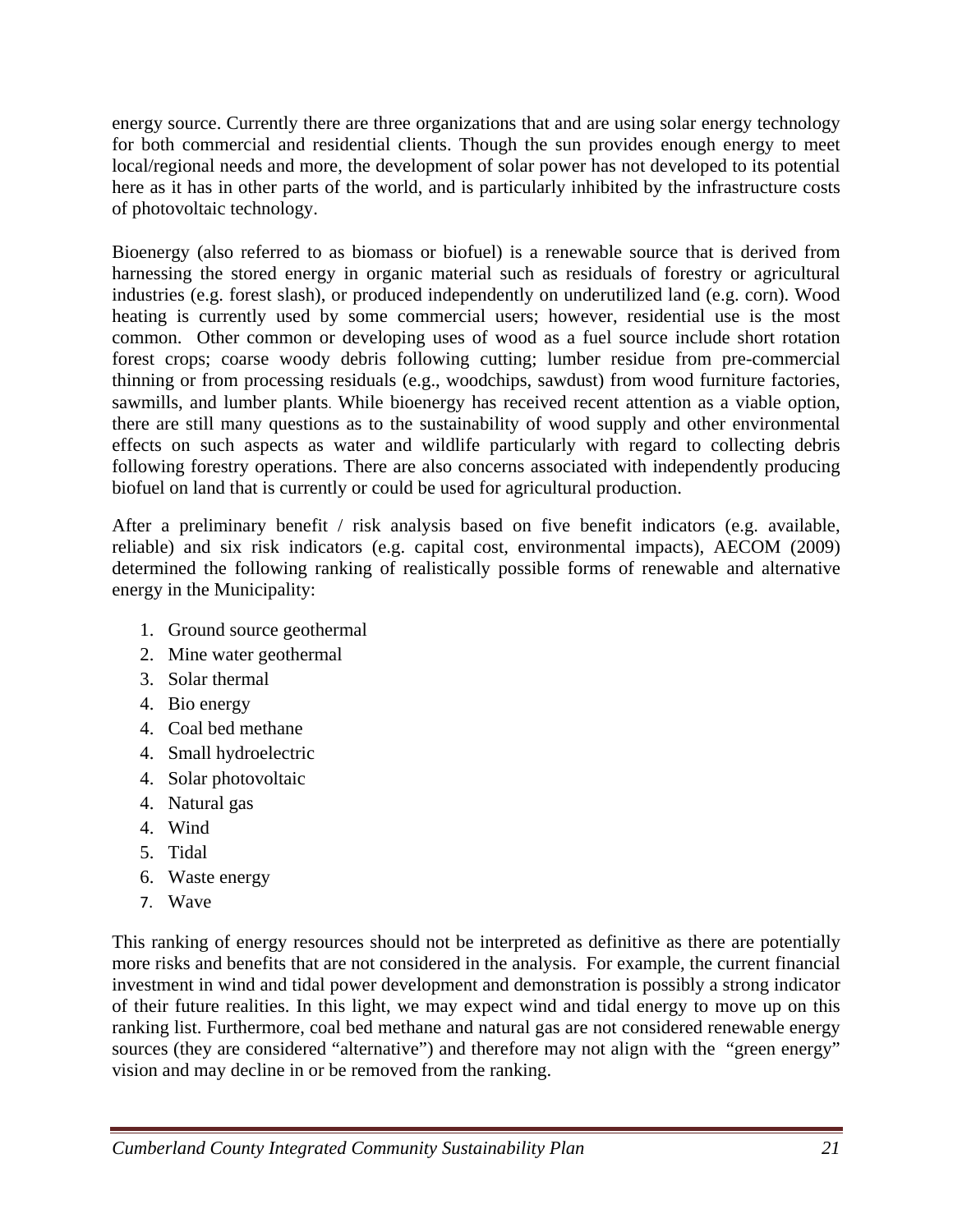Geothermal (ground source and mine water) energy, ranked number 1 and 2, is indeed the most attractive for the Municipality and its energy strategy partners. The Energy Strategy outlines details on the future development of geothermal energy and the Green Industrial Park concept.

The renewable energy potential and importance as a future sector in Cumberland County was echoed in the public consultation process. Participants in four of the five focus groups identified the Municipality as a future "green energy hub" and furthermore, one that positively contributes to greenhouse gas reduction initiatives. Green energy development also has the potential to increase community sustainability in many forms, including, as already mentioned, reduced energy dependence on imported sources, stimulated economic development, job creation in research, training, mechanics, installation, maintenance, and interpretation.

## *Climate Change*

In recent years, climate change has become a reality for many communities and is now an essential aspect of community planning. The Nova Scotia Climate Change Action Plan (Province of Nova Scotia 2009a) reports that in the 20th century, the average temperature in Nova Scotia has risen by half a degree Celsius. In the next century it is expected to rise by another 2° to 4º C. Climate change is particularly real for coastal communities, such as those in Cumberland County, for which sea level rise and severe weather events are the main consequence and concern. In this region, climate change is an overarching factor that has the ability to (and already has) affect all the other aspects of planning including the economy, energy, water, development, demographics, transportation and communications.

Natural Resources Canada's (NRC) online Atlas of Canada maps a number of predicted physical changes in response to climate change (potential impact series, 2003). Figure 9 shows the sensitivity of river regions to climate change. Though Cumberland County is not an anomaly much of the Atlantic coast shows heightened river vulnerability in the face of climate change the region is faced with predicted increases to in-stream flow which in turn may cause increased flooding and river erosion. The Nova Scotia Climate Change Action Plan (Province of Nova Scotia 2009a) reports that extreme rainfalls that occurred only once every 50 years in the last century are likely to occur once every 10 years in this century. This has direct implications for in-stream flow and river capacity. Figure 10 shows the sensitivity of the coastlines to the expected rise in sea level. "Sensitivity" is defined as the degree to which a coastline may experience flooding, erosion, beach migration, and coastal dune destabilization changes. Over the last 100 years, the sea level rose 25 cm along the shores of Nova Scotia and it is likely to rise a further 60 cm or more by 2100 —water levels that are almost a metre higher than they were in 1900 (Province of Nova Scotia 2009a). Furthermore, storm surges that have occurred only once in the 20th century may occur up to 10 times in the next (Province of Nova Scotia 2009a). The highest storm surges around Nova Scotia usually occur along the upper Bay of Fundy and the Northumberland Shore (Province of Nova Scotia 2009c), both adjacent to Cumberland County. These two variables (river and sea level rise) show the largest vulnerability of the Atlantic region in general and Cumberland County in particular (NRC 2003).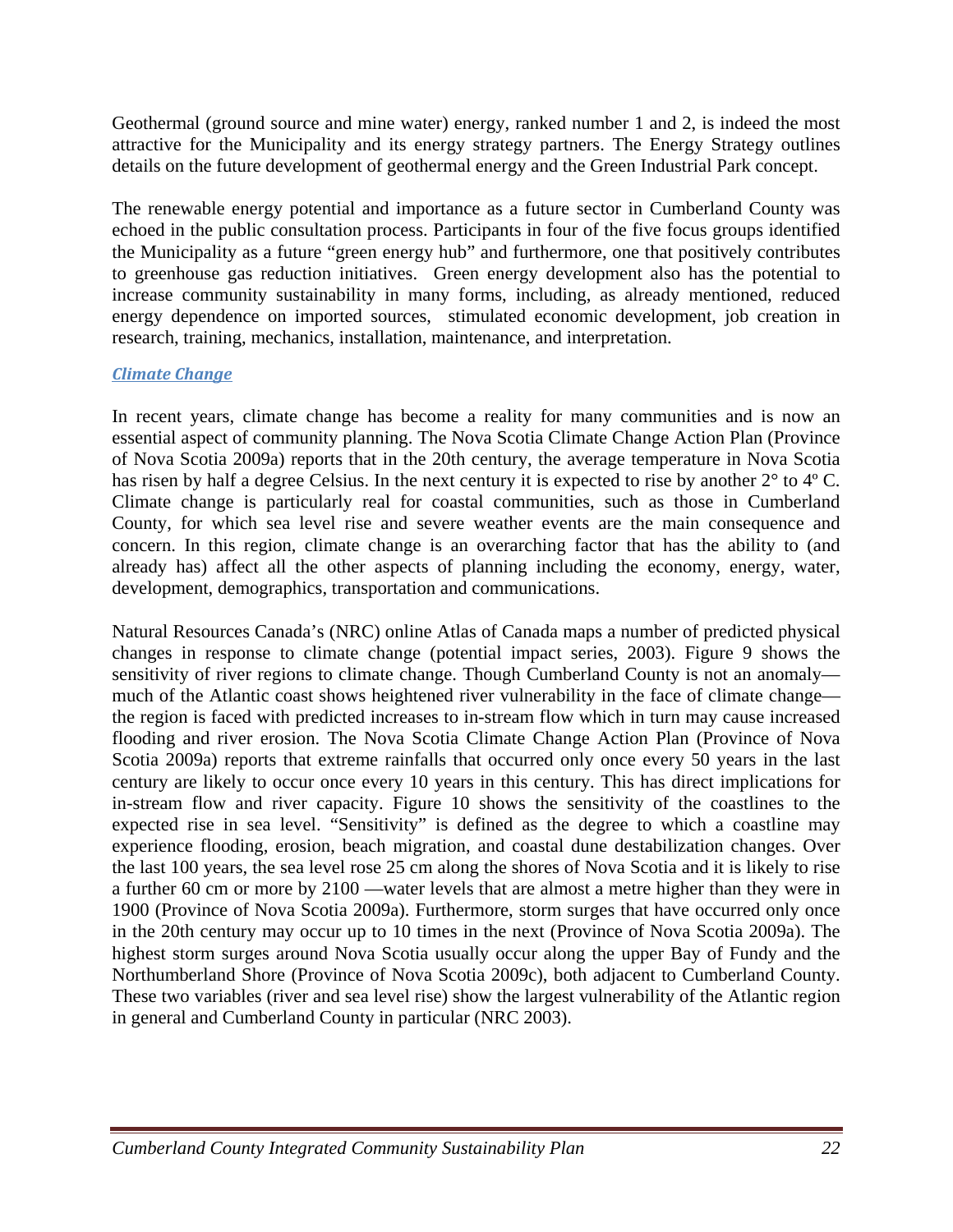**Figure 9. Sensitivity of River Regions to Climate Change** 



Sensitive and less vulnerable **More sensitive and vulnerable /////** Agricultural and urbanized areas Source: Ashmore and Church 2000

#### **Figure 10. Coastal Sensitivity to Sea-level Rise**





Nova Scotia, including Cumberland County, is particularly vulnerable to potential impacts of climate change because most of the population and associated infrastructure is found along the coast. Infrastructure that was not originally built to withstand changes to the local environment and more frequent subjection to water (flooding, rain, sea level rise), winds, wave attack, erosion, and land subsidence, is at risk of damage and failure (Province of Nova Scotia 2009a). This is particularly true of the dykelands in Cumberland County (Province of Nova Scotia 2009c).

Important sectors of the economy are also at risk of climate change impacts (Province of Nova Scotia 2009a). Fishing ports, communities, and infrastructure may be subject to physical environmental changes that affect operations while changes to the ocean temperature, depth and currents could possibly affect migratory patterns of commercial fish species. Forestry and agricultural industries may also experience further setbacks due to climate change. With respect to forestry, timber production may be affected by more frequent and severe fires, younger stands, a decrease in carbon storage (NRC 2009), insect, disease and storm damage, changes to commercial species composition and shorter winter harvesting periods (Williamson et al. 2009). In particular, the maple sugar industry, which is worth on average \$1.1-million / year (2000-2008) at the farm gate in Nova Scotia (over 80% of taps are in Cumberland County), is very sensitive to abnormal night and day time temperatures (Willigar 2009). Other agricultural producers may be confronted with unsettled weather patterns including extreme periods of precipitation and drought, disease and insect outbreaks, and decreased length of winter cover. There has been tremendous investment in renewable energy development in the Municipality with research and demonstration of tidal power and installation and commercial use of wind power. Climate change in the form of increased number and intensity of storm surges has the potential to damage large and costly infrastructure. Finally, tourism, an important and growing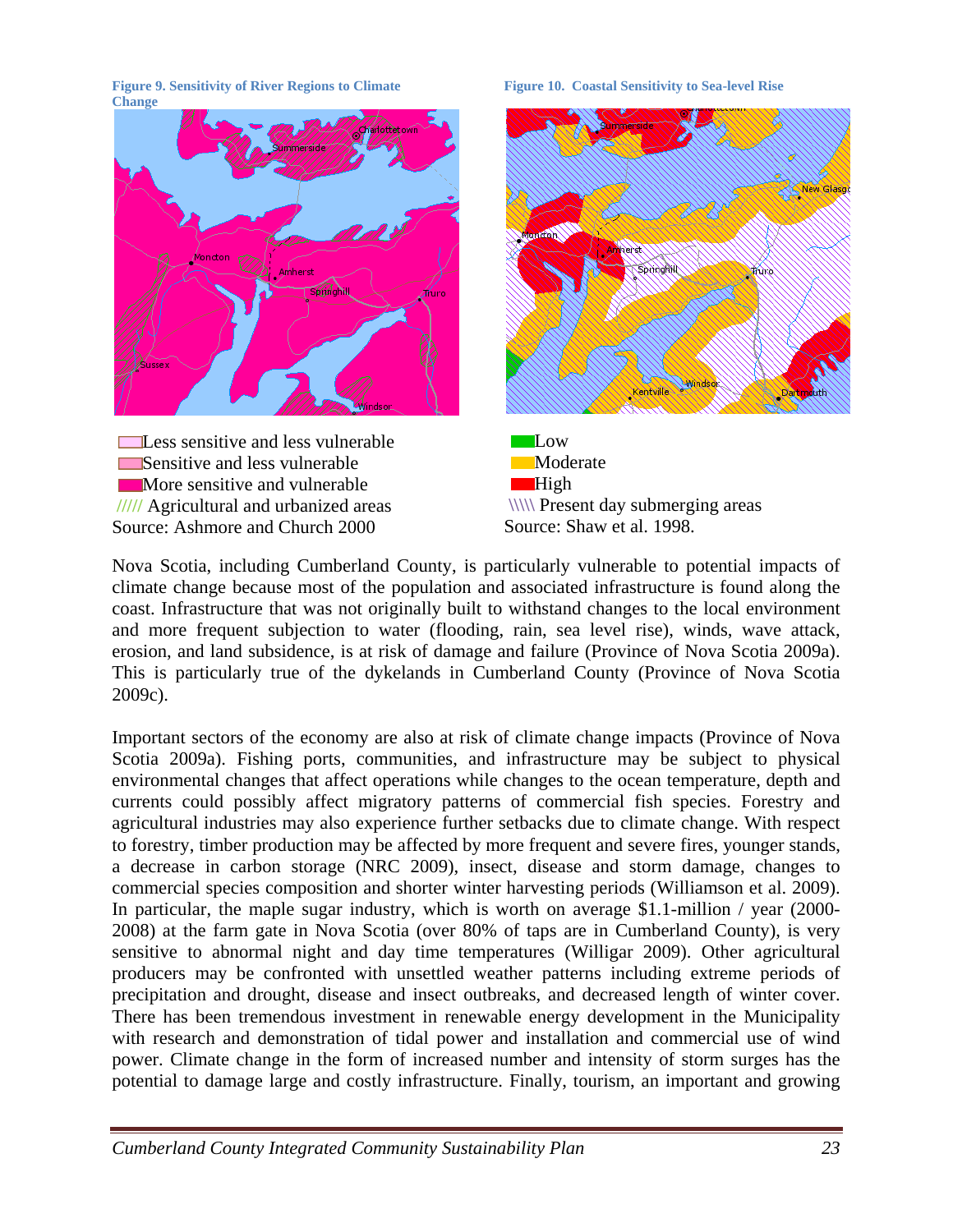economy in the Municipality, which relies on coastal vistas, beaches and dunes and ocean-based activities is extremely climate and coastal change sensitive.

To date, Cumberland County has prepared for potential climate change impacts by identifying the emergency response protocol for a number of events that are directly, indirectly, or exacerbated by climate change:

- Severe Storm Hurricane
- Severe Ice Storm
- Severe Storm Blizzard/Snow
- Prolonged Power Failure
- Forest Fire Major Rural
- Flood
- Disasters in Nearby Areas
- Epidemic Human or Animal

## *Water*

Water is life; without water people and communities cannot exist. Individuals, businesses and industry all need access to clean water and therefore, the availability and quality of water dictates many (if not all) aspects of community planning. Without adequate water quantity and quality, a community is inhibited of future growth and development.

This is a particular issue in the Village of Pugwash, which has the potential to become a major tourist destination in the Municipality. The redevelopment of the waterfront (including increasing the capacity of the marina), adding visitor accommodations, improving community services such as the public library, and maintaining and enhancing important historical sites have all been identified as priorities for this community in order to attract visitors and new residents. However, this growth and development cannot go forward in the absence of sufficient water and sewer infrastructure that is needed to support both the development phase, and an increase in visitors and new residents and their activities.

Water (and sewer/wastewater) has also been identified as an important priority by other communities throughout the Municipality. Water is a basic need and everyone in the Municipality should be able to access clean water. Many focus group participants were adamant that the basic needs of clean water for current residents need to be met before all else – it is the primal basis of health, quality of life, population retention, and the economy.

The majority of drinking water in rural communities throughout the Municipality is supplied by privately drilled wells tapping underground aquifers. Although typically residential and commercial users throughout these communities have adequate on-site water supplies, some residents report experiences with foul odor and/or taste (CBCL 2005) or wells running dry (and must be extended deeper and deeper). A groundwater assessment in the communities of Joggins, River Hebert, Maccan and Pugwash (CBCL 2005) found that the majority of wells in these areas (those surveyed) were not constructed with proper casing and sealing and many were found not to have proper well caps. In addition, there was evidence of improper well positioning,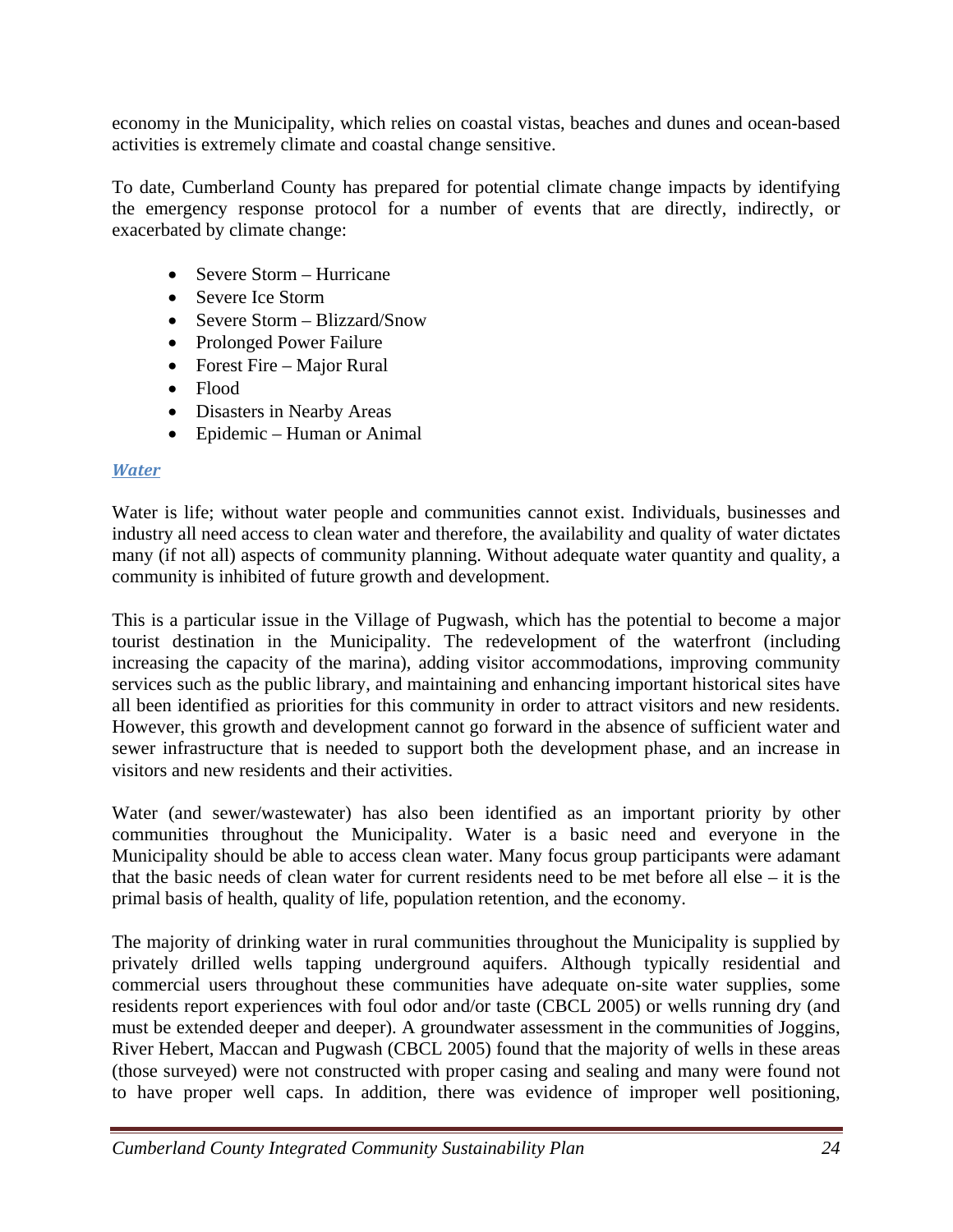installation, upkeep, and surrounding land uses (relative to potential contaminants) – all factors that could potentially lead to reduced potable water quality.

Sewage and wastewater are currently managed by eight treatment systems (Table 6) while the rest are serviced by private septic fields. While it is recognized that centralization of both water and sewage mains in rural areas is difficult and extremely costly, improvements to the current system are necessary, including incentives and programs for private owners to upkeep and replace existing systems.

| <b>Community</b>                             | <b>Treatment Type</b>                       | <b>Number of</b><br><b>Buildings Serviced</b> |
|----------------------------------------------|---------------------------------------------|-----------------------------------------------|
| Amherst Marsh,<br><b>Surrounding Amherst</b> | 2 cell aerated lagoon                       | 25                                            |
| Biggs Drive,<br><b>Surrounding Amherst</b>   | Trickling filter                            | 15                                            |
| Joggins                                      | 2 cell aerated lagoon                       | 165                                           |
| Maccan                                       | <b>NA</b>                                   | 70                                            |
| Pugwash                                      | Sequencing batch reactor                    | 386                                           |
| <b>River Hebert East</b>                     | Single cell facultative lagoon with wetland | 92                                            |
| River Hebert West                            | 2 cell aerated lagoon with wetland          | 184                                           |
| Wallace                                      | 2 cell aerated lagoon                       | 124                                           |

#### **Table 6. Wastewater Treatment throughout the Municipality**

Source: Streatch 2009.

Surface water and watersheds are also important components of water management. In the focus groups there was concern raised over an increase in river and stream flooding in some communities and the subsequent environmental effects, including the potential overflow of sewage and the effects of this on downstream users of the water resources. It was felt that this was an especially important issue, considering climate change trends and the potential for future flooding. A regional watershed planning approach that takes into consideration upland and downstream users, recognizing that water moves over land and through communities, is increasingly becoming a standard component of land use planning. Watersheds (source or nonsource) do not typically align well with geographical and jurisdictional boundaries and therefore it is important for communities and government agencies to work cooperatively to ensure adequate protection. Neither the Municipality nor the Province has a water strategy – for source water protection or otherwise. The Province of Nova Scotia, however, is currently undergoing this process as part of the Environmental Goals and Sustainable Prosperity Act (2007; Province of Nova Scotia 2009b). Under this Act, the Province is also developing a wetlands policy that would ensure no net loss of wetlands, though this has been met with some public concern, particularly by the agricultural (Cole 2009a) and forestry communities.

## *Demographic Changes*

The population of the Municipality is 16,021 (Statistics Canada 2006a, b, c, d). This represents roughly half of the total population living within the Cumberland County boundaries; the other half live in one of the four towns of Amherst, Oxford, Springhill and Parrsboro. The population distribution has been discussed previously and is presented in Figures 4, 5 and 6.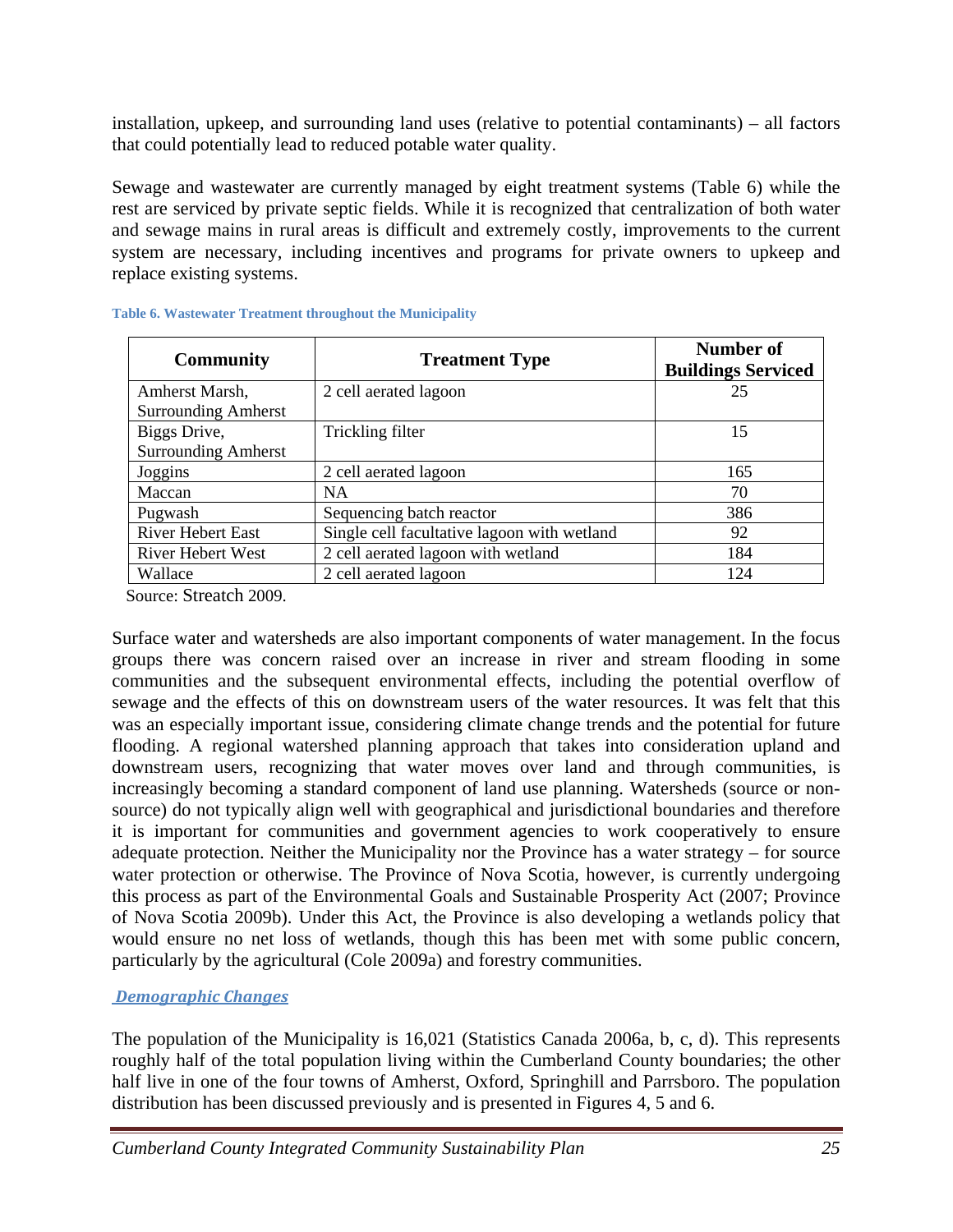Nearly 60% of the population of the Municipality is between the ages of 35 to 74, and nearly half of that group is either retirees or baby boomers who are approaching retirement. Young singles and families make up the bulk of the remainder, but the group with those available for regular full-time employment (20 to 34) makes up only about 12% of the population. This presents a challenge for communities and businesses throughout the county in terms of growth, education, labour force, community vitality, recreation and culture.

Like elsewhere in the Maritimes and across Canada, small rural communities are experiencing these dramatic demographic changes. Facilitated by many factors including an increase in personal mobility, decrease in local employment options, and urban preferences, rural communities are experiencing a decline in youth leading to an overall aging population.

Youth retention was an important issue in all five focus groups held throughout the Municipality. Business leaders and others who acted as key informants also pointed out the need for retaining youth and attracting young families. Key informants stated that everyone in the area is drawing from the same labour pool but that the labour pool is not what it was 10 years ago. This makes it difficult to attract new businesses to the area once potential employers recognize the lack of skilled labour available. In addition, the rural communities are losing population because of youth migration, which in turn leads to the threat of local schools closing, fewer recreational activities offered, and closure of local businesses.

Between 1999 and 2004, Cumberland County lost 600 more youth in the 18-24 age range than they gained (Statistics Canada 2006 c.f. RSTP 2006). In order to address ways of retaining young people, CREDA began a Youth Retention and Attraction Project (YRAP) in May 2008 (CREDA 2009a). The YRAP is aimed at directly addressing the challenge of youth retention and attraction in a strategic manner. Some of the initiatives undertaken through the YRAP include:

- Youth Led Community Capacity Building Project
- Ask YOUth program to give youth an opportunity to voice their opinions
- BeYOUth Blast to bring all you involved from each school together to help streamline the approach across schools
- Parents as Career Coaches
- Cumberland Care Kits, packages put together for youth who are away at post-secondary institutions
- Our Business World & A Business of Our Own are programs developed by Junior Achievers and take part in the classroom
- Youth Town Council, already developed in Parrsboro
- Who's Who, developing a database of the County's youth

## *Development Patterns*

Cumberland County has a diverse mix of land uses. The dominant land use issues within the jurisdiction of the Municipality include developing residential suburban areas around the incorporated towns, declining populations in some rural areas, intensive livestock operations, logging and forestry operations, as well as commercial and industrial uses of varying scales (Municipal Planning Strategy 2005). There are growth cluster areas around the Town of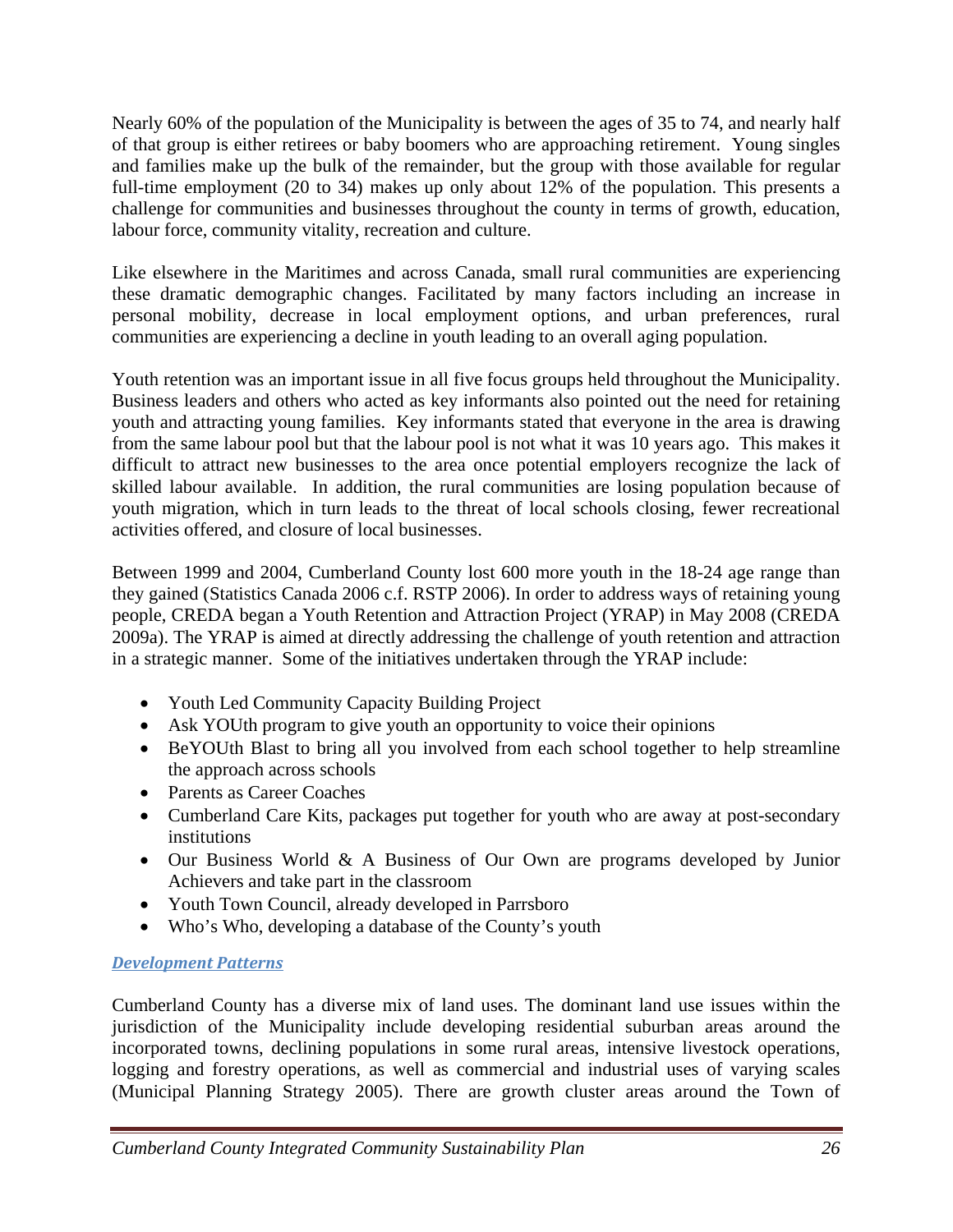Amherst, Pugwash, and Wallace; cottage development growth along the Northumberland Shore and in the Collingwood-Wentworth area; and a general ribbon-sprawl pattern of development throughout the Municipality. The following discussion and Figures 11 and 12 present these development trends in relation to the subdivision and lot permit approvals within the 10 municipal electoral districts.

As noted in Figure 4, while the population of Cumberland County in general is declining, the population along the Northumberland Shore (Subdivision C) is increasing. New subdivision approvals were fairly steady over the most recent five-year period (Figure 11), averaging approximately 87 per year; however, the number of lots approved for development has dropped over the years and was at a low in 2009 (as of June 30) (Figure 12).

Over the 5 year period, most of the development (subdivisions and lots) taking place throughout the Municipality has been in Districts 3, 4, 5, and 6 (the area along the Northumberland Shore and back inland toward Wentworth) with very little in District 7 (around Oxford). The most recent development (2009), although lower than in most previous years, is seen in Districts 1 and 6 (Figures 11 and 12).

This kind of development has implications for infrastructure investment and service delivery. Along the Northumberland Shore, an increase in building permits without appropriate land use policies could mean that haphazard sprawling ribbon development takes place which does not meet with the desires of established residents or businesses, or the vision for the area, for example in promoting tourism development. Along the Fundy Shore, there may be concern that with the arrival of tidal power and more construction coupled with a virtually non-existent land use strategy, the same kinds of things may occur. An increase in business activity associated with tourism development and/or industrial development could mean increased demand for infrastructure, particularly in the form of water and sewer, as well as lighting, sidewalks, and delivery of fire, policing, health and education services.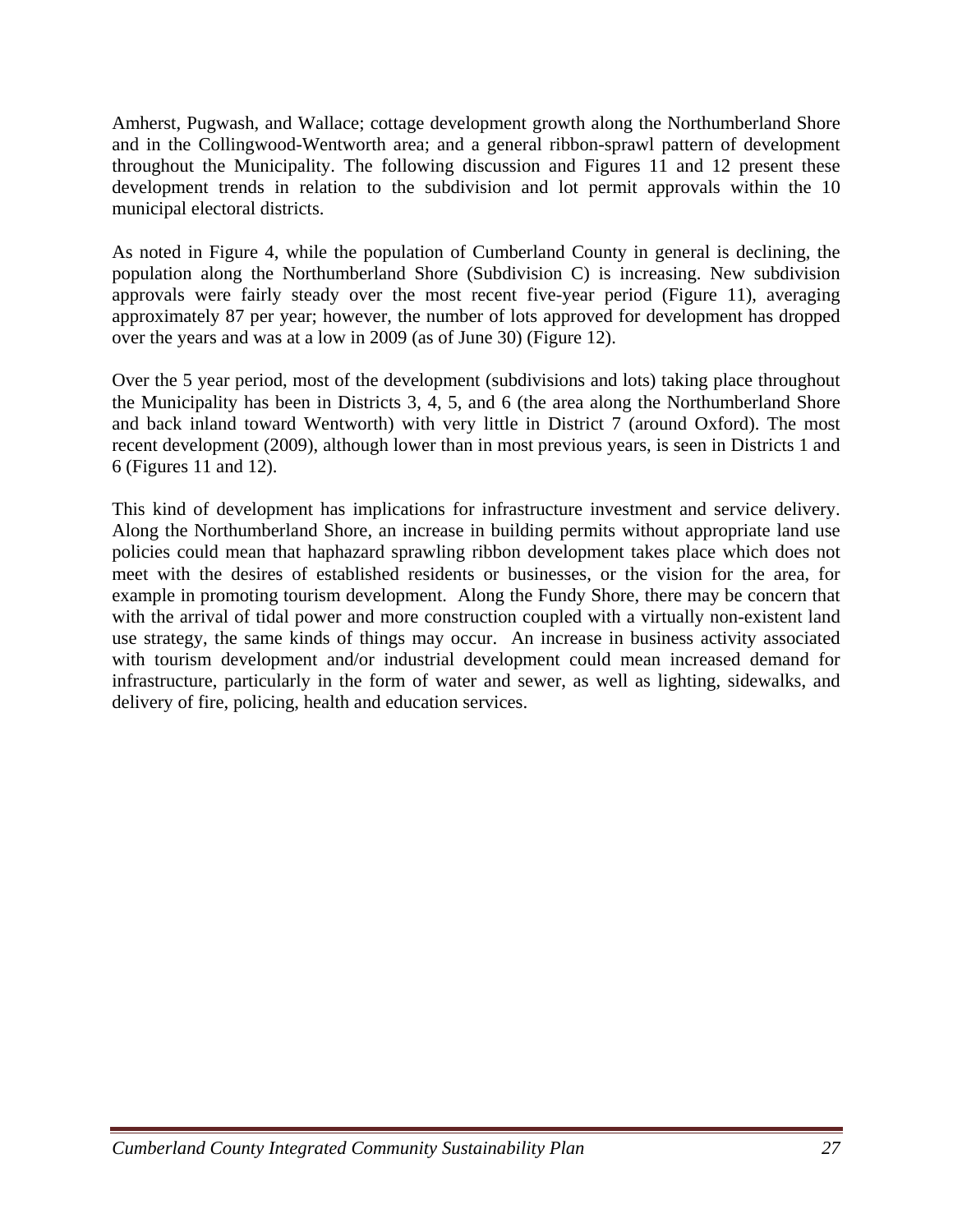

**Figure 11. Subdivision Development Approvals by Municipal Electoral District, 2005-2009** 

Note: The year 2009 only includes permits issued up until June 30.

Source: Municipality of the County of Cumberland Building Permit Summaries, 2000 – 2009





Note: The year 2009 only includes permits issued up until June 30.

Source: Municipality of the County of Cumberland Building Permit Summaries, 2000 – 2009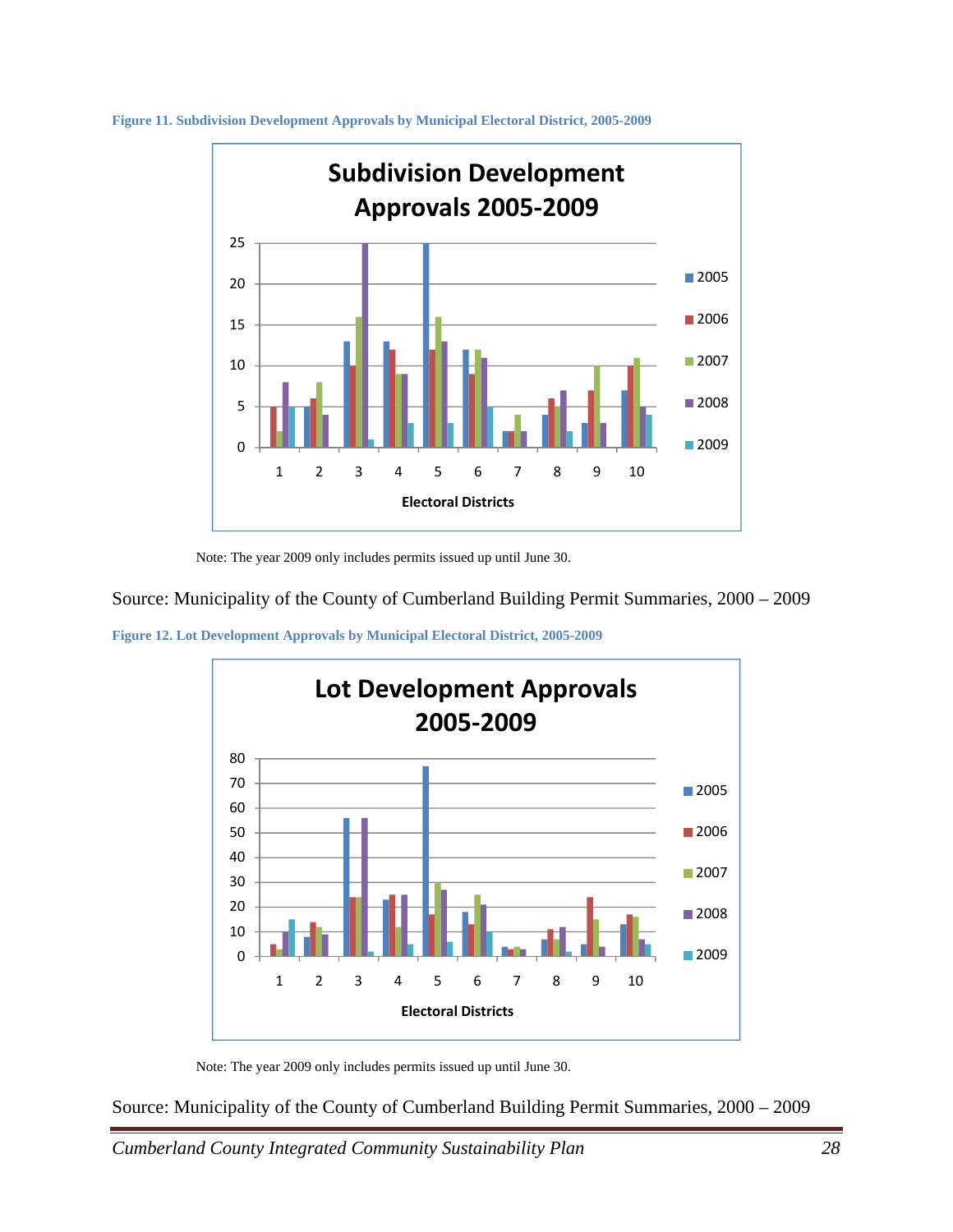Subdivision and lot approvals are a precursor to new construction. Figure 13 shows single family dwelling construction over the ten-year period of 2000-2009. With the exception of 2006 (with only 15), on average, 58 new homes have been built in the municipality each year. District 3 (along the north shore) and District 5 (surrounding Wallace) have seen the largest number of new homes in the last 10 years, with new home construction lowest in District 8 (Southampton/Halfway River area) and District 9 (Joggins/River Hebert area).

Should this trend continue, there are implications for transportation and potable water demand, among other things. More people living in specific rural areas could mean an increased demand for public transportation as well as accessible transportation. Many of the focus group participants noted a lack of potable water presently available; new homes built in areas with problematic water supply issues could present future challenges.



**Figure 13. New Single Family Residential Construction, Number of Permits Issued by Municipal Electoral District, 2000- 2009** 

Note: The year 2009 only includes permits issued up until June 30.

Source: Municipality of the County of Cumberland Building Permit Summaries, 2000 – 2009

As shown in Figure 14, the largest total permit values in the Municipality occurred in 2007 and 2008. The highest total values are in Districts 3 and 5 and the lowest are in Districts 8 and 9. These permit values reflect numbers from the Figure 13 showing the increased activity along the Northumberland Shore and less activity in the western portions of the Municipality and along the mostly uninhabited portion of Chignecto Bay. Over the last 5 years, Districts 4 and 9 have had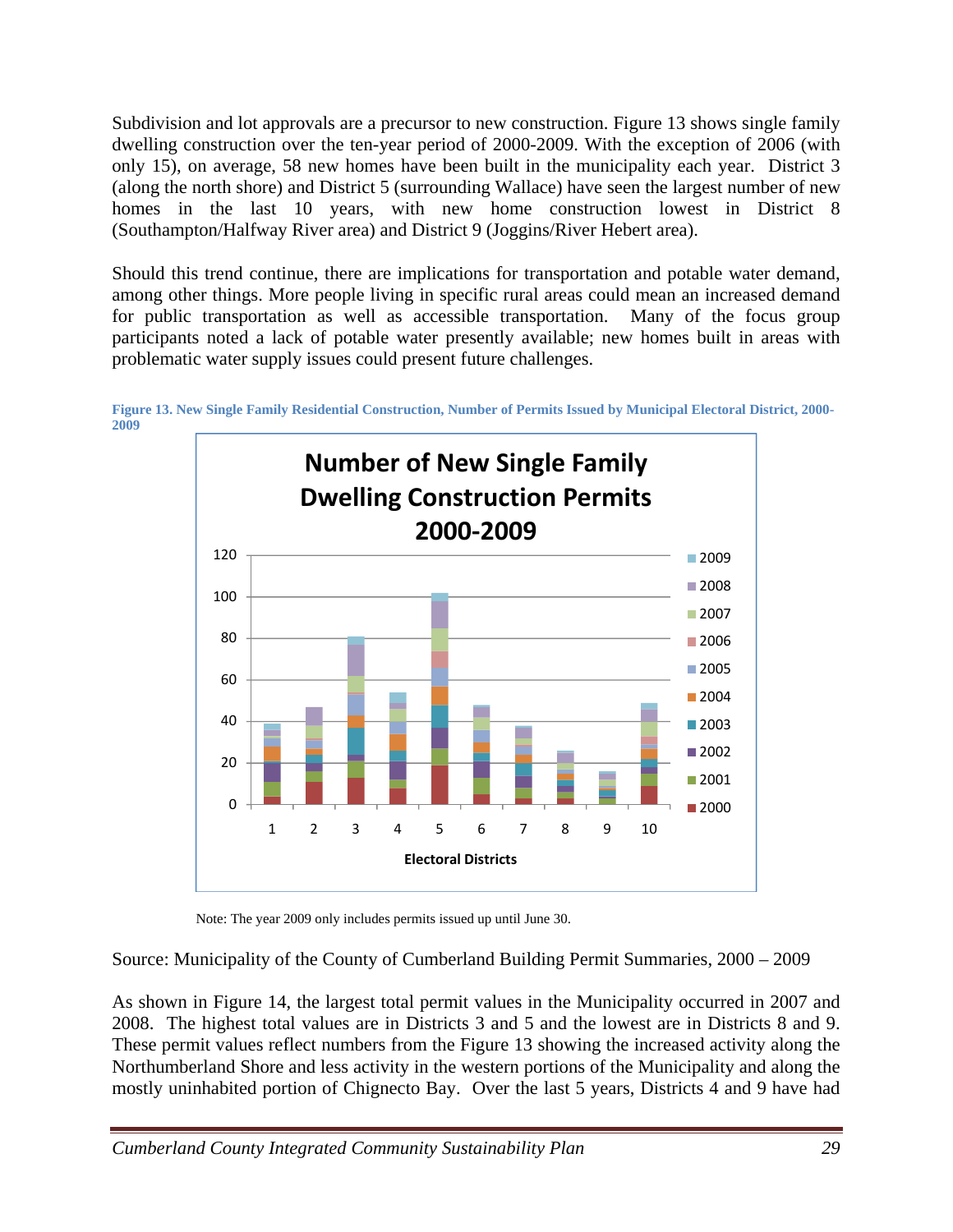the lowest average new family dwelling construction permit values while Districts 5, 8, and 10 have seen the highest average values (Table 7).



**Figure 14. Value of New Single Family Residential Construction Permits Issued by Municipal Electoral District 2005-2009** 

Note: The year 2009 only includes permits issued up until June 30.

Source: Municipality of the County of Cumberland Building Permit Summaries 2000 – 2009

**Table 7. Average Value of New Single Family Residential Construction Permits Issued by Municipal Electoral District, 2005 – 2009** 

| <b>District</b> | Average   |
|-----------------|-----------|
| 1               | \$132,775 |
| 2               | \$118,097 |
| 3               | \$118,550 |
| 4               | \$108,473 |
| 5               | \$151,688 |
| 6               | \$135,425 |
| 7               | \$119,707 |
| 8               | \$145,060 |
| 9               | \$102,509 |
| 10              | \$140,107 |
| Totals          | \$132,601 |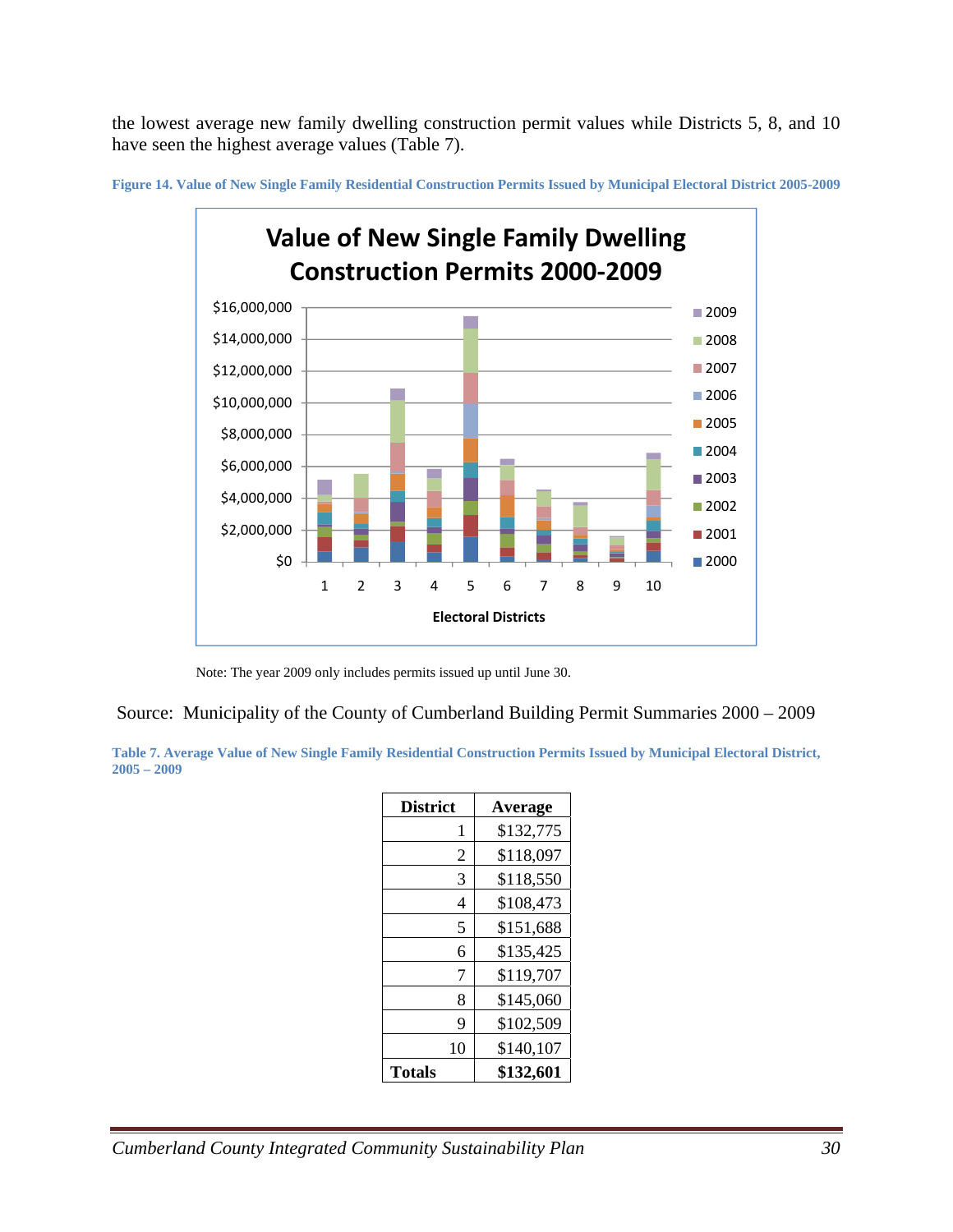Source: Municipality of the County of Cumberland Building Permit Summaries 2000 – 2009 Cottage development over the past 10 years has largely been concentrated in Districts 3, 4, 5, and 6, along the Northumberland Shore and inland toward Wentworth (Figure 15). There has been little cottage development elsewhere. In particular it is noticeable that in District 10 (the Fundy Shore area) there have been just 23 permit approvals over the past  $10$  years – a stark comparison to cottage development on the Northumberland Strait. The average permit values over the past 10 years have been over \$80,000 with the highest of these in Districts 7 and 10 (Figure 16).

Higher value cottages have the potential to be converted to year-round homes or at the least to dwellings that can be occupied for longer periods during the year. Again this presents challenges in infrastructure and service delivery, particularly in relation to transportation, water supply, and sewer/wastewater.





Source: Municipality of the County of Cumberland Building Permit Summaries, 2000 – 2009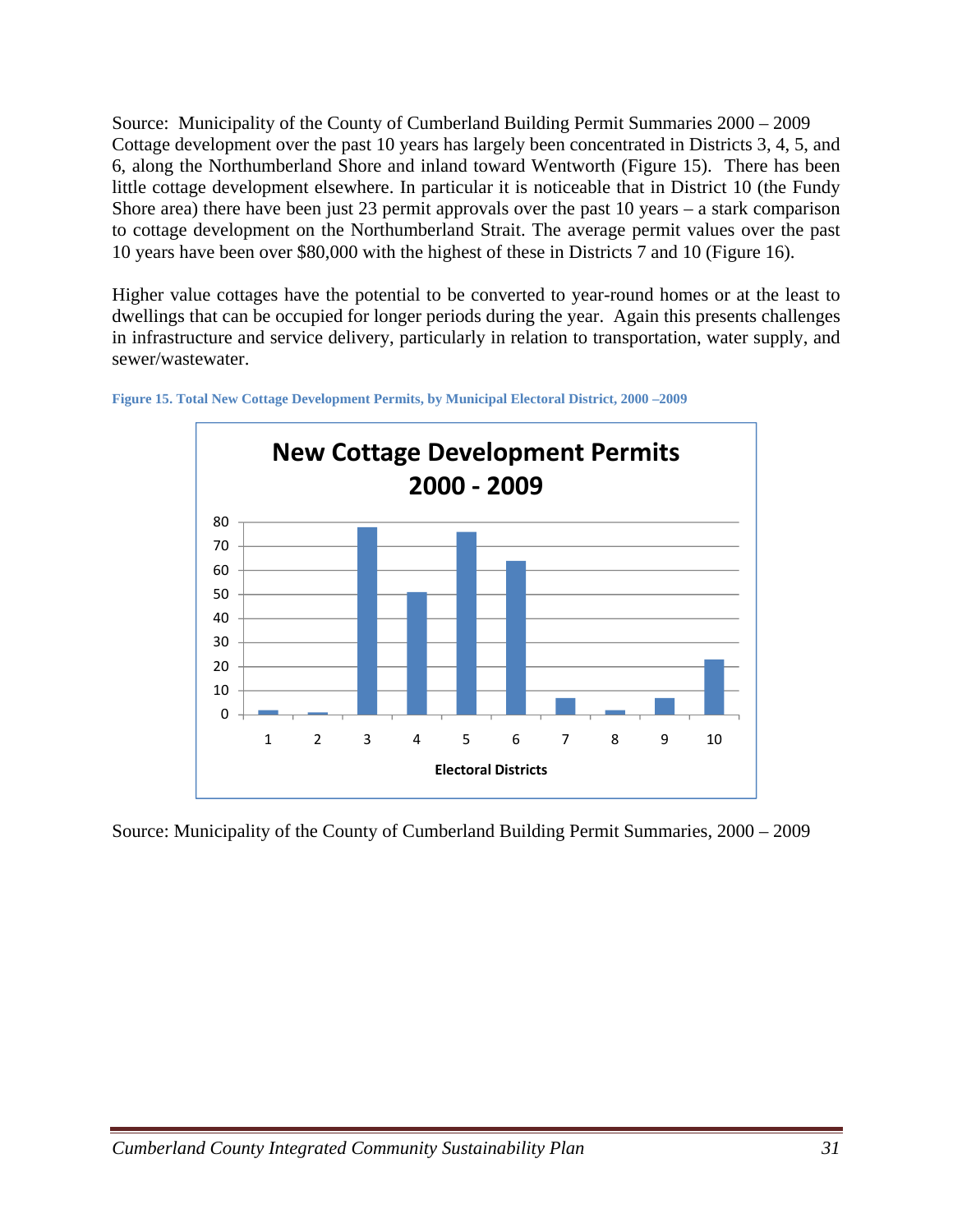



Source: Municipality of the County of Cumberland Building Permit Summaries, 2000 – 2009

All of the development pattern data presented in this section very clearly indicates that there are certain areas of the municipality that are undergoing higher development activity than others (Districts 3, 4, 5 and 6). The Municipality should consider if these trends present a signal that specific areas warrant infrastructure development in response to the nature of development demand. It may also present the opportunity to consider if there are additional areas in the Municipality where infrastructure should be located to encourage development in an appropriate and planned manner (i.e., in clusters and hamlets, rather than fostering highway ribbon development).

# *Transportation*

Cumberland County is geographically large and some areas have a very sparse population density. Some parts of the county are wilderness areas which present physical challenges associated with coastal areas, steep hills, dense forest, and rock outcroppings. Participants in each of the five focus groups mentioned transportation as one of the most important issues of concern for their area, and "transportation" denoted a number of things:

• The quality of local roads and highways is an issue. Many roads throughout the rural areas of the Municipality are narrow, winding, and in need of repair, making them not only difficult for local citizens to negotiate but very challenging for tourists with large trailers or RVs, or bus tours. The potential for construction and construction vehicles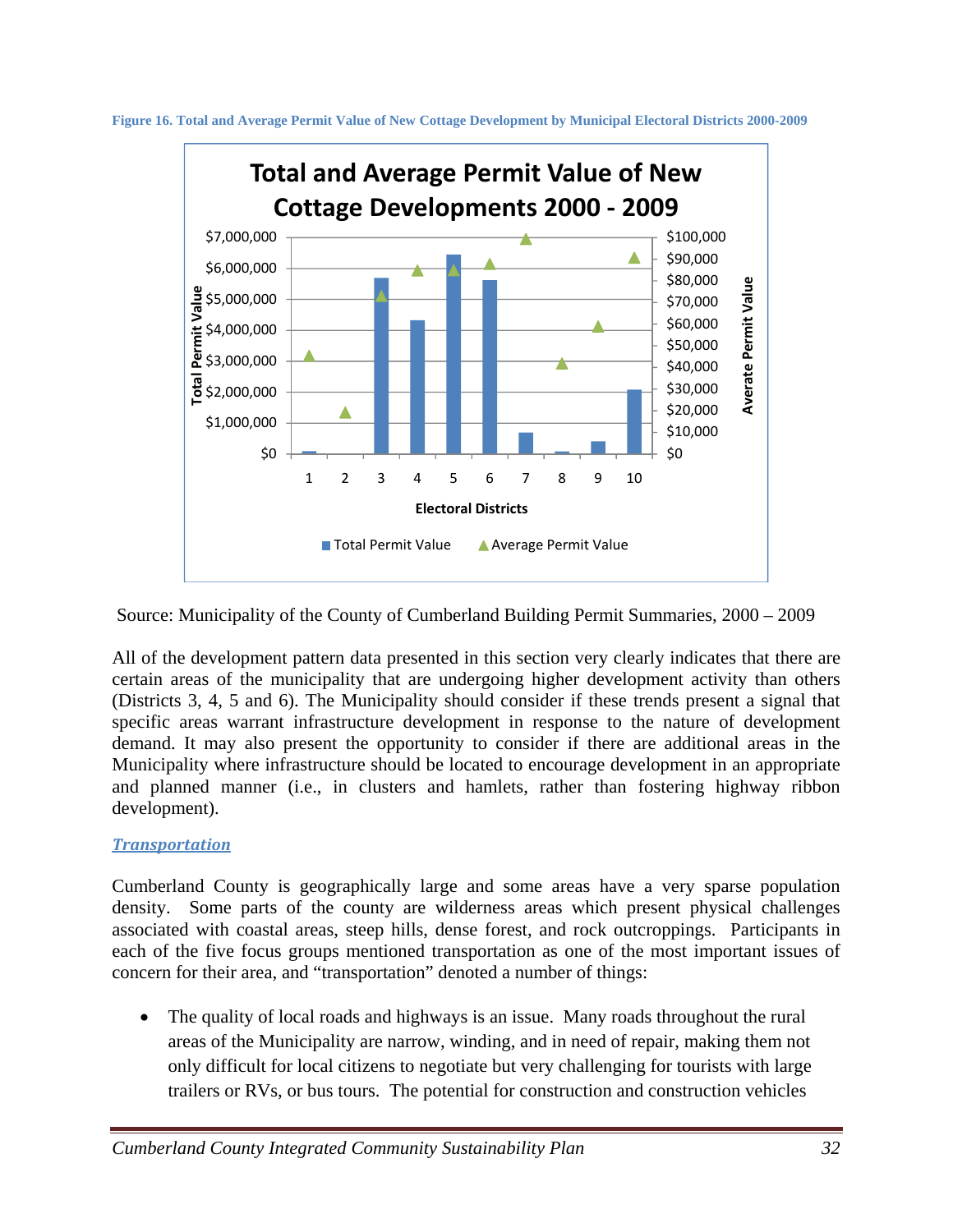along the Fundy Shore with the advent of tidal power means that road upgrading and improvement will need to take place.

- With the development of the Joggins UNESCO World Heritage Site, roads in that part of the Municipality have improved. This should lead to better access for citizens and tourists; however, signage needs to be developed to help promote this area better.
- Accessibility is an issue to several groups. Those with disabilities need to travel to larger centres for goods and services, social interaction, and so on. Seniors need to access the same things, as do youth. There has been a van service introduced recently; however, the perception is that it is only for those with disabilities. In addition, there already exists the Cumberland County Transportations Society which serves the SPAR district (Southampton, Parrsboro, Advocate and Region) with van service which, with support and funding, could be expanded. Outside of these ventures, there are no real public transportation services in the Municipality. Acadian Bus Lines does provide passenger and parcel service to points east and west, however there are a limited number of stops in the Municipality (CREMA 2008).
- Public transportation could be promoted as an alternative to driving many cars, a more green way of getting to where you need to go, and a more sustainable method of travel. In addition, it could lead to a reduction in the current abuse of ambulance services, since many people call an ambulance for non-emergency services.

# *Communication Needs*

Cumberland County is experiencing a lack of traditional media outlets such as local newspapers and radio stations. There is only one public radio station broadcasting from within the county – CKDH AM 90, with offices in Amherst. The signal from this station can only be received easily in the central portions of the county. People in other areas tend to rely on a variety of stations broadcasting from New Brunswick, Prince Edward Island, Colchester County and the Annapolis Valley (CREMA 2008). There is, however, a local radio station (Tantramar Community Radio) in development stages. The only local daily newspaper is the Amherst Daily News and circulation tends to be concentrated in Amherst and the surrounding area. There are three weekly newspapers – The Citizen, The Springhill-Parrsboro Record, and The Oxford Journal (CREMA 2008). Television service is provided by cable to some areas of the county. Many of the more rural areas of the county must rely on broadcast television signals from outside the county or on satellite services (CREMA 2008).

The present media network does not allow for advertising or promotional activities between communities. This lack of communication is pervasive throughout the municipality and with all age groups. A diversity of a communication tools and techniques is necessary to reach a broad audience. For example, a lack of traditional outlets such as radio and newspapers causes a disadvantage when trying to reach certain demographics, particularly seniors, while a lack of new and emerging outlets presents a barrier to communicating with the younger and transient populations. The latter particularly presents both an opportunity and a need to use and tap into new and popular communication techniques including Web 2.0 technologies (social media such as Facebook, Twitter, etc.) to engage a wider audience, particularly youth and the "Gen Y'ers."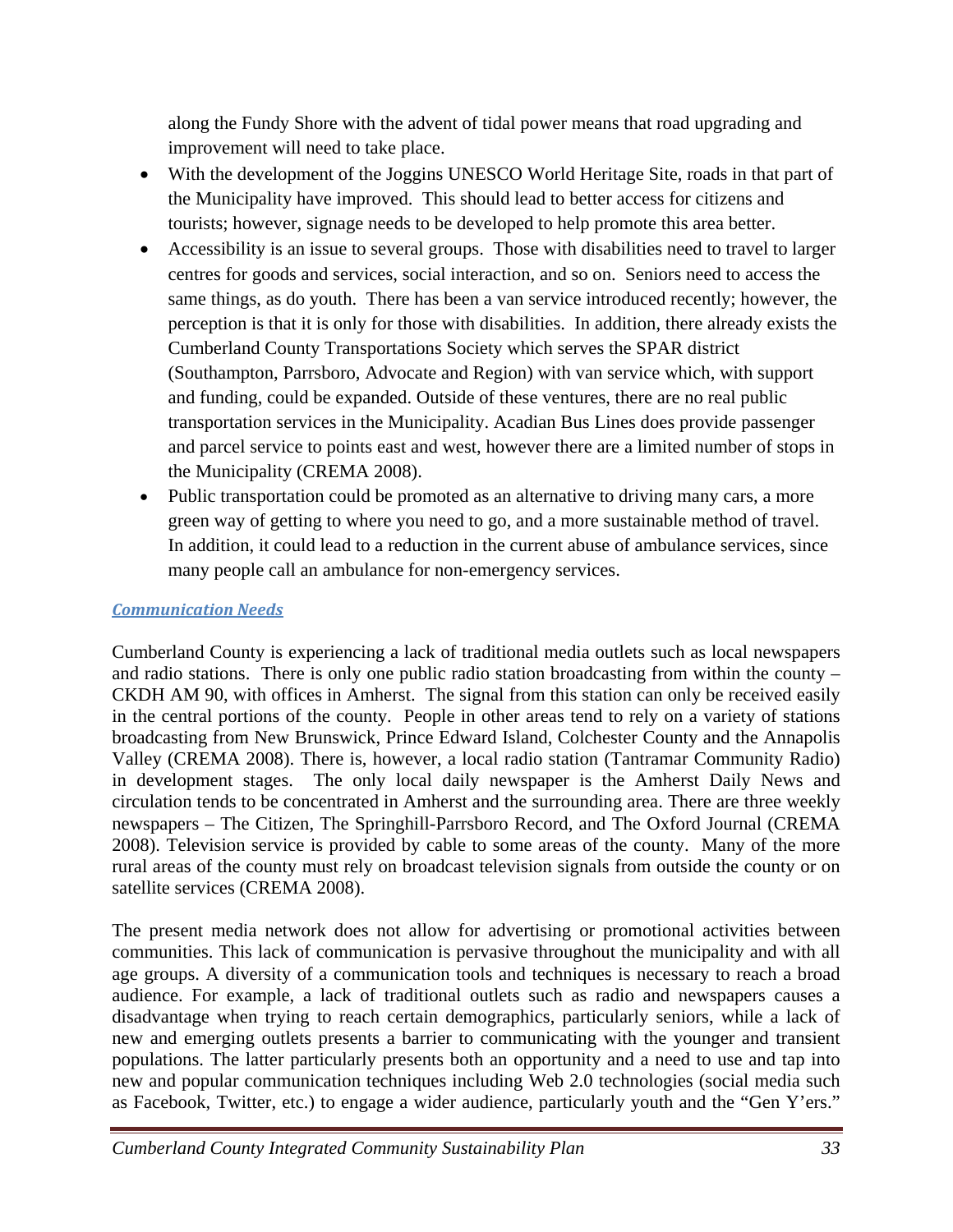The internet can be used to its full potential as a visual media opportunity; for example, short vignettes may be created as a way to promote regional attractions or initiatives which are taking place throughout the Municipality.

# **4. Sustainable Development Goals and Actions**

The environment, economy, society and culture of a community are interconnected – one cannot exist without the others. Furthermore, it is often difficult to tease apart and to compartmentalize community issues into these pillars. However, the planning issues and topics are often organized by these four major themes for organization and clarity purposes.

Within the four sustainability pillars, 26 areas have been identified through the public consultation process. Each sustainability area has an associated goal; a general statement of attainment desired by the Municipality with respect to that theme. Action items that work toward reaching each of the goals are presented. These action items represent the holistic and integrated nature of this plan; however, all actions do not necessarily fall directly (or at all) within the mandate of the municipal government. Furthermore, while many of the action items apply across the Municipality and can be applied to specific regions and communities as needs and opportunities arise, some actions identify specific regions or communities for which the they are currently appropriate and of high priority.

# *Environment*

### **Natural Assets**

*Goal: To maintain the high quality of natural assets within the Municipality, acknowledging their importance in residents' quality of life and visitor attraction.* 

Action: Practice responsible stewardship of public lands.

Action: Promote and support responsible stewardship of private lands.

Action: Utilize the Municipality's natural assets in creating and expanding the eco-tourism market locally and globally.

Action: Investigate the potential for a "Dark Sky" Preserve that will protect the unique astrological conditions in the Municipality.

# **Forests, Wildlife and Habitat**

*Goal: To protect forest resources and wildlife and their associated habitats.* 

Action: Investigate the potential for a forest reforestation (planting) program to simultaneously address habitat fragmentation and a possible future sustainable forest products industry.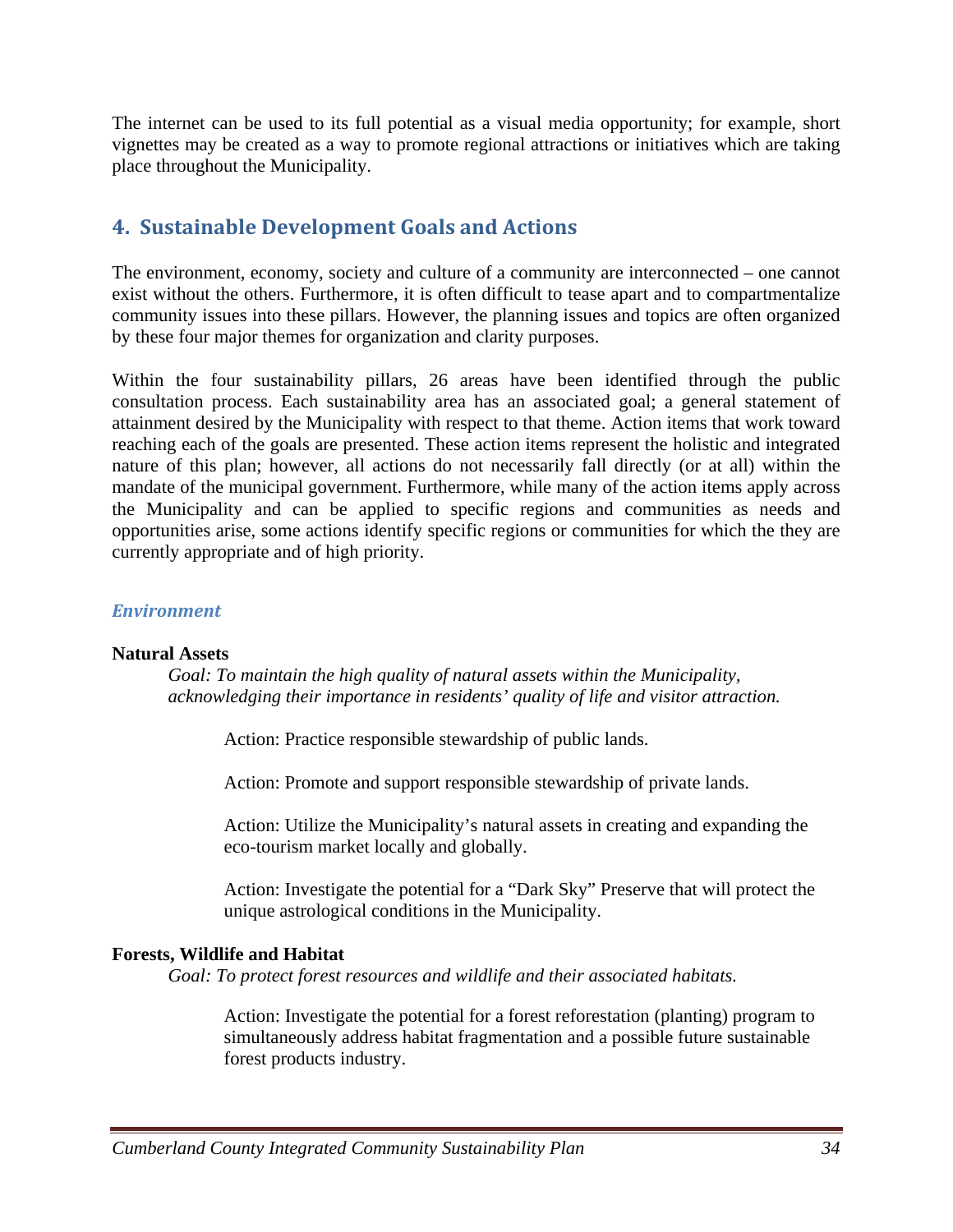Action: Prioritize land preservation areas at Cape Chignecto as future development and eco-tourism opportunities are identified.

Action: Promote the uptake of the *Conservation Act* that enables private residents to provide wilderness area on private property.

Action: Continue to lobby for the preservation the Chignecto Game Sanctuary in collaboration with multi-stakeholders groups, balancing multiple uses.

Action: Facilitate and support a community-based, multi-stakeholder management plan for the Chignecto Game Sanctuary.

#### **Water Quantity and Quality**

*Goal: To provide all residents and visitors with the opportunity to access and protect clean, fresh and affordable potable water.* 

Action: Undertake an inventory of priority regions in need of central water supply infrastructure installation or upgrades.

Action: Develop a  $15 - 20$  year strategy to meet the installation and upgrade needs of central water supply systems in specific locations of the Municipality.

Action: Practice, promote/educate and support best practices for water conservation in public places, residences and businesses throughout the Municipality.

Action: Introduce agricultural and residential pesticide and nutrient management guidelines or policies.

Action: Improve, enhance, and enforce current land use development controls near watercourses and wetlands.

Action: Undertake a water resources inventory that identifies the current and potential future demands and undertake a hydrological assessment.

Action: Facilitate the development of a Municipal Water Strategy for source water protection.

#### **Wastewater Management**

*Goal: To improve the untreated wastewater management standards to reflect impacts on receiving environments.* 

Action: Provide public dumping stations for recreational and construction vehicles, outside of campground facilities, particularly in specific tourist regions of the County, namely the Fundy Shore, North Shore and Wallace.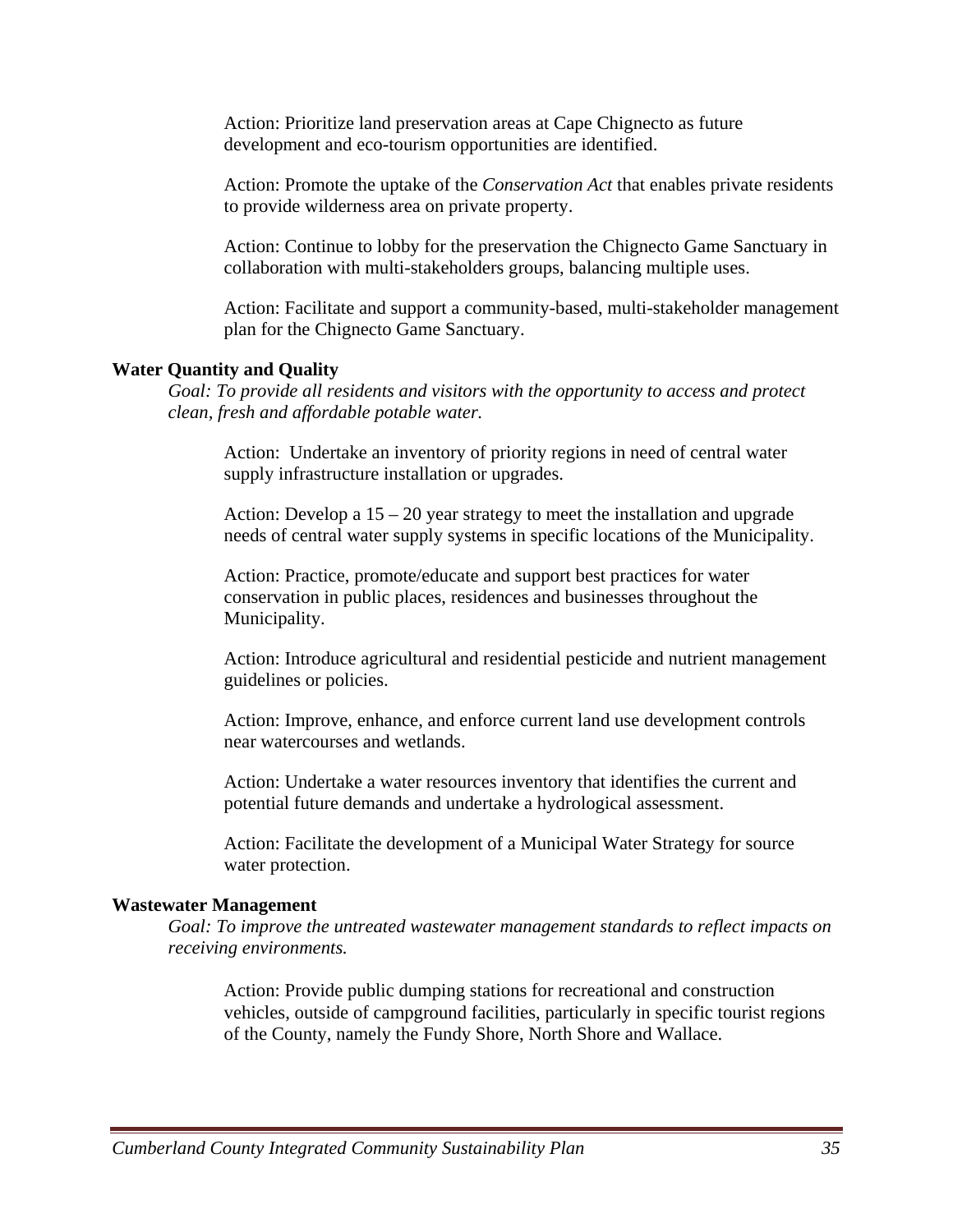Action: Continue to determine the opportunity and feasibility of the Cooperative Growth Strategy in partnership with the Town of Amherst in order to extend water infrastructure into adjacent areas of the Municipality.

Action: Sewer upgrading and installation.

Action: Implement incentives for private landowner upgrades to and installation of existing and new septic systems.

#### **Land Use Planning**

*Goal: To implement innovative and forward-thinking land use planning designs for new residential, commercial and industrial developments.* 

Action: Research and identify a small number of hamlet or development "focus areas" across the Municipality.

Action: Necessitate the future development of "cluster communities" in order to address concerns regarding current sprawl and "ribbon development" trends.

Action: Further development of area-specific land use planning documents, particularly for communities from Joggins around the Fundy Shore to Parrsboro, the Northumberland Shore outside of Pugwash, and the Wentworth area.

Action: Incorporate sidewalks, streetlights and green spaces into new residential development plans.

#### **Climate Change**

*Goal: To increase awareness of current and future local climate changes and events and to develop community adaptation strategies.* 

Action: Identify possible future climate change scenarios for the Municipality, particularly coastal areas.

Action: Develop a municipal climate change adaptation plan/strategy.

Action: Pursue adaptation planning and implementation funding opportunities through the provincial Climate Change Action Plan.

Action: Implement land use controls for new coastal development in areas prone to future sea level rise.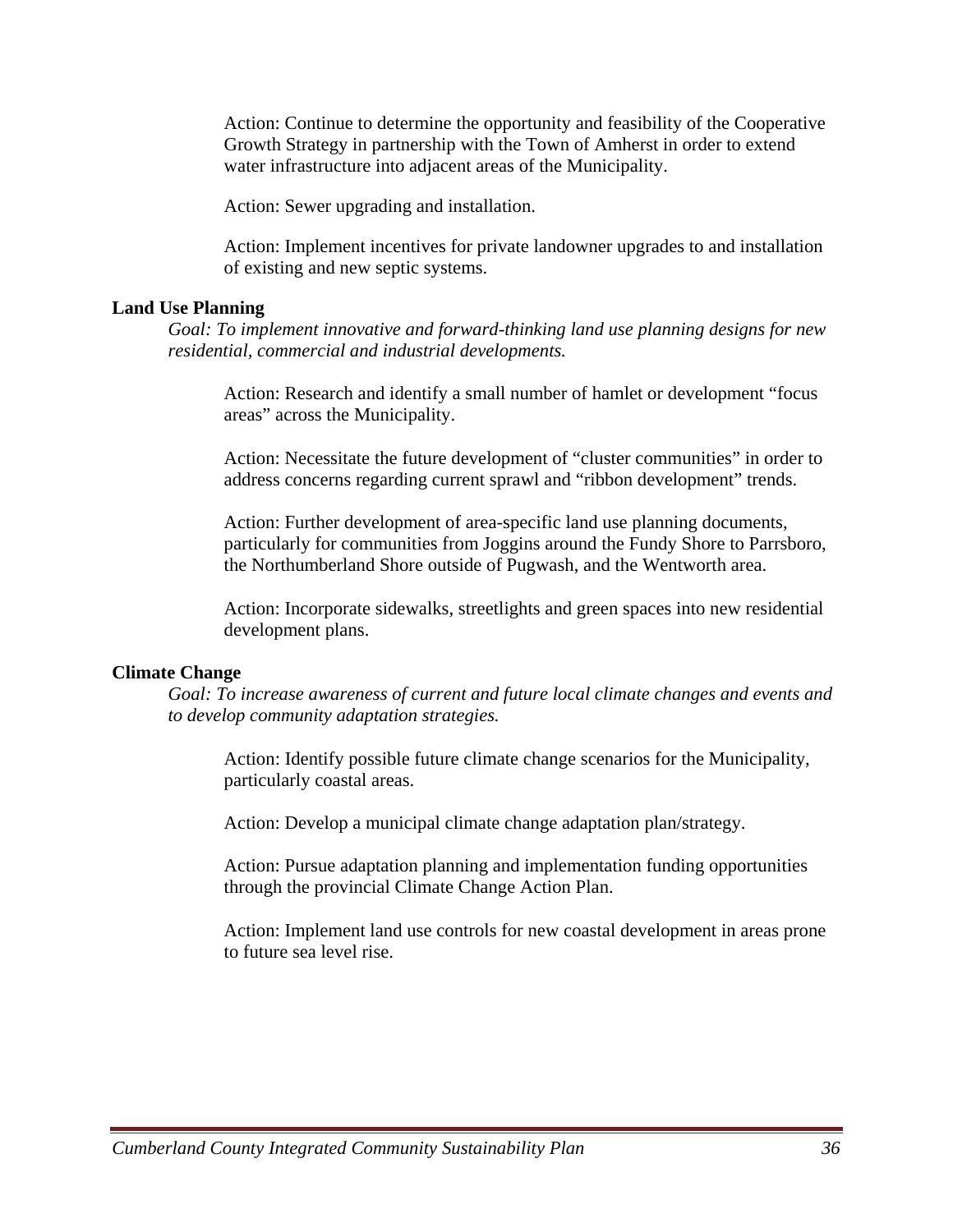# *Economy*

#### **Energy**

*Goal: To develop a self-sustained renewable energy sector built upon local opportunities for alternative sources including wind, tidal, solar, biofuels, geothermal and coal-bed methane.* 

Action: Undertake actions on the recommendations emerging from the regional energy strategy for the Municipality (in partnership with CREDA).

Action: Ensure that any new energy development consider and minimize carbon emissions to align with Provincial and National initiatives.

Action: Provide local workforce training, particularly for construction and operation of tidal and wind power developments.

Action: Develop location priorities for wind turbine placement that considers residential and recreational properties, tourist attractions and viewscapes.

Action: Take a proactive lead on branding and marketing of tidal power, including public interpretation and local manufacturing of machinery.

#### **Tourism**

*Goal: To maintain and increase the contributions of the tourism industry to the local economy and to collaboratively develop and promote the Municipality as a regional tourism destination.* 

Action: Develop the Pugwash Marina as a full-service option for an increased number of small pleasure craft, tall-ships, small cruise ships and non-motorized including kayaks.

Action: Develop Blue Sea Park in Malagash, including road work and the campground/RV park.

Action: Work with groups in Pugwash to further the development of both the Cyrus Eaton Estate and the Pugwash Peace Exchange

Action: Continue the promotion of the Joggins Fossil Cliffs, including the feasibility of developing local tourist accommodations and a conference and retreat space at the Fossil Cliffs Centre location.

Action: Explore the potential of developing the Beaubassin area further as a tourism and historical destination.

Action: Develop a tourism package for attracting large group tours including bus and cruise tours.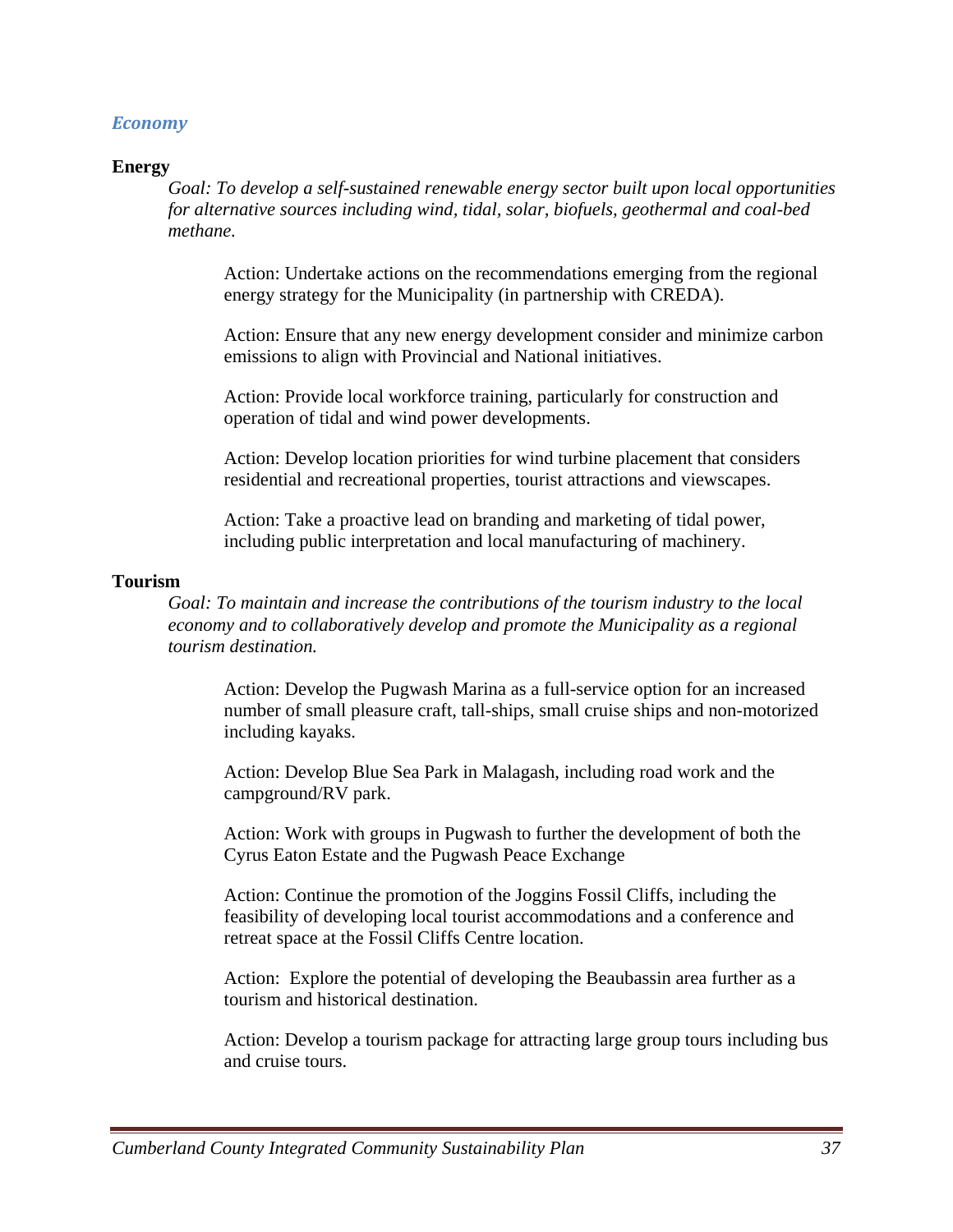Action: Improve the quality and volume of directional signage to existing tourist attractions.

Action: Facilitate a regional approach and partnerships to promote the Municipality as a regional tourism destination.

Action: Undertake a marketing study to determine the current and potential tourism audience, including demographics, length of stay and services required to accommodate different groups.

Action: Undertake a social marketing campaign to promote tourism opportunities to the different audiences identified in previous market study.

Action: Undertake a marketing strategy to capitalize on shoulder and winter tourism season opportunities.

Action: Support and facilitate development of diverse accommodations including motels, campgrounds, bed and breakfasts and hostels throughout the Municipality, particularly in Pugwash and Joggins.

Action: Build upon existing infrastructure investments, particularly the Joggins Fossil Cliffs Centre and Parrsboro areas, to expand tourism potential.

Action: Identify opportunities for the further recreational and eco-tourism development of Cape Chignecto.

Action: Eco-touristically promote the unique culture of world-class salmon fishing opportunities on the River Philip that simultaneously foster habitat protection and stewardship.

Action: Identify the potential and location for a conference centre and services that could attract professional meetings, retreats and other group gatherings to the Municipality.

# **Agriculture and Local Community Resilience**

*Goal: To maintain current agricultural activities while removing barriers and creating opportunities for further agricultural development that fosters local community resilience.* 

Action: Adjust the day and hours of operation of the current farmers' market in the Amherst area so that the farmers' market is more accessible to the general public (for example, in the evenings and on weekends).

Action: Determine the feasibility of creating new farmers markets throughout the Municipality.

Action: Determine the feasibility of a Community Supported Agriculture initiative.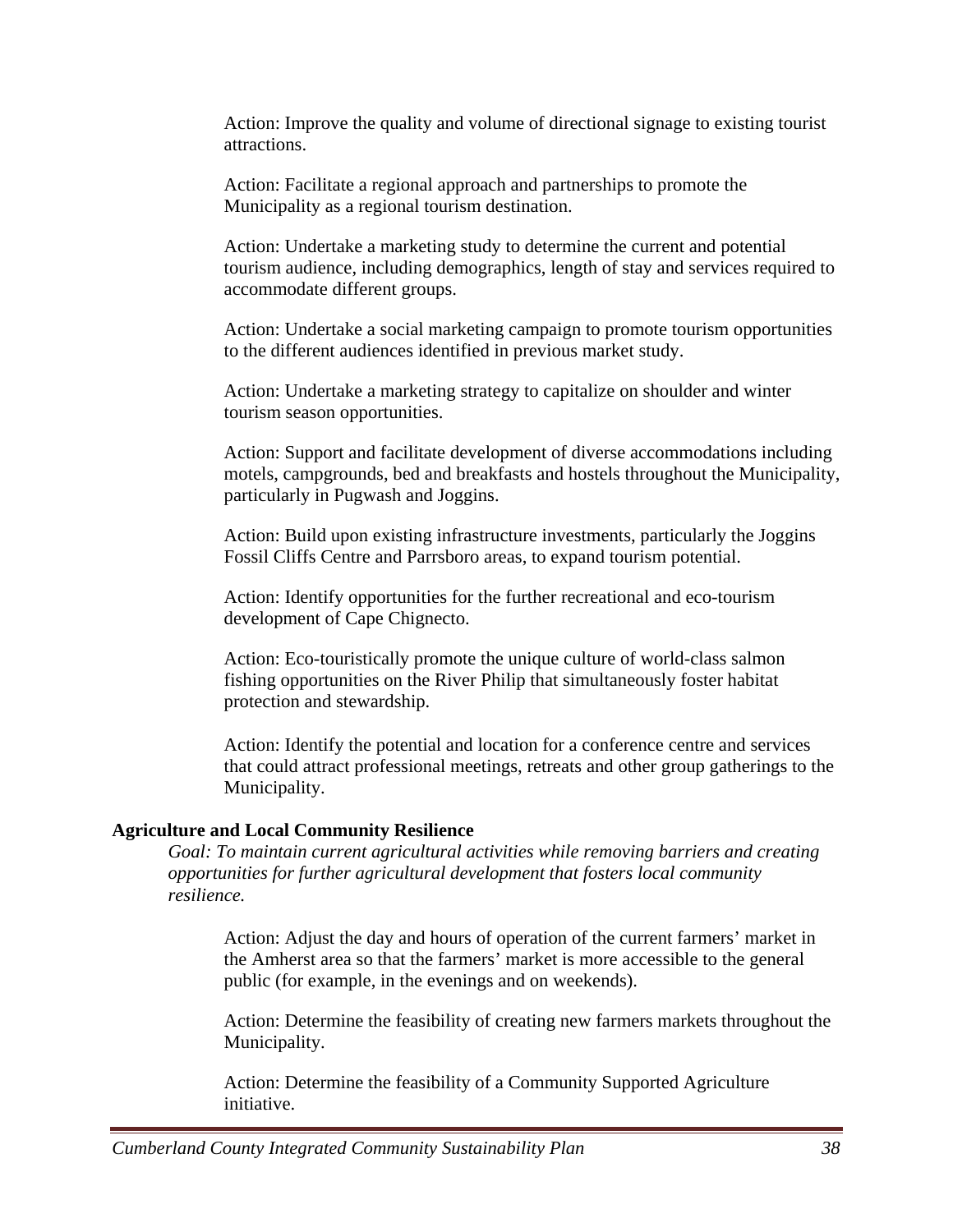Action: Promote and support best management and land use practices for soil and water conservation by agricultural landowners.

Action: Undertake a marketing study for new product opportunities (e.g. cranberries and peat moss).

Action: Undertake a marketing study for further development of existing and new ventures within successful market segments such as vineyards.

Action: Network and partner with local agricultural producers groups to promote local agricultural products, particularly in area grocery stores.

Action: Develop a directory of area producers and local products and where to purchase the products.

Action: Identify interest in and provide support for community garden initiatives, particularly in areas like Amherst (Central Planning area), Pugwash, Joggins, and Advocate.

Action: Establish a government controlled permitting system for high-level biosolid spreading on agricultural land.

# **Employment and Local Business**

*Goal: To maintain and generate high quality employment opportunities that financially supports the current local cost of living.* 

*Goal: To encourage and enable growth centres that facilitate an increase in local small business development.* 

Action: Identify, facilitate and promote opportunities to develop light industry throughout the Municipality, in areas such as the Central Planning area, Pugwash, Joggins/River Hebert, and the Advocate/Parrsboro area.

Action: Support "main street" and community entry improvements and beautification projects in Joggins, River Hebert, Wallace, Collingwood and Pugwash.

Action: Review regulatory considerations such as zoning by-laws and planning enforcement associated with property development along highways and along roads leading into town municipalities and settlement clusters.

Action: Identify and inventory essential services and key businesses that are required in each of the Municipality's rural communities.

Action: Partner with CREDA to prioritize and facilitate the development of essential services and key business needs.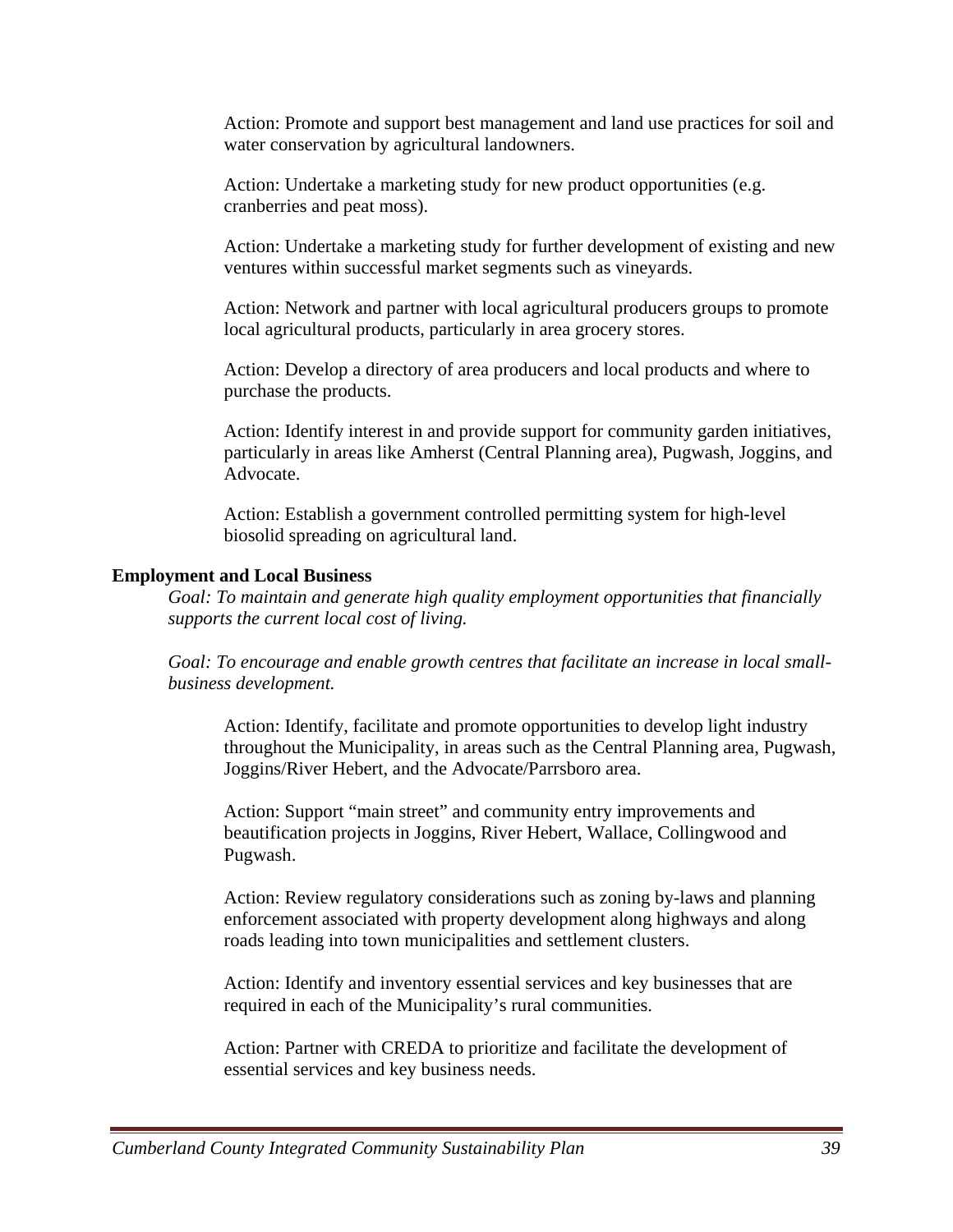## *Society*

### **Health Care**

*Goal: To provide all residents with the opportunity to acquire accessible, timely and affordable local health care services.* 

Action: Maintain existing health care facilities throughout the Municipality.

Action: Support and become involved in existing professional recruitment campaign efforts of the Cumberland Regional Health Authority.

### **Transportation**

*Goal: To provide all residents and visitors with high quality, accessible and affordable transportation systems and networks.* 

Action: Identify priorities for road upgrades throughout the Municipality and provide the list to the Department of Transportation and Infrastructure Renewal.

Action: Build upon existing public transportation efforts currently in the SPAR (Southampton, Parrsboro, Advocate and Region) district by Cumberland County Transportation Services, to other areas outside of this region.

Action: Develop or support an education campaign to promote and clarify perceptions of the currently available public transportation services.

Action: Determine the feasibility of developing a comprehensive regional public transportation system throughout the Municipality.

Action: Facilitate and support the development of increased taxi and shuttle services throughout the Municipality.

Action: Improve directional and service signage throughout the Municipality.

Action: Promote and facilitate active transportation by Municipality residents through an increase in sidewalks, trails, secondary and tertiary highway shoulders and bike paths.

### **Education**

*Goal: To maintain local schools and to provide high quality and affordable educational and leadership development opportunities.* 

Action: Identify possible markets for adult education, particularly night classes, in partnership with community colleges.

Action: Create partnerships with schools and local business(es) about awareness of employment possibilities and business possibilities that local young people could aspire to and be aware of.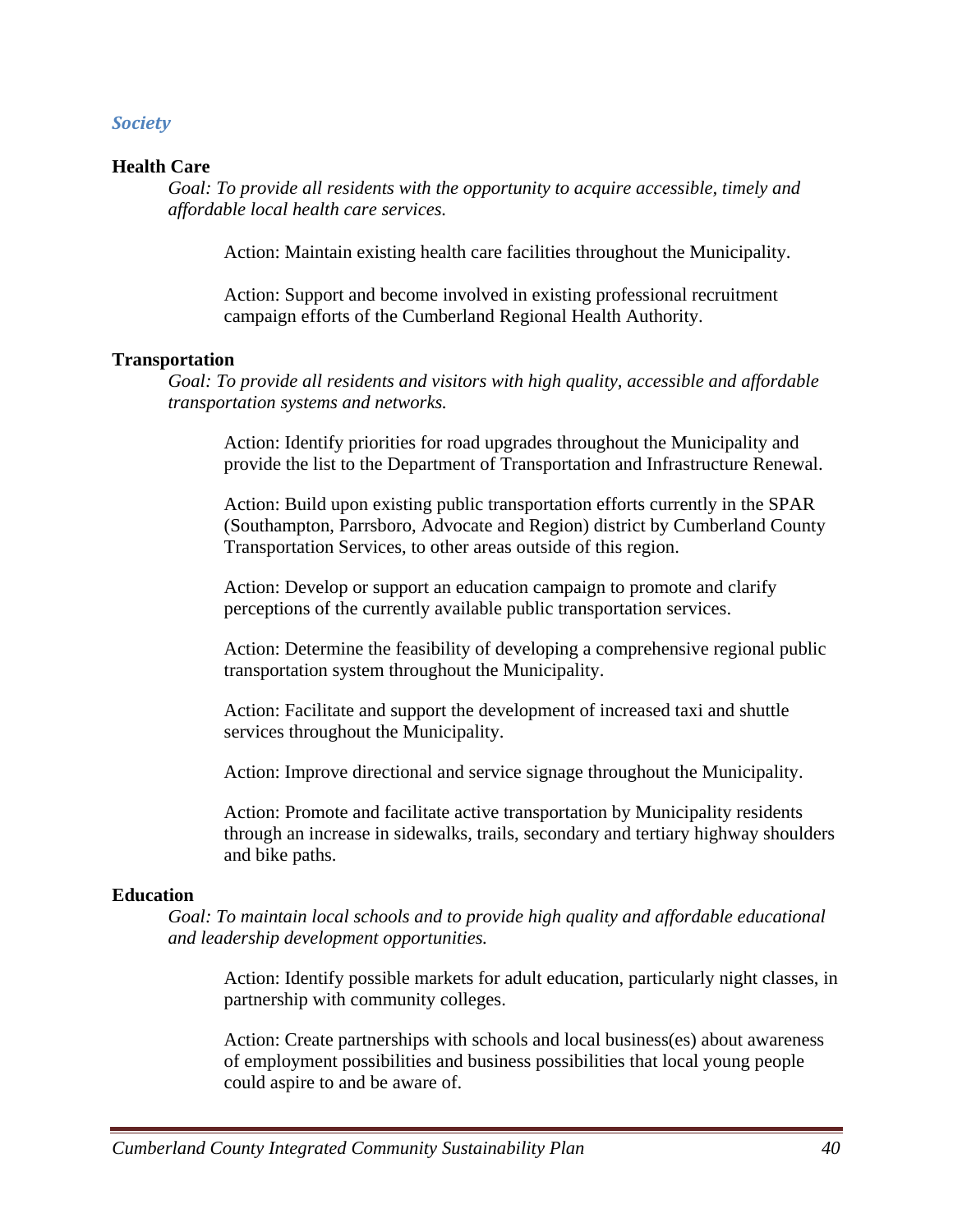Action: Work with the school district and the provincial Dept. of Education to find ways to expand the range of programs delivered throughout Municipal schools (French immersion, music etc.).

Action: Encourage each PSSC to influence more local content across the curriculum in each of the schools (use of local resources like tides, fossils etc.).

Action: Provide meaningful informal and formal leadership opportunities for youth and adults through local service clubs, job shadowing, etc.

Action: Encourage and provide incentives for businesses to provide opportunities for employment (full training, on-the-job training and mentoring for new employees).

#### **Welcoming Communities**

*Goal: To acknowledge that attracting and retaining immigrants is a viable strategy for population growth and becoming a welcoming community for those in need of and/or wanting a new place to live, work and play.* 

Action: Work to meet the recommendations set out in CREDA's Repopulation Strategy.

Action: Conduct a service needs assessment among the existing immigrant population and an inventory of resources available to support immigration.

#### **Community Governance**

*Goal: To work collaboratively as a region (between communities within the Municipality and between municipalities) in order to minimize competition and maximize resources.* 

Action: Adopt a regional approach for planning, development and municipal promotion.

Action: Encourage more effective representation of non-residents by elected officials.

#### **Rural Community Services**

*Goal: To maintain basic rural services that are necessities for a viable community for residents and for provision of amenities for visitors and businesses.* 

Action: Lobby for the retention of services like local banks and post offices.

Action: Increase early childhood services including daycare and parent-child programs.

Action: Provide incentives to support non-profit organizations that provide many community services and activities.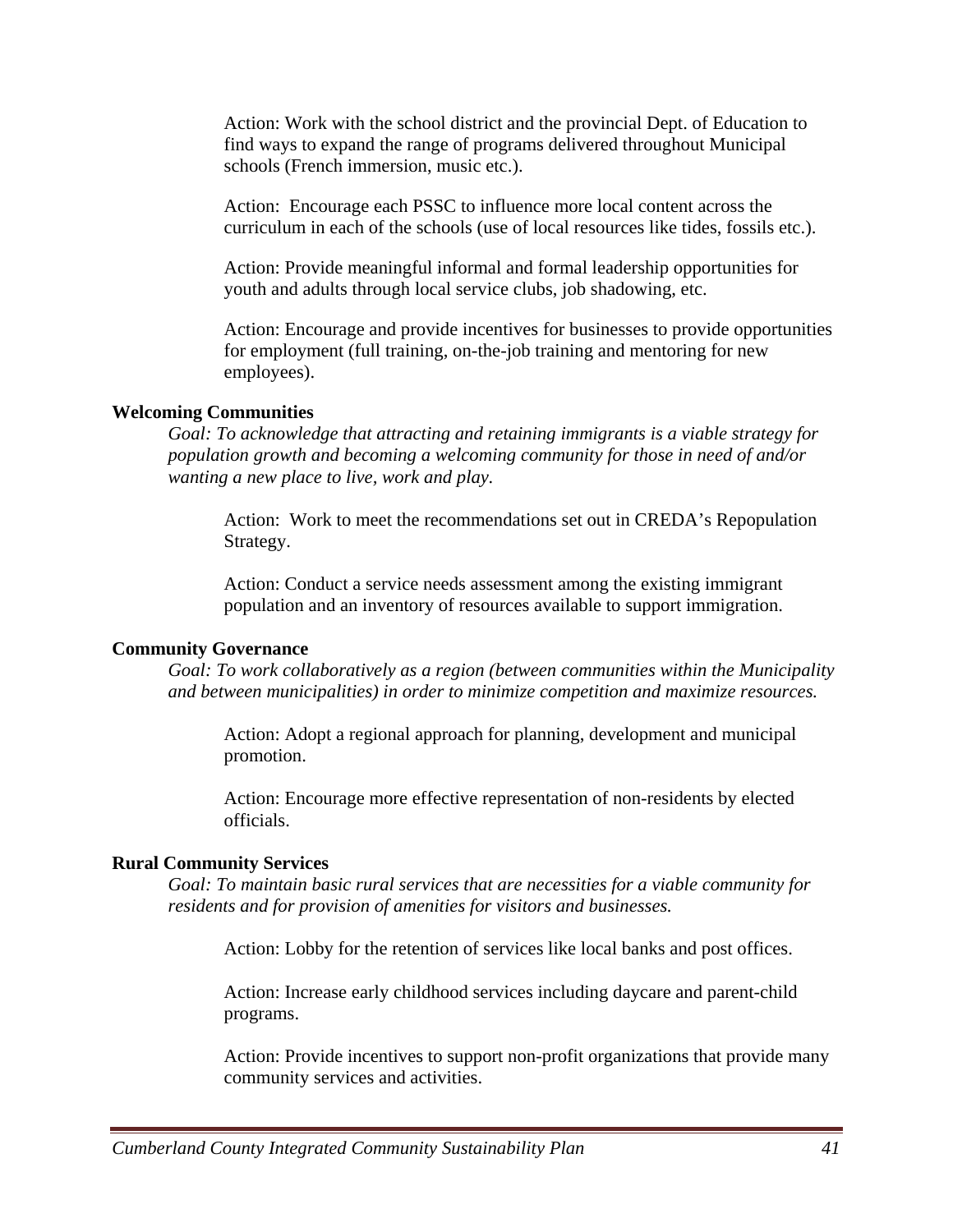#### **Recreation**

*Goal: To ensure that residents have access to recreational activities that enhance quality of life including physical, mental and social well-being.* 

Action: Facilitate the coordination of current and future recreational services and programs by different organizations so that they do not overlap.

Action: Support development of unique water- and ocean-based activities including boat tours, kayaking, scuba diving, etc. for both residents and visitors.

Action: Continue to collaboratively develop a plan for Chignecto Game Sanctuary that maintains existing trails supporting many diverse recreational activities.

Action: Continue to advocate for the connection of the Trans Canada Trail to New Brunswick across the Isthmus of Chignecto.

Action: Emphasize and support recreational services and programs for lower incomes families.

Action: Upgrades and renovations to existing recreational facilities, including YMCA.

Action: Develop a visitor guide for "100 Cumberland County Day Trips."

Action: Utilize existing dykelands in the Amherst area to develop and expand recreational opportunities.

Action: Develop cycling loops connecting communities throughout the Municipality.

### **Youth**

*Goal: To provide meaningful, challenging and competitive opportunities in order to retain and attract young professionals and their families.* 

Action: Engage youth and young professionals in a retention and attraction needs assessment.

Action: Offer scholarships and bursaries to local graduates who intend to stay in the community, possibly for youth entrepreneurs interested in starting new businesses.

Action: Provide and facilitate opportunities for youth to become involved in the development, implementation and running of youth activities in their communities.

Action: Encourage and provide incentives for employers to reduce job experience requirements and provide more on-the-job training for new, young recruits.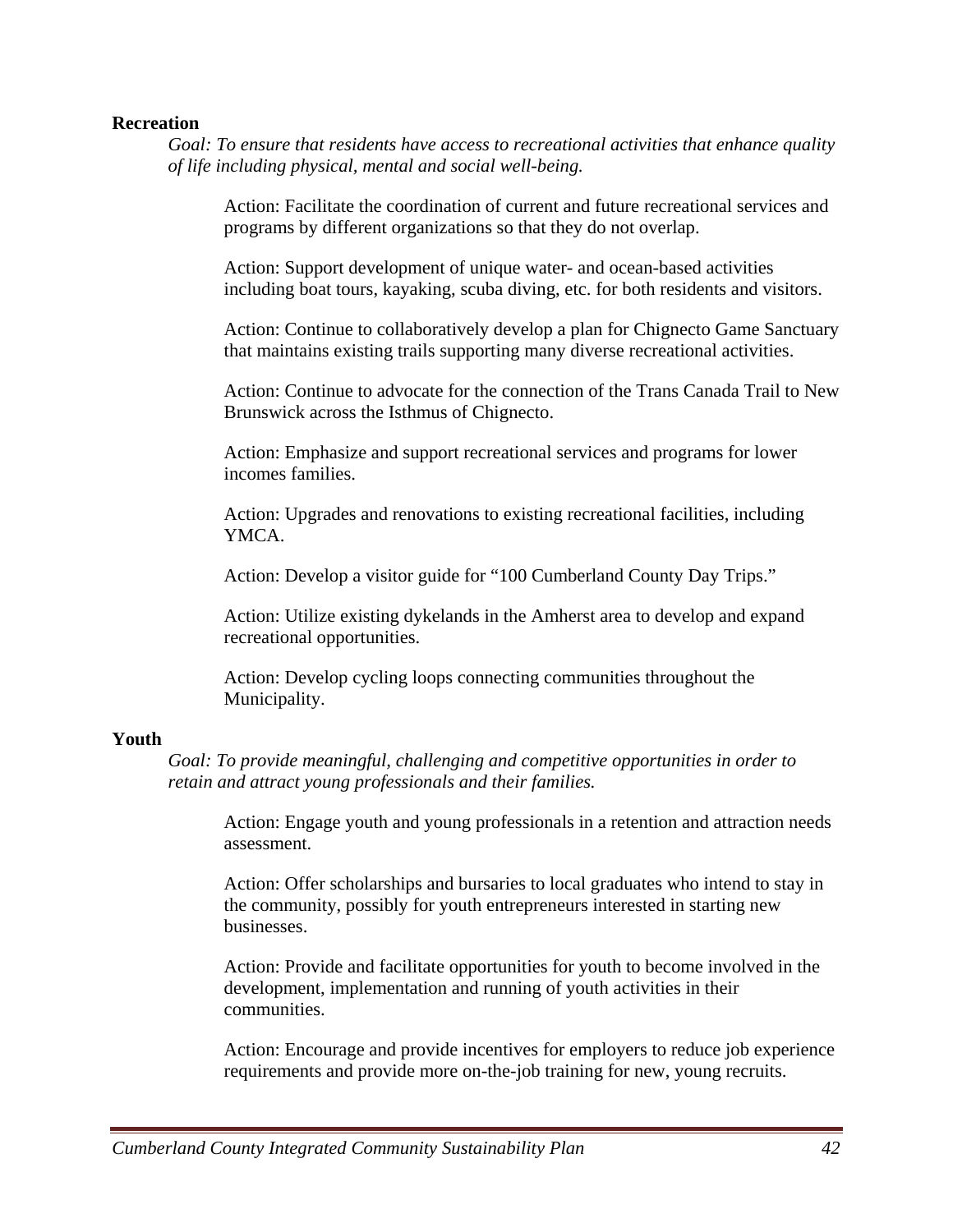#### **Seniors**

*Goal: To promote communities as attractive places to retire, to ensure that they are accessible and "friendly" for seniors, and to identify new and emerging markets for primary care services.* 

Action: Take advantage of current demographic trends and promote the Municipality as an ideal retirement location.

Acton: Determine accessibility needs for seniors in public spaces.

Action: Undertake seniors' services needs assessment and marketing study to determine the opportunities to develop a Level 1 care sector.

Action: Identify seniors' housing demand and supply.

Action: Identify seniors' transportation needs and promote current options including the Cumberland County Transportation Service.

Action: Identify funding opportunities and participate in programs such as the Age Friendly Communities Program.

#### **Human Resources**

*Goal: Work toward building the volunteer base throughout the Municipality and ensure meaningful and motivating opportunities for their participation.* 

Action: Provide volunteer opportunity and training events; invite young people and others to participate.

Action: Facilitate coordinated leadership efforts within and between communities in order to bring together creativity, ideas and common goals and outcomes.

#### **Safety**

*Goal: To ensure communities remain safe places to live, work and play.* 

Action: Identify roads in need of street lights and prioritize installation projects.

Action: Work with provincial government to ensure highway shoulders are safe for pedestrians and that more sidewalks can be installed where possible.

Action: Maintain current level of policing throughout the Municipality.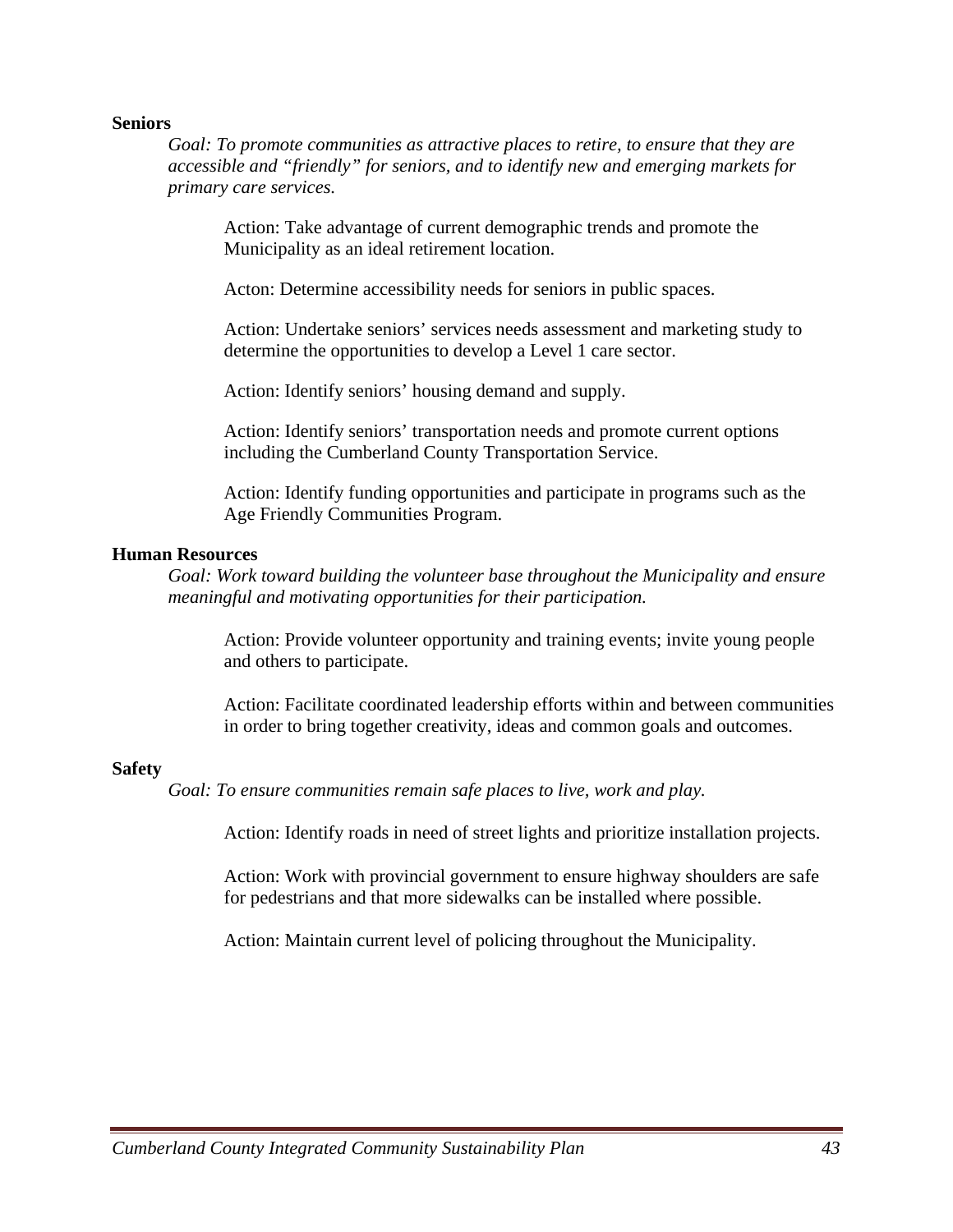### *Culture*

#### **Heritage**

*Goal: To preserve and promote the cultural heritage of the region to residents and visitors.* 

Action: Organize local festivals that promote local heritage and attract visitors.

Action: Celebrate, heighten and promote the historical accomplishments of the Pugwash Peace Exchange.

Action: Prioritize the redevelopment of historic cultural sites and properties throughout the Municipality.

Action: Create a database of current heritage attractions throughout the Municipality.

Action: Incorporate Municipal museums into the Tourism Strategy and marketing campaigns.

#### **Arts**

*Goal: To build upon and promote the existing artistic capacity throughout the Municipality.* 

Action: More efficient utilization of community park spaces as outdoor venues for music and artistic activities

Action: Build upon Parrsboro's Band Hall and the Ship's Company Theatre infrastructure and success to create new opportunities such as artist retreat locations, musical events, studio/gallery space, music camps, drama school, etc. that will have an impact on the larger region.

#### **Natural History**

*Goal: To preserve, protect and promote the unique natural history and phenomena of the region.* 

Action: Continued public interpretation and experience of natural history and phenomena of the region through a variety of avenues including museums, interpretative centres and signage, schools and guided tours.

#### **Communication and Libraries**

*Goal: To diversify communication strategies throughout the Municipality in order to capture diverse audiences.* 

Action: Continue support for current development of a local radio station, Tantramar Community Radio.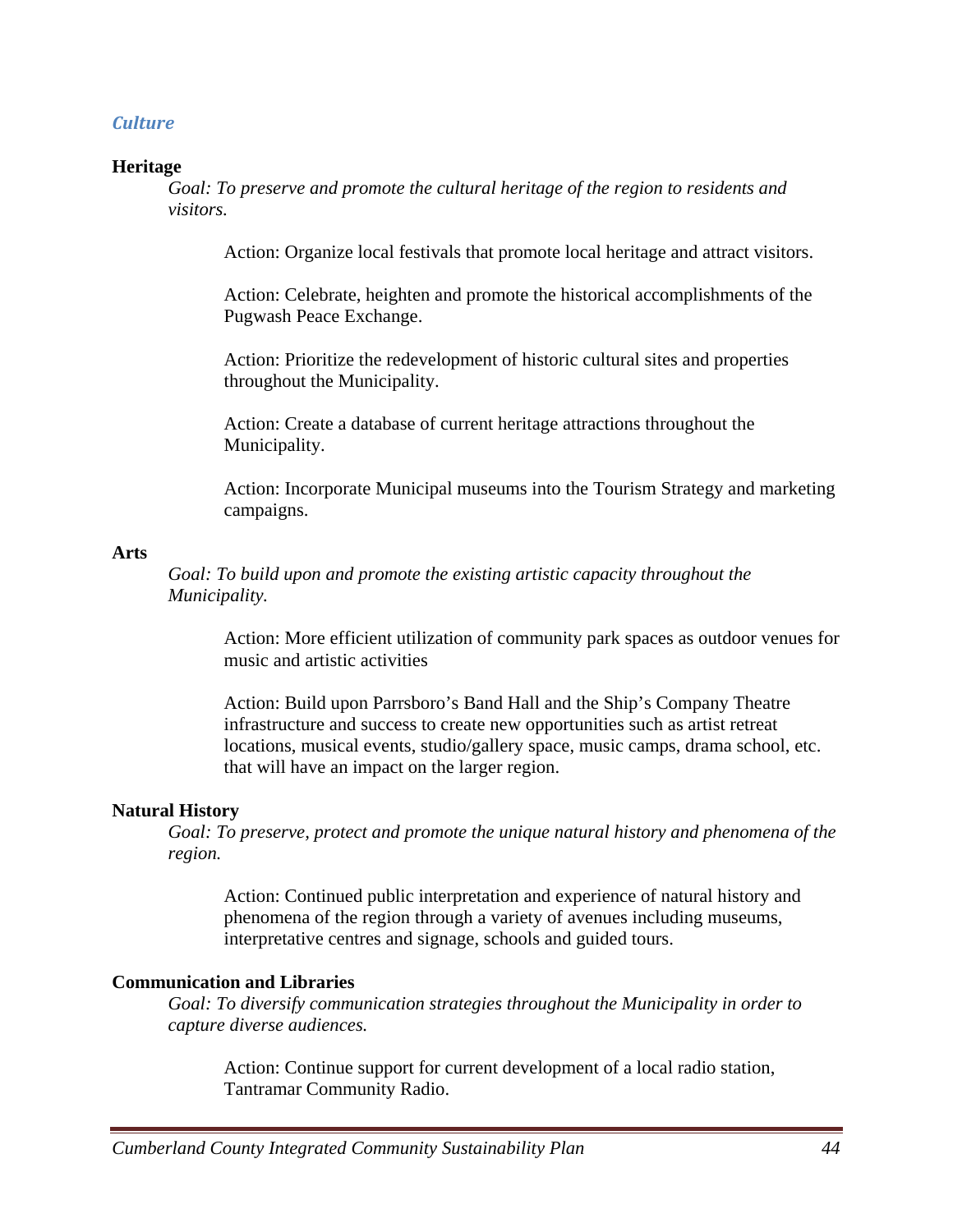Action: Develop a web-based marketing strategy that includes social networking tools and Web 2.0 technologies to promote Municipal initiatives, particularly tourism.

Action: Undertake feasibility study for development and distribution of cellular telephone service throughout the Municipality.

Action: Continue to provide resource support to public internet access sites throughout the Municipality.

Action: Continue to provide resource support for public library operations and programming.

Action: Invest in upgrades to current public library facilities, particularly the Pugwash public library.

# **5. Infrastructure Investment Areas and Eligible Projects**

Existing documents, survey results, interviews and focus groups were used to develop a list of potential infrastructure investment areas. This list is not a priority list, and many items do not fall under the responsibility of the Municipality and are not considered "eligible" projects within this ICSP. They do represent, however, a detailed "wish list" that stakeholders throughout the Municipality feel need to be addressed in the name of sustainability (Table 8).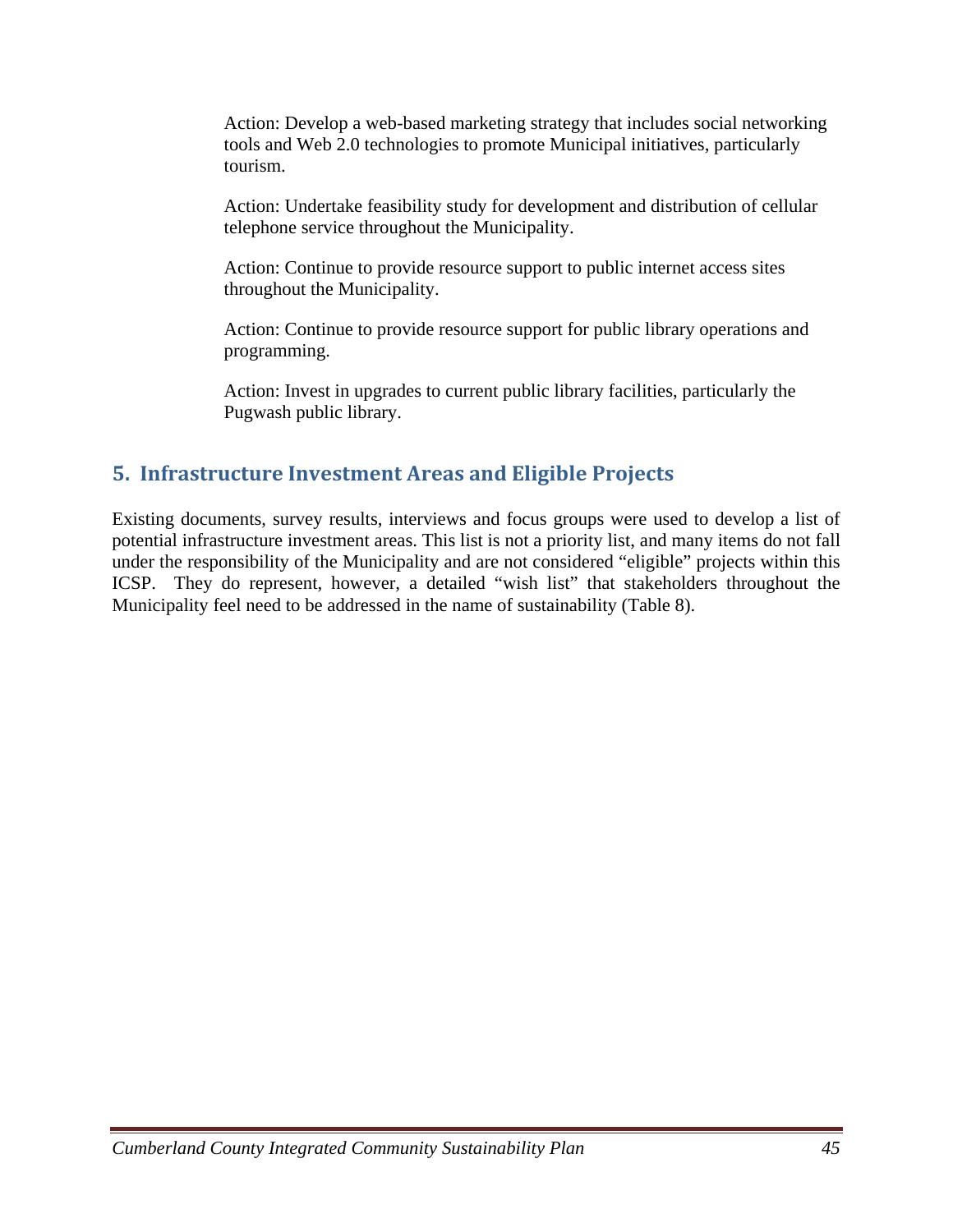| <b>Stakeholder Group</b>                         | <b>Infrastructure Investment Areas</b> (not prioritized)                        |
|--------------------------------------------------|---------------------------------------------------------------------------------|
|                                                  | Water (wastewater, drinking water)<br>$\bullet$                                 |
|                                                  | Sewage (treatment, private septic)<br>٠                                         |
|                                                  | Transportation (public)<br>٠                                                    |
|                                                  | Sidewalks/street lights<br>$\bullet$                                            |
|                                                  | Libraries<br>٠                                                                  |
|                                                  | <b>Recreational facilities</b><br>٠                                             |
|                                                  | Energy development<br>٠                                                         |
|                                                  | Tourism and road signage (directional, services, attraction)<br>$\bullet$       |
|                                                  | Roads (paving, lighting, shoulders)<br>$\bullet$                                |
| <b>Focus Groups and Key</b><br><b>Informants</b> | Restaurants/accommodations/fuel services<br>$\bullet$                           |
|                                                  | Accessibility infrastructure<br>$\bullet$                                       |
|                                                  | Flood control<br>٠                                                              |
|                                                  | Residential/industrial development/infrastructure<br>٠                          |
|                                                  | Seniors housing<br>٠                                                            |
|                                                  | Cellular services<br>$\bullet$                                                  |
|                                                  | Main Street improvements/beautification<br>٠                                    |
|                                                  | Local radio<br>$\bullet$                                                        |
|                                                  | Marinas<br>$\bullet$                                                            |
|                                                  |                                                                                 |
|                                                  | Garbage collection<br>$\bullet$                                                 |
|                                                  | Recycling options<br>$\bullet$                                                  |
|                                                  | Broadband/high speed internet<br>$\bullet$                                      |
|                                                  | Resort development<br>٠                                                         |
| <b>Cottage Owners</b>                            | <b>Trails</b><br>$\bullet$                                                      |
|                                                  | Marinas<br>$\bullet$                                                            |
|                                                  | <b>Bridge at Northport</b><br>$\bullet$                                         |
|                                                  | Roads (paving, lighting, power lines)<br>$\bullet$                              |
|                                                  | YMCA Facility renewal (physical building, water, heating, air)<br>$\bullet$     |
| YMCA                                             |                                                                                 |
|                                                  | Cape Chignecto (Eatonville site) green interpretative facilities<br>$\bullet$   |
|                                                  | Cape d'Or infrastructure and site enhancement (building, water and<br>$\bullet$ |
|                                                  | sewage; signage; trail upgrade/enhancement)                                     |
| <b>Cumberland Regional</b>                       | Fundy Geological Museum expansion and enhancement<br>$\bullet$                  |
| <b>Economic Development</b>                      | Scenic look-offs along Fundy Shore<br>$\bullet$                                 |
| <b>Association (CREDA)</b>                       | Joggins Main Street beautification<br>$\bullet$                                 |
|                                                  | Pugwash Main Street enhancement<br>$\bullet$                                    |
|                                                  | <b>Broadband</b> internet<br>٠                                                  |
|                                                  |                                                                                 |

#### **Table 8. Infrastructure "Wish List" Identified by Various Community Stakeholders**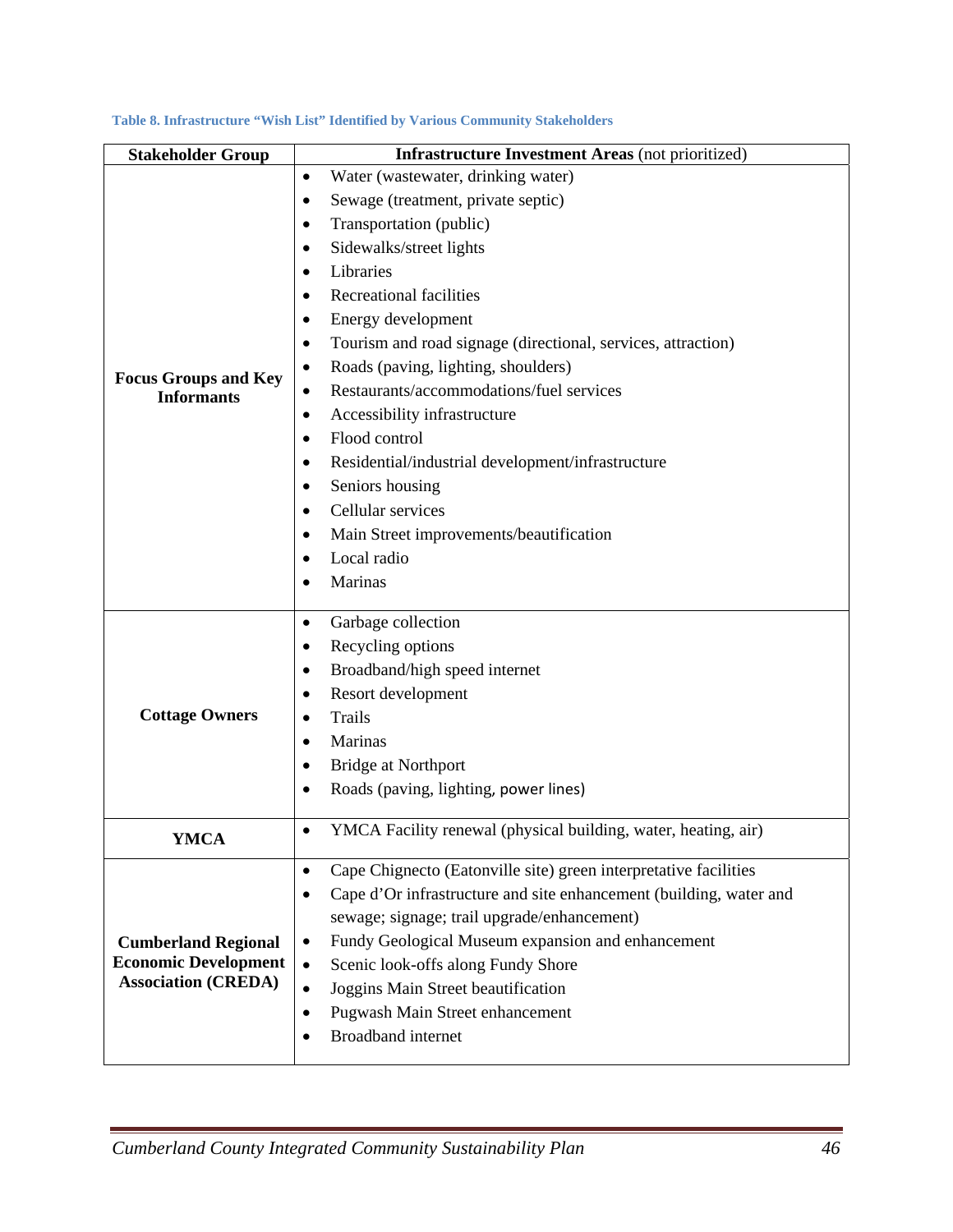| Biggs Drive sewage treatment upgrade<br>$\bullet$<br>Maccan Sewage Treatment Plant<br>$\bullet$<br>Fire service infrastructure and/or apparatus'<br>$\bullet$<br>Community radio<br>$\bullet$<br>North Cumberland Memorial Hospital<br>٠<br>Advocate Hospital expansion<br>٠<br>Active transportation<br>٠<br>Green Industrial Park (partnership with Springhill)<br>٠<br>Soccer complex<br>٠<br><b>Municipality of the</b><br>Curbside organics collection<br>٠ |
|------------------------------------------------------------------------------------------------------------------------------------------------------------------------------------------------------------------------------------------------------------------------------------------------------------------------------------------------------------------------------------------------------------------------------------------------------------------|
| <b>County of</b><br>3-stream curbside waste collection<br>Cumberland <sup>6</sup>                                                                                                                                                                                                                                                                                                                                                                                |

# *Eligible Projects*

Under the Municipal Funding Agreement, "eligible infrastructure projects" are environmentally sustainable municipal infrastructure (ESMI) projects and capacity building activities that contribute to sustainable outcomes. The following are the eligible ESMI and capacity building projects that have been identified but are not presented in any prioritized order:

*Environmentally Sustainable Municipal Infrastructure:* 

- 1. Biggs Drive sewage treatment upgrade
- 2. Maccan sewage treatment plant
- 3. Water main extensions
- 4. Water supply installation, particularly in the Village of Pugwash
- 5. Sewage main extension, particularly in the Village of Pugwash

 $\overline{a}$ <sup>6</sup> The Municipality is already committed to the first three while the remaining capital projects, listed in no particular order, have been identified through internal and external sources as projects the Municipality may decide to implement or financially support within this decade. The results of the ICSP will help the Municipality decide which of these are top priorities.

<sup>&</sup>lt;sup>7</sup> The Municipality of Cumberland County accepted a \$45,500 design proposal for a sequencing batch reactor (Tetanish 2010).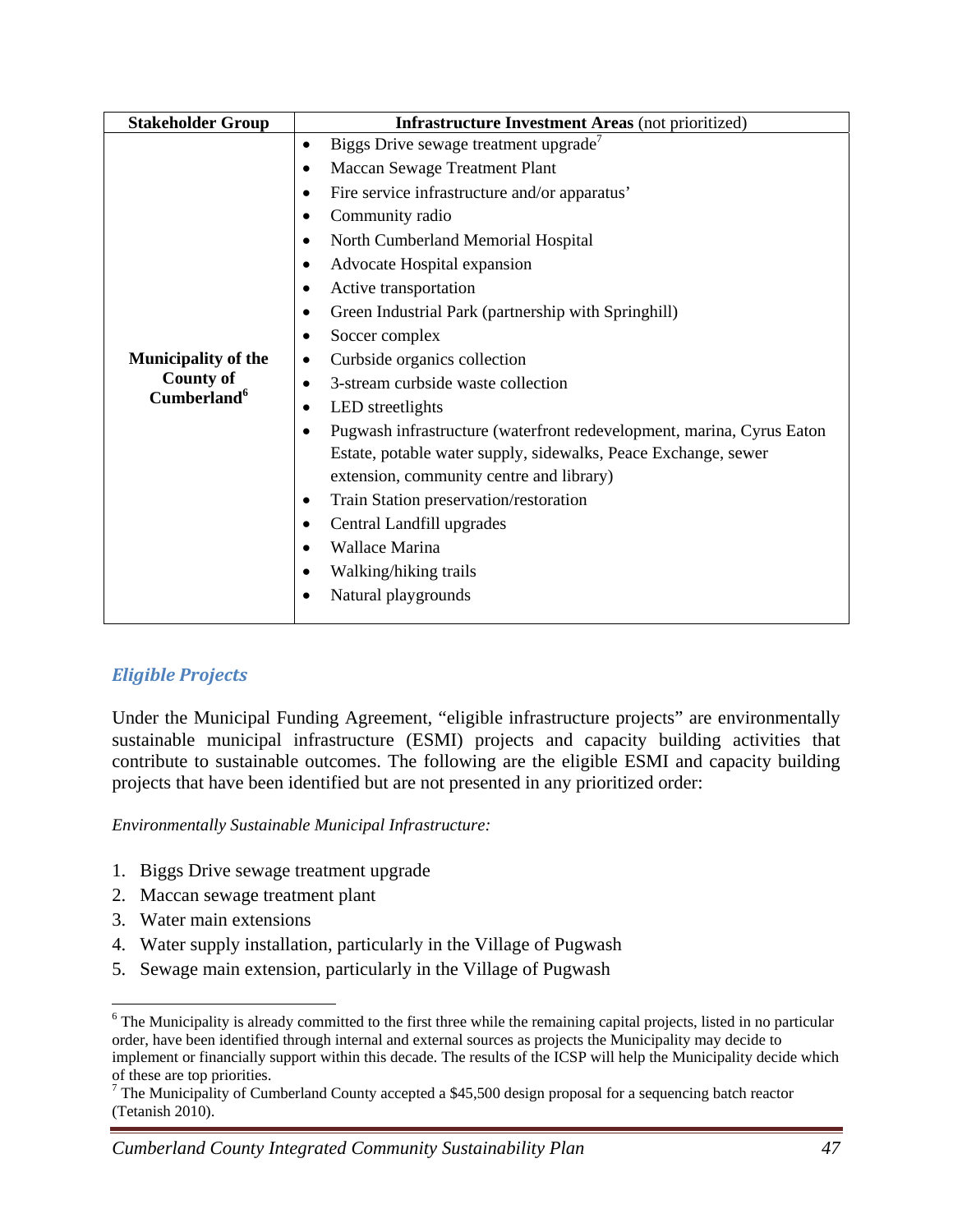- 6. Sidewalk installation for existing residential and commercial clusters
- 7. LED streetlight replacement for existing structures
- 8. Geothermal resource and Green Industrial Park development
- 9. Active transportation infrastructure (bike and walking paths) in existing residential clusters and along secondary and tertiary highways.
- 10. Municipal building energy retrofit
- 11. Community buildings GHG reduction / retrofit projects

*Capacity Building Projects:* 

- 1. County Water Strategy, including a hydrological assessment that investigates water availability and demand
- 2. County Climate Change Adaptation Strategy
- 3. Branding, marketing, training and public interpretation and capacity building around renewable / alternative energy and energy self-sufficiency
- 4. Promotion of active transportation that aligns with physical activity strategy; promotion of existing public transportation services
- 5. County Communications Strategy to deliver more effective communication techniques and tools in order to reach and engage the diversity of residents and visitors; development of various communication media including (but not limited to) signage (for attractions and services), newsletters, Tantramar Community Radio, online social media, etc.

# **6. Community Benefits**

The community benefits of long-term planning and decision-making in a holistic manner are numerous. This ICSP will provide cost-savings; an enhanced capacity to meet community needs; creation of a strong and creative community; more effective change management; more effective policy development; greater community cohesion; stronger regional linkages; and opportunities to better respond to community needs and wants (Planning for Sustainable Canadian Communities Roundtable 2005). Table 9 outlines specific community benefits for each of the ESMI projects identified in Section 5.

The capacity building activities are different in that they do not necessarily immediately produce tangible infrastructure assets. They do, however, provide many community benefits in the form of sustainable outcomes. The development of water and climate change strategies and promoting energy sufficiency and active transportation will all contribute to long-term thinking, planning and implementation; knowledge acquisition, integration, transfer and training; collaboration; public engagement and education; and monitoring and evaluation.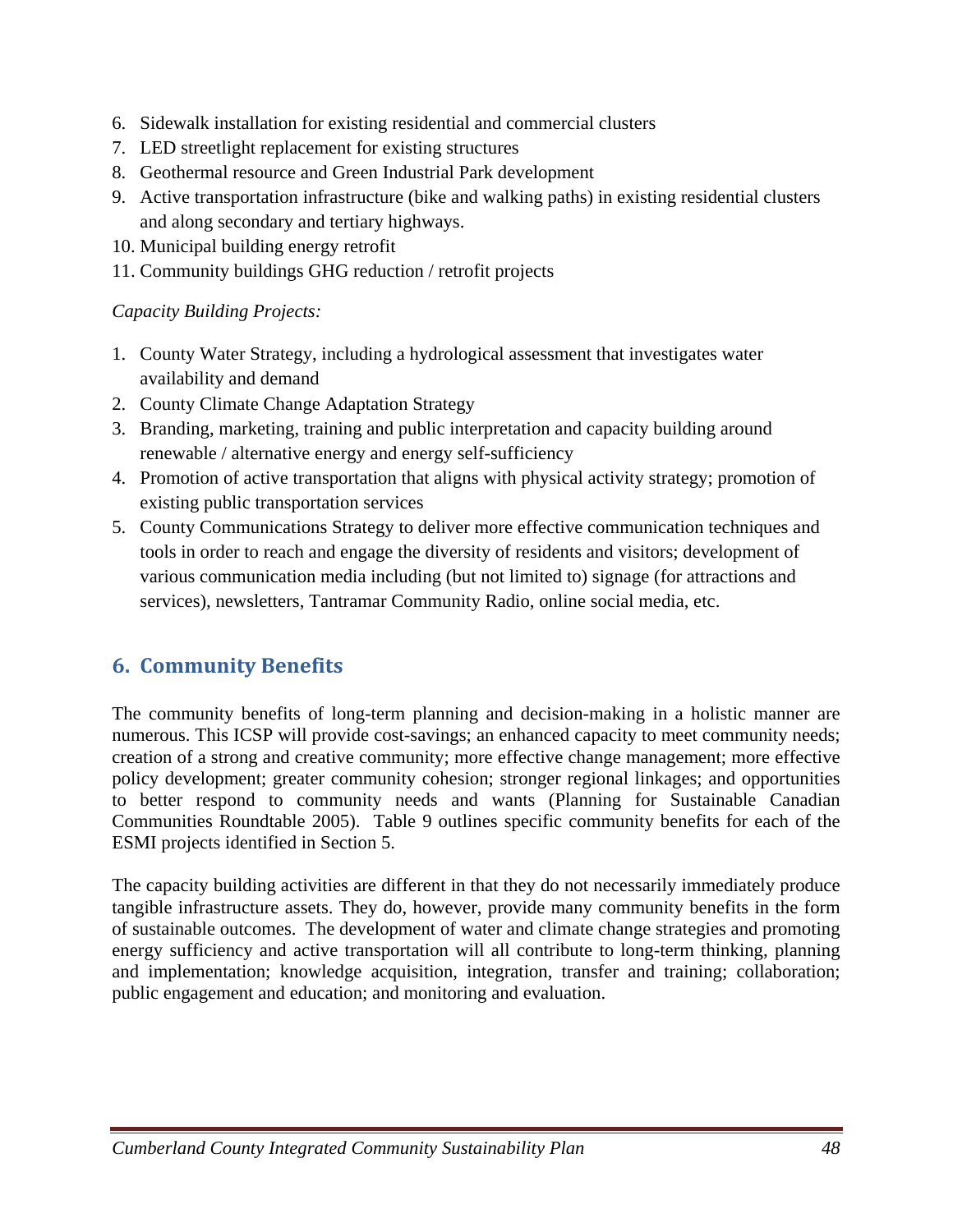| <b>Infrastructure Projects</b> | <b>Benefits to the Community</b>                                      |
|--------------------------------|-----------------------------------------------------------------------|
| <b>Biggs Drive sewage</b>      | Higher standards for wastewater treatment: new pipes will prevent     |
| treatment upgrade              | contamination of local groundwater; reduced long-term maintenance     |
|                                | cost savings passed on to community                                   |
| Maccan sewage treatment        | Higher standards for wastewater treatment: prevention of sewage       |
| plant                          | discharge into receiving coastal waters                               |
| Water main extensions          | Additional residential hook-ups will mean reduction in homes using    |
|                                | on-site wells                                                         |
| Water supply installation      | Additional residential hook-ups will mean reduction in homes using    |
| in Village of Pugwash          | on-site wells; opportunity to boost number of residential and         |
|                                | business developments, particularly for tourist services and          |
|                                | accommodations.                                                       |
| Sewer main extensions in       | Additional residential hook-ups will mean reduction in homes using    |
| Village of Pugwash             | on-site septic systems; opportunity to boost number of residential    |
|                                | and business developments, particularly for tourist services and      |
|                                | accommodations                                                        |
| Sidewalk installation          | Provides for safer neighbourhoods and encourages settlement and       |
| existing residential and       | business development in cluster areas rather than linear sprawl in    |
| commercial clusters            | rural areas                                                           |
| LED streetlight                | Reduced energy use; reduced long-term maintenance cost savings        |
| replacement for existing       | passed on to the community                                            |
| structures                     |                                                                       |
| Geothermal resource and        | Reduced dependence on present energy sources; long-term               |
| <b>Green Industrial Park</b>   | sustainability; attraction of businesses which will enhance the       |
| development                    | economic vitality of the area                                         |
| Active transportation          | Reduced reliance on automobiles; increased mobility for seniors,      |
| infrastructure                 | youth and those with disabilities; reduced GHG emissions;             |
|                                | decreased reliance on reactive health care; increased quality of life |
| <b>Municipal Building</b>      | Reduced energy use; reduced long-term maintenance cost savings        |
| <b>Energy Retrofit</b>         | passed on to the community; long-term sustainability                  |
| Community buildings            | Reduced energy use; reduced long-term maintenance cost savings        |
| GHG reduction / retrofit       | passed on to the community; long-term sustainability                  |
| projects                       |                                                                       |

**Table 9. Community Benefits Associated with each Eligible ESMI Project.** 

# **7. Partnerships and Collaborations**

The majority of the ESMI projects identified in Section 5 fall under the mandate and responsibility of the Municipality and will therefore be fully undertaken by the Municipality (Table 10). The geothermal resource and Green Industrial Park concept development is the one exception. This project is a partnership between the Municipality, the Town of Springhill and CREDA. To date, the contributions of each partner have yet to be determined. A legal framework for the partnership will be developed that includes a Memorandum of Understanding and Terms of Reference.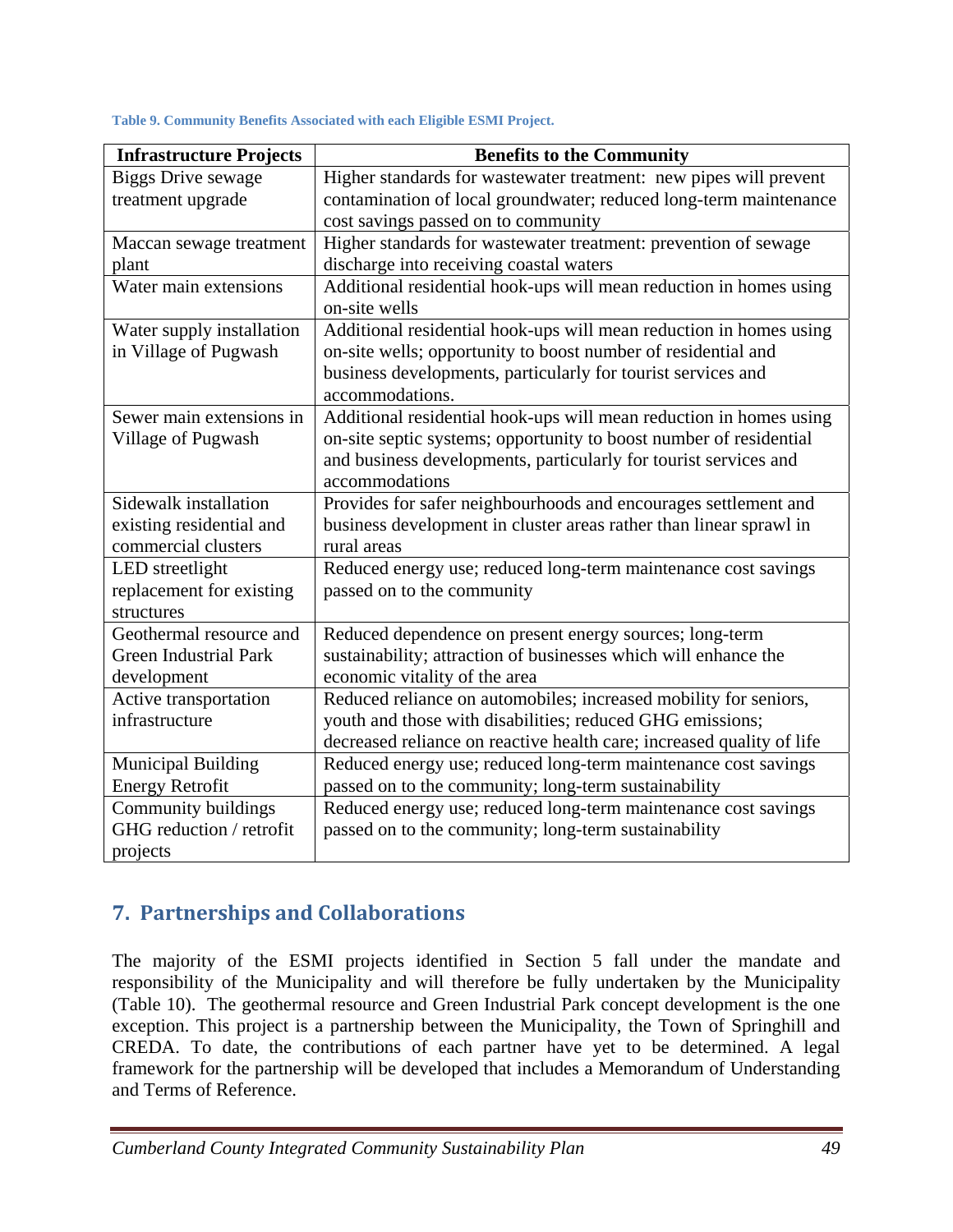| <b>Infrastructure Project</b>                                          | <b>Collaborators</b><br>and Partners<br>(Y/N) | Cost-<br><b>Sharing</b><br>(Y/N) | <b>Description of Partnership</b>                                                   |
|------------------------------------------------------------------------|-----------------------------------------------|----------------------------------|-------------------------------------------------------------------------------------|
| <b>Biggs Drive sewage</b><br>treatment upgrade                         | N                                             | N                                | <b>NA</b>                                                                           |
| Maccan sewage treatment<br>plant                                       | N                                             | N                                | <b>NA</b>                                                                           |
| Water main extensions                                                  | $\mathbf N$                                   | N                                | <b>NA</b>                                                                           |
| Water supply installation in<br>Village of Pugwash                     | N                                             | N                                | <b>NA</b>                                                                           |
| Sewer main extensions in<br>Village of Pugwash                         | N                                             | N                                | <b>NA</b>                                                                           |
| Sidewalk installation<br>existing residential clusters                 | N                                             | N                                | <b>NA</b>                                                                           |
| LED streetlight replacement<br>for existing structures                 | N                                             | N                                | NA                                                                                  |
| Geothermal resource and<br><b>Green Industrial Park</b><br>development | Y                                             | Y                                | Municipality of the County of<br>Cumberland, Town of Springhill and<br><b>CREDA</b> |
| Active transportation<br>infrastructure                                | N                                             | $\mathbf N$                      | NA                                                                                  |
| <b>Municipal Building Energy</b><br>Retrofit                           | N                                             | N                                | <b>NA</b>                                                                           |
| Community buildings GHG<br>reduction / retrofit projects               | N                                             | N                                | <b>NA</b>                                                                           |

**Table 10. Partnerships Associated with each ESMI Project.** 

# **8. Provincial Interest Statements**

The Province of Nova Scotia recognizes the environmental, economic, social and cultural importance of finite land and water resources and has developed five Statements of Provincial Interest that address issues related to future growth and sustainability of communities (Government of Nova Scotia 1999). They are intended to be guidelines for provincial government departments, municipalities and individuals for decision making with respect to land use – all of the actions to be undertaken as part of this ICSP should be reasonably consistent with these five Statements regarding Drinking Water, Flood Risk Areas, Agricultural Land, Infrastructure, and Housing (Government of Nova Scotia 1999). This ICSP has taken a holistic approach to sustainability planning and is therefore consistent with all of these Provincial Statements. Many actions in Section 4, in fact, are consistent with multiple Statements. For example, installing or upgrading water and sewer mains addresses Infrastructure, Drinking Water and Housing – providing access to an affordable and clean source of potable water is efficient use of municipal infrastructure funds which in turn promotes higher density housing development. Table 11 shows the number tally of action items from Section 4 that aligns with each Interest Statement.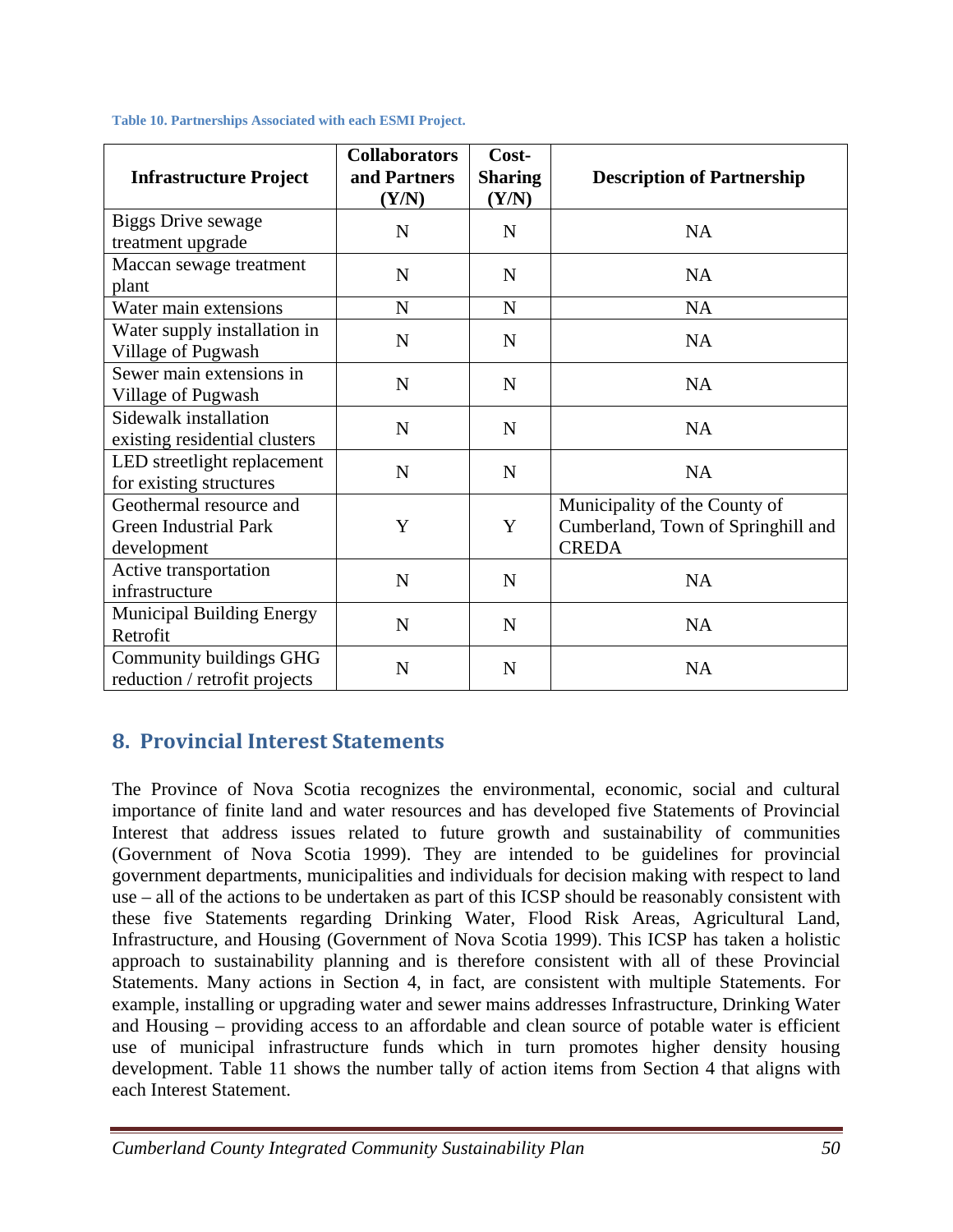| <b>Provincial Interest</b> | # of Action  |
|----------------------------|--------------|
| <b>Statement</b>           | <b>Items</b> |
| Drinking Water             | 21           |
| <b>Flood Risk Areas</b>    | 11           |
| Housing                    | 14           |
| Infrastructure             | 26           |
| <b>Agricultural Lands</b>  | 20           |

**Table 11. Number of Action Items that Align with each Provincial Interest Statement8**

Though not official Statements of Provincial Interests, there are also a number of other provincial initiatives being developed under the new Environmental Goals and Sustainable Prosperity Act (Province of Nova Scotia 2007) that this ICSP aligns with. The Environmental Goals and Sustainable Prosperity Act, proclaimed in 2007 and considered very forward-thinking and progressive in terms of Canadian standards, outlines the goals and actions for ecosystem protection, air emissions, renewable energy, water quality, contaminated sites, solid wastes, sustainable purchasing, and energy efficient buildings. Within these themes, there are a number of provincial strategies that are new or currently in development, including (but not limited to) a Natural Resources Strategy, Biodiversity Strategy, Sustainable Coastal Development Strategy, Protected Areas Strategy, and Provincial Water Strategy (Province of Nova Scotia 2009b). Other provincial initiatives which this ICSP supports include the Renewable Energy Standards, which calls for 18.5% of electricity generated by renewable energy 2013 and 25% by 2015 (Province of Nova Scotia 2009d); and the Climate Change Action Plan (Province of Nova Scotia 2009a), which provides some financial support for municipal adaptation planning.

# **9. Implementation**

 $\overline{a}$ 

This ICSP outlines the vision and priorities for the Municipality of the County of Cumberland and the goals and actions that will begin to work toward their realization. Implementation of the actions, however, is the key to its success. In order to ensure that the actions presented in this ICSP are addressed, the Municipality should develop an implementation strategy. Teams or committees formed based on the key priority areas (Section 3) and consisting of staff, councilors and community members is perhaps one way to both move forward and continue to involve interested participants of this ISCP process. These teams could begin by prioritizing the action items and identifying the communities or regions where they may be best applied.

Finally, this ICSP is a "living document" that can and should be updated regularly in order to reflect changes that affect community planning. As part of an implementation strategy, the Municipality should plan for a regular (annual or semi-annual) review and evaluation of progress. This should include regular reporting to Municipal Council.

 $8$  The total does not equal 124 (total number of action items) because each action may align with more than one Statement while others may not address any (but do not conflict).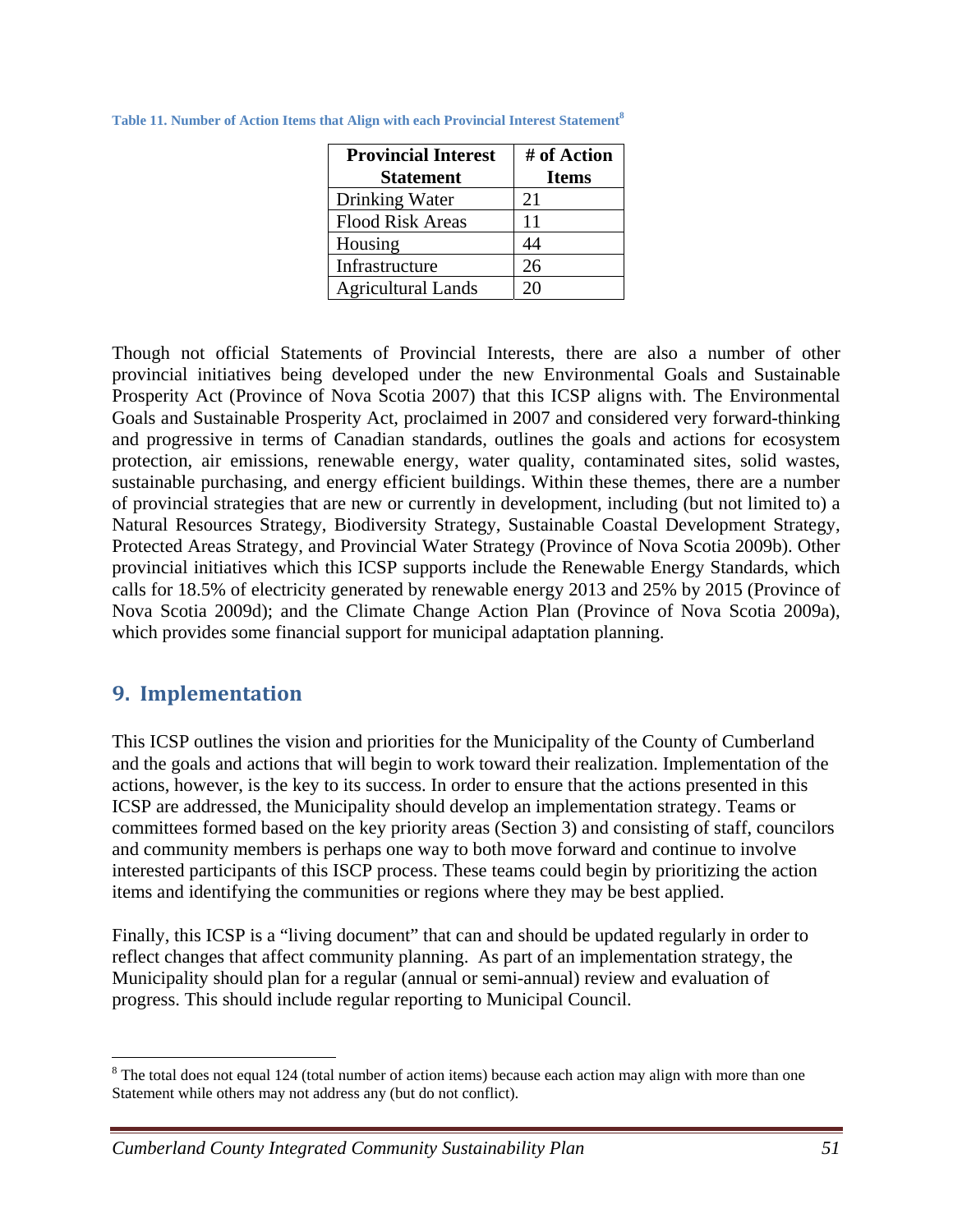# **10. References and Literature Reviewed**

AECOM. 2009 draft. Regional Energy Strategy for Cumberland County, draft. Halifax NS: Cumberland Regional Economic Development Association (CREDA), Municipality of the County of Cumberland and the Town of Springhill.

Amherst Daily News. Armstrong to Push Community Priorities in 2010. January 3, 2010.

Amherst Daily News. DNR Will not Restrict Forestry, Mining During Chignecto Study. December 20, 2009.

Amherst Daily News. Skabar Lobbying for Remand Centre. December 16, 2009.

Amherst Daily News. Listening to all Sides. December 16, 2009.

Amherst Daily News. County Voices Opposition to Jail Move. December 2, 2009.

Amherst Daily News. Local Company Introduces Solar Power Project. November 22, 2009.

Amherst Daily News. Wilderness Area Fight Could be Divisive. November 16, 2009.

Amherst Daily News. Making the Case for Added Protection. November 16, 2009.

Amherst Daily News. CPAWS Welcomes Sanctuary Discussion. October 21, 2009.

Amherst Daily News. Hearings Could Have Village Future at Stake. October 13, 2009.

Ashmore. P. And Church, M. 2000. The Impact of Climate Change on Rivers and River Processes in Canada. Geological Survey of Canada Bulletin 555. Ottawa: Natural Resources Canada.

Bruce, D. and Zwicker, G. 2006. Cumberland County Repopulation Strategy. Sackville NB: Rural and Small Town Programme, Mount Allison University.

CBC. 2009a. Fundy Tidal Power Demonstration Approved. Published September 17, 2009. CBC News [online]. Accessed September 17, 2009. From: http://www.cbc.ca/canada/novascotia/story/2009/09/15/ns-fundy-power.html

CBC 2009b. First Turbine Lowered into the Bay of Fundy. Published November 12, 2009. CBC News [online]. Accessed November 12, 2009. From: http://www.cbc.ca/canada/novascotia/story/2009/11/12/ns-fundy-turbine.html

CBCL. 2005. Groundwater Quality Assessment and Remedial Options Evaluation Final Report. Amherst NS: The Municipality of the County of Cumberland.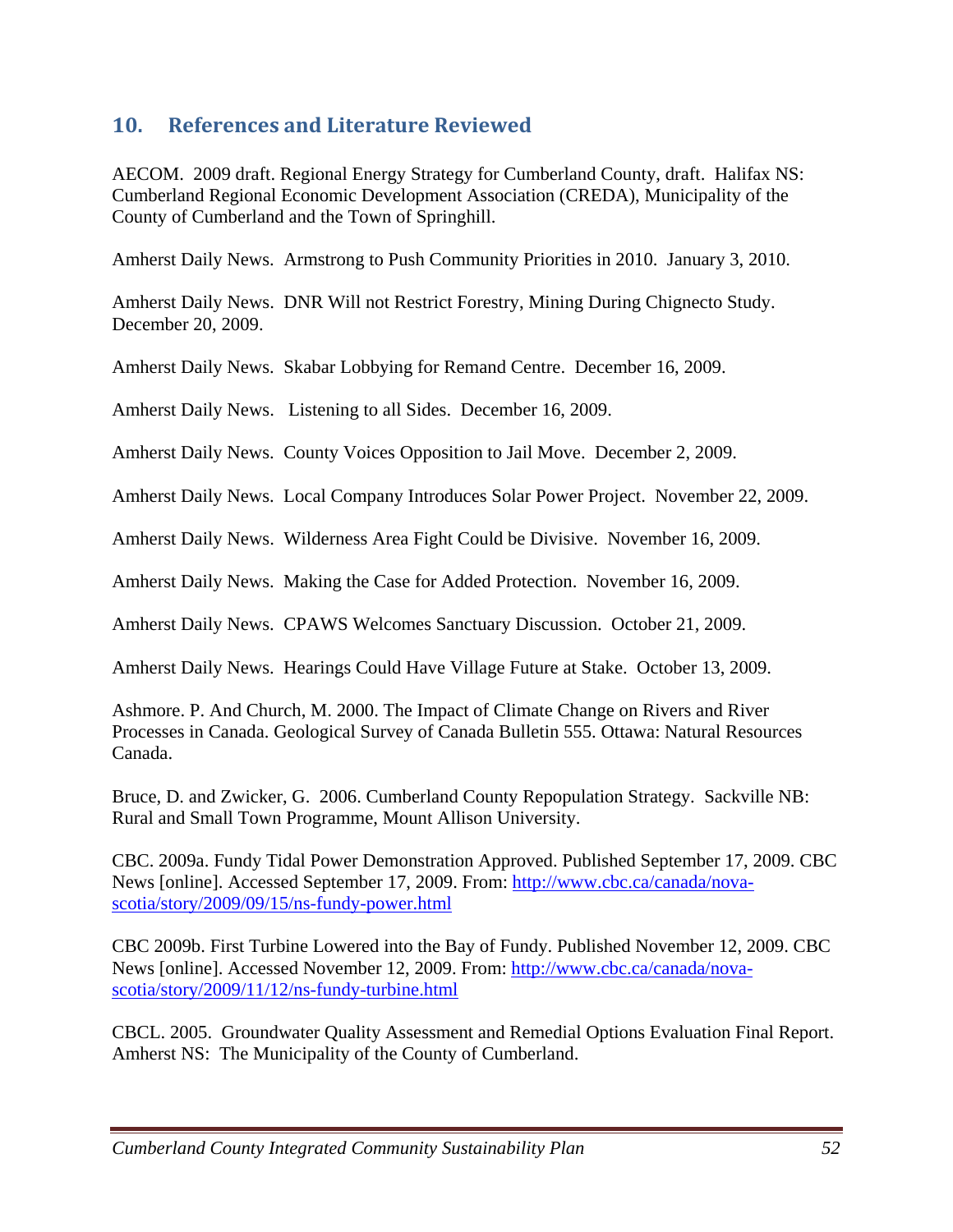Cole, D. 2009a. Farmer Raises Concerns with Proposed Government Wetlands Policy. The Amherst Daily News. Published January 4, 2010. Accessed January 4, 2010. From http://www.amherstdaily.com/index.cfm?sid=315473&sc=58

Cole, D. 2009b. YMCA to Expand Child Care Program: Organization receives \$1.3 million in provincial funding. The Amherst Daily News. Published October 28, 2009. Accessed October 28, 2009. From http://www.amherstdaily.com/index.cfm?sid=298380&sc=58

Cole, D. 2009c. CREDA Steers, Communities Row. Cumberland, Westmorland and Tantramar Region Progress 2009. Publication of The Amherst Daily News. Published April 23, 2009.

CREDA. No date. Green Industrial Park Concept. Information Bulletin. Amherst, NS: Cumberland Regional Economic Development Association.

CREDA. 2009a. Business Plan 2009 - 2010. Amherst NS: Cumberland Regional Economic Development Association.

CREDA. 2009b. Business Plan 2009 – 2010, Attachment B: RDA Service Area Summary Chart. Amherst NS: Cumberland Regional Economic Development Association.

CREDA. 2009c. Business Plan 2009 – 2010, Appendix G – Media Selections. Amherst NS: Cumberland Regional Economic Development Association.

CREDA. 2009d. Business Plan 2009 – 2010, Appendices H – N. Amherst NS: Cumberland Regional Economic Development Association.

CREDA. 2009e. Communications Plan 2009 - 2010. Amherst NS: Cumberland Regional Economic Development Association.

CREDA. 2009f. Annual Report 2008 – 2009. Amherst NS: Cumberland Regional Economic Development Association.

CREDA. 2009g. Annual Report 2008 – 2009, Attachment A: Service Area Summary Chart Activity Update to March 31, 2009. Amherst NS: Cumberland Regional Economic Development Association.

CREDA. 2007. Cumberland Community Profile. Amherst: Cumberland Regional Economic Development Agency. Accessed 28/09/09. From http://www.creda.net/assets/pdf/cumberland\_profile\_august07.pdf.

Chignecto-Central Regional School Board. February 2009. School Review Process. Chignecto-Central Regional School Board.

Chignecto-Central Regional School Board. June 13, 2007. Business Plan 2008 – 2009. Chignecto-Central Regional School Board.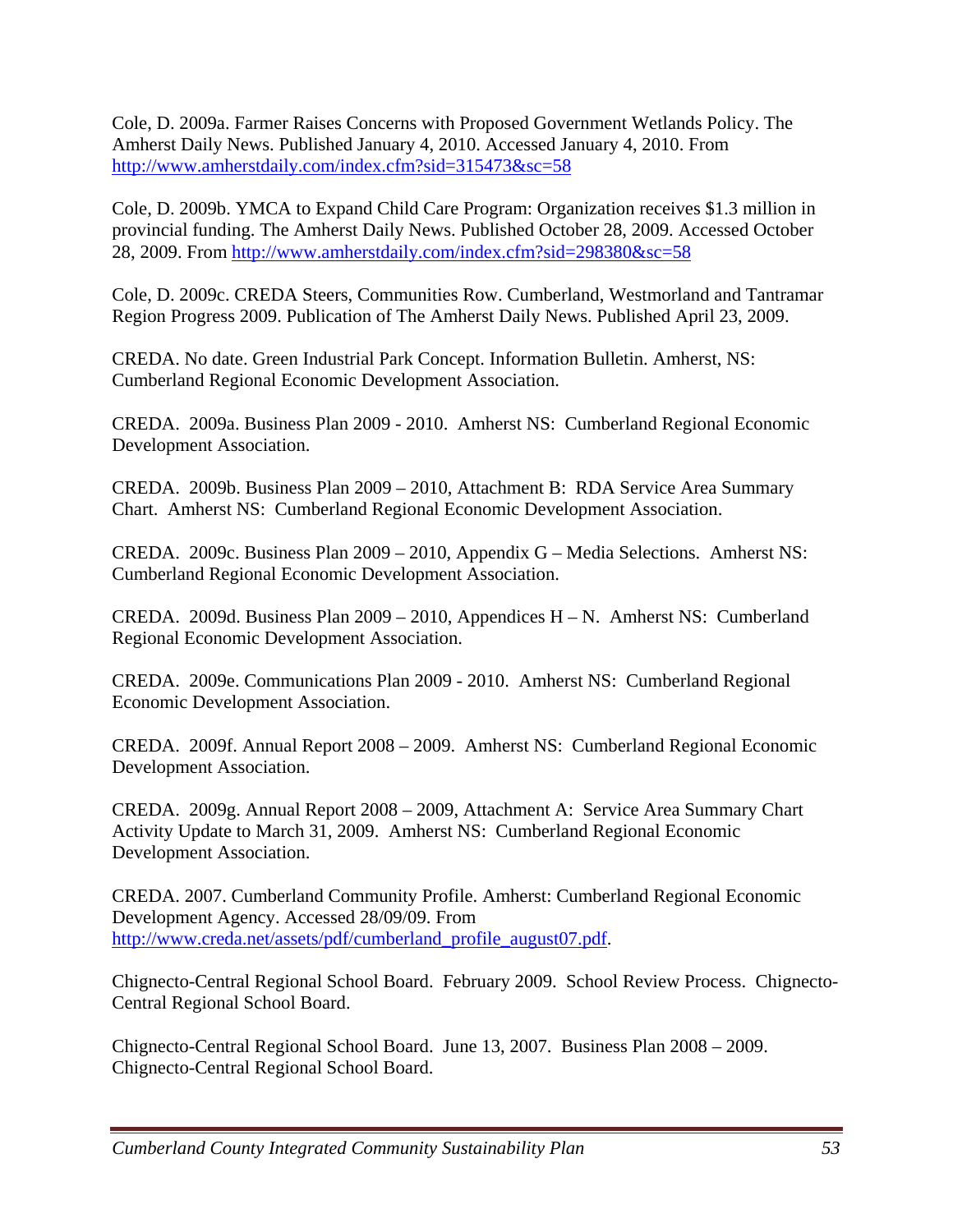CREMA. 2008. Emergency Measures Plan. Cumberland County, NS: Cumberland Regional Emergency Management Organization.

Cumberland YMCA. 2009. Business Plan. Amherst NS: Cumberland YMCA.

Federal/Provincial/Territorial Ministers Responsible for Seniors. Age-Friendly Rural and Remote Communities: A Guide. 2007. Ottawa ON: Healthy Aging and Wellness Working Group of the Federal/Provincial/Territorial Committee of Officials (Seniors).

Gooding, C. 2009. Community Centre, Thinker's Lodge get Funding for Upgrades. Amherst Daily News. Published December 16, 2009. Accessed December 16, 2009. From http://www.amherstdaily.com/index.cfm?sid=311364&sc=58

Mason, T. 2009a. The Colour of Money: How to integrate green energy into your properties. *Progress*. Vol 16: 8.

Mason, T. 2009b. Sustainable Prosperity: Time and tide. *Progress.* Vol 16: 8.

Municipality of the County of Cumberland. 2009a. Recreation & Physical Activity Strategic Plan. Amherst NS: The Municipality of the County of Cumberland.

Municipality of the County of Cumberland. 2009b. Five-Year Capital Investment Plan for the Years 2009 - 2014. Amherst NS: The Municipality of the County of Cumberland.

Municipality of the County of Cumberland. 2008a. Land Use Bylaw. Amherst NS: The Municipality of the County of Cumberland.

Municipality of the County of Cumberland. 2008b. Secondary Planning Strategy and Land Use Bylaw for the Village of Pugwash. Amherst NS: The Municipality of the County of Cumberland.

Municipality of the County of Cumberland. 2008c. Secondary Planning Strategy and Land Use Bylaw for the Central Planning Area. Amherst NS: The Municipality of the County of Cumberland.

Municipality of the County of Cumberland. 2008d. Secondary Planning Strategy and Land Use Bylaw for the Joggins Planning Area. Amherst NS: The Municipality of the County of Cumberland.

Municipality of the County of Cumberland. 2007. Application to the Nova Scotia Utility and Review Board under Sections 368 and 369 of the Municipal Government Act (Boundary Review). Amherst NS: The Municipality of the County of Cumberland.

Municipality of the County of Cumberland. 2006. Fire Protection Services Long Range Plan and Implementation Plans and Policies. Amherst NS: The Municipality of the County of Cumberland.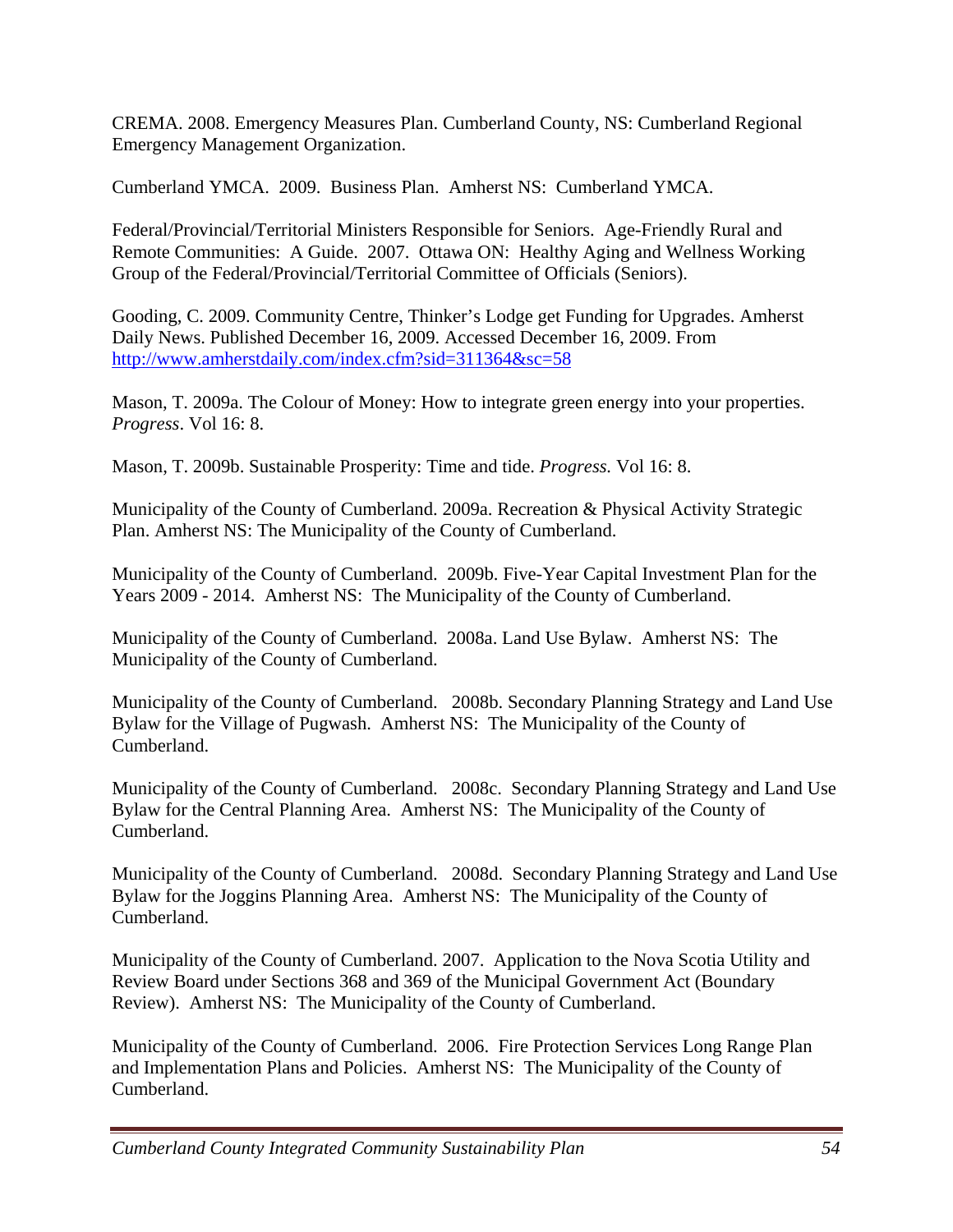Municipality of the County of Cumberland. 2005. Municipal Planning Strategy (MPS). Amherst NS: The Municipality of the County of Cumberland.

Natural Resource Canada. 2009. Atlas of Canada: Animation of the projected changes in forest fire severity ratings [online]. Accessed on 01/21/10. From http://atlas.nrcan.gc.ca/site/english/maps/climatechange/full\_forest\_fire\_animation.gif/image\_vie w

Natural Resources Canada. 2003. Atlas of Canada: Potential impacts. [online]. Accessed 01/13/10. From http://atlas.nrcan.gc.ca/site/english/maps/climatechange/potentialimpacts

Nova Scotia Environment. Protected Areas Branch. Chignecto Crown Lands Evaluation. December 2009. Halifax NS: Nova Scotia Environment.

Planning for Sustainable Canadian Communities Roundtable. 2005. Integrated Community Sustainability Planning: A background paper. Prime Minister's External Advisory on Cities and Communities.

Province of Nova Scotia. 2009a. Toward a Greener Future: Nova Scotia's Climate Change Action Plan. Halifax: Nova Scotia Department of Environment. Accessed 01/12/10. From http://climatechange.gov.ns.ca/doc/ccap.pdf.

Province of Nova Scotia. 2009b. Environmental Goals and Sustainable Prosperity Act: Annual Progress Report 2009. Accessed 01/12/10. From http://www.gov.ns.ca/nse/egspa/docs/EGSPA.2009.Annual.Report.pdf

Province of Nova Scotia. 2009c. Sea Level Rise and Storm Events. In: The 2008 State of Nova Scotia's Coast Technical Report. Accessed 01/12/10. From http://www.gov.ns.ca/coast/documents/report/Coastal-Tech-Report-Chapter7.pdf

Province of Nova Scotia. 2009d. Government Moves to Protect Independent Power Producers Media Release. Nova Scotia Department of Energy. Published October 9, 2009. Accessed 01/22/10. From http://www.gov.ns.ca/news/details.asp?id=20091009004

Province of Nova Scotia. 2007. Environmental Goals and Sustainable Prosperity Act. http://www.gov.ns.ca/legislature/legc//PDFs/annual%20statutes/2007%20Spring/c007.pdf

Province of Nova Scotia. 1999. Statements of Provincial Interest. Municipal Government Act. Schedule B.

RSTP. 2006. Cumberland County Repopulation Strategy. Prepared for Cumberland Regional Economic Development Association. Sackville, NB: Rural and Small Town Programme.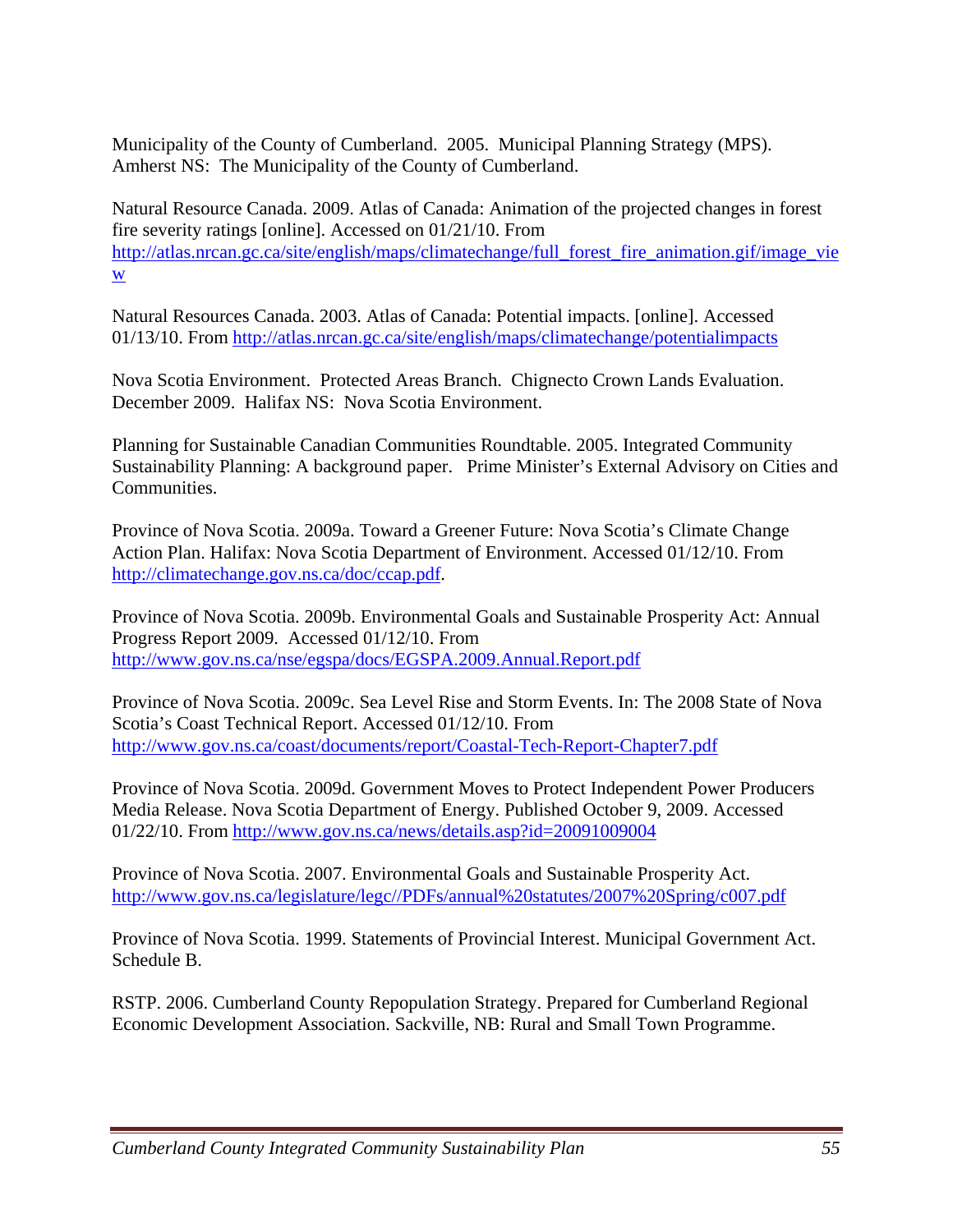Service Nova Scotia and Municipal Relations. 2007. Integrated Community Sustainability Plans: Municipal Funding Agreement for Nova Scotia. Halifax, NS: Canada-Nova Scotia Infrastructure Secretariat.

Shaw, J., Taylor, R.B., Forbes, D.L., Ruz, M-H., and Solomon, S. 1998. Sensitivity of the Coasts of Canada to Sea-level Rise. Geological Survey of Canada Bulletin 505. Ottawa.

Streatch, Robert. 2009. Municipal Infrastructure Inventory. Amherst NS: The Municipality of the County of Cumberland.

Statistics Canada. 2010. Cumberland. Community Profiles. Accessed on 02/03/2010 from http://www.census2006.ca/census-recensement/2006/dp-pd/prof/92- 591/details/page.cfm?Lang=E&Geo1=CD&Code1=1211&Geo2=PR&Code2=12&Data=Count &SearchText=cumberland&SearchType=Begins&SearchPR=01&B1=All&Custom=

Statistics Canada 2009a. Cumberland, Subd. A. Community Profiles. Accessed on 01/13/10 from http://www.census2006.ca/census-recensement/2006/dp-pd/prof/92- 591/details/page.cfm?Lang=E&Geo1=CSD&Code1=1211001&Geo2=PR&Code2=12&Data=C ount&SearchText=cumberland&SearchType=Begins&SearchPR=01&B1=All&Custom=.

Statistics Canada 2009b. Cumberland, Subd. B. Community Profiles. Accessed on 01/13/10 from http://www.census2006.ca/census-recensement/2006/dp-pd/prof/92- 591/details/page.cfm?Lang=E&Geo1=CSD&Code1=1211006&Geo2=PR&Code2=12&Data=C ount&SearchText=cumberland&SearchType=Begins&SearchPR=01&B1=All&Custom=

Statistics Canada 2009c. Cumberland, Subd. C. Community Profiles. Accessed on 01/13/10 from http://www.census2006.ca/census-recensement/2006/dp-pd/prof/92- 591/details/page.cfm?Lang=E&Geo1=CSD&Code1=1211009&Geo2=PR&Code2=12&Data=C ount&SearchText=cumberland&SearchType=Begins&SearchPR=01&B1=All&Custom=

Statistics Canada 2009d. Cumberland, Subd. D. Community Profiles. Accessed on 01/13/10 from http://www.census2006.ca/census-recensement/2006/dp-pd/prof/92- 591/details/page.cfm?Lang=E&Geo1=CSD&Code1=1211014&Geo2=PR&Code2=12&Data=C ount&SearchText=cumberland&SearchType=Begins&SearchPR=01&B1=All&Custom=.

Tattrie, J. 2010. Snap Shots: If you build it, they will find it. *Nova Scotia: Open to the world*. Winter 2010, Vol 15, 4.

Tetanish, R. 2010. Biggs Drive Treatment Plant to get Retrofit. The Amherst Daily News. Published January 25, 2010. Accessed 01/26/10. From http://www.amherstdaily.com/index.cfm?sid=321333&sc=58

Williamson, T., Colombo, S., Duinker, P., Gray, P., Hennessey, R., Houle, D., Johnston, M., Ogden, A., and Spittlehouse, D. 2009. Climate Change and Canada's Forest: From impacts to adaptation. Edmonton, Alberta: Sustainable Forest Management Network and Natural Resources Canada. Accessed on 01/21/10. From http://nofc.cfs.nrcan.gc.ca/bookstore\_pdfs/29616.pdf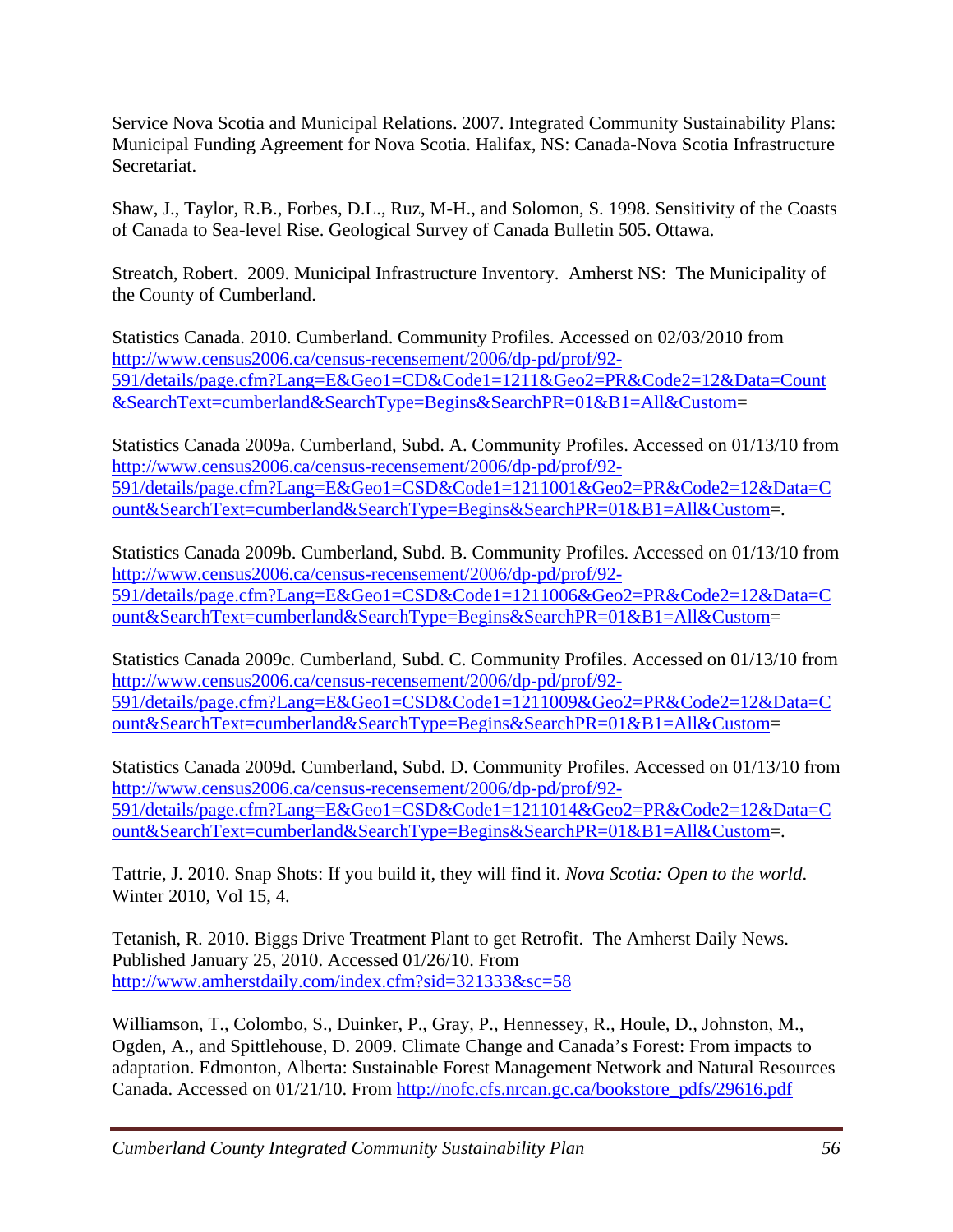Willigar, R. 2009. Things Don't Always Flow Smoothly for Maple Producers. Cumberland, Westmorland and Tantramar Region Progress 2009. Publication of The Amherst Daily News. Published April 23, 2009.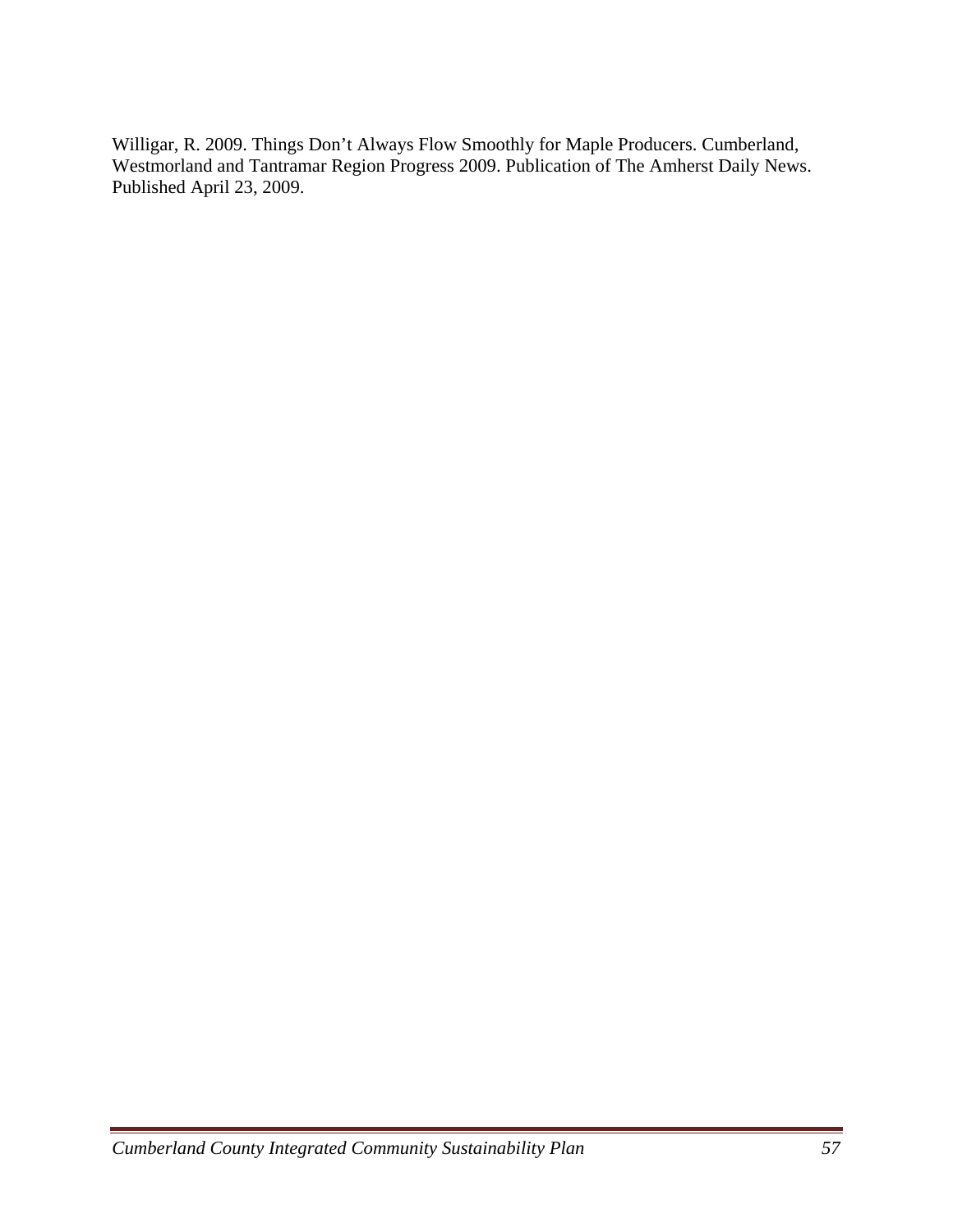# **Appendix A: Cottage Owner Survey**

# **Cumberland County Integrated Community Sustainability Planning Survey**

The Municipality of Cumberland County is in the process of establishing its development priorities for the next ten years. We welcome your input on which priorities are most important to you. The information you provide will be added to other information we gather. Please keep in mind throughout the survey that the municipality can only act on issues and concerns which are within its power and mandate. **YOU ARE NOT OBLIGATED TO PARTICIPATE IN THIS SURVEY. YOU ARE FREE TO CHOOSE TO PARTICIPATE OR NOT.**

| One adult member of the cottage household, please take 10 minutes to complete this survey. You may drop it |
|------------------------------------------------------------------------------------------------------------|
| off at the locations listed below, or submit it online at                                                  |
| http://www.cumberlandcounty.ns.ca/misc/cottagesurvey.pdf, no later than August 30, 2009, 4pm.              |

Tidnish General Store, Tidnish Crossroads Craig's Grocery, Amherst Shore Chandler's General Store, Port Howe The Chatterbox Café, Pugwash The Rite Stop and Ultramar Service Station, Wallace Malagash Market, Upper Malagash

**If you are renting this cottage from the cottage owner, please disregard this survey.**

#### 1. In which of the following communities is your cottage located (check only one)? Linden

- □ Tidnish Cross Roads
- □ Tidnish Bridge

□ Amherst Shore

- Lorneville
	- □ Gulf Shore

□ Port Howe

- □ Fox Harbour
- Pugwash □ North Wallace
- West Pugwash
- □ North Shore
- □ Malagash Point
- Malagash Mine
- Malagash Centre
- □ Upper Malagash

Northport

For the next four questions, please select up to five (5) of the priorities listed and rank them 1 through 5, with 1 being the highest priority. Write the numbers 1 through 5 on the blank line preceding each chosen priority. Feel free to specify others and include them in your top five priorities.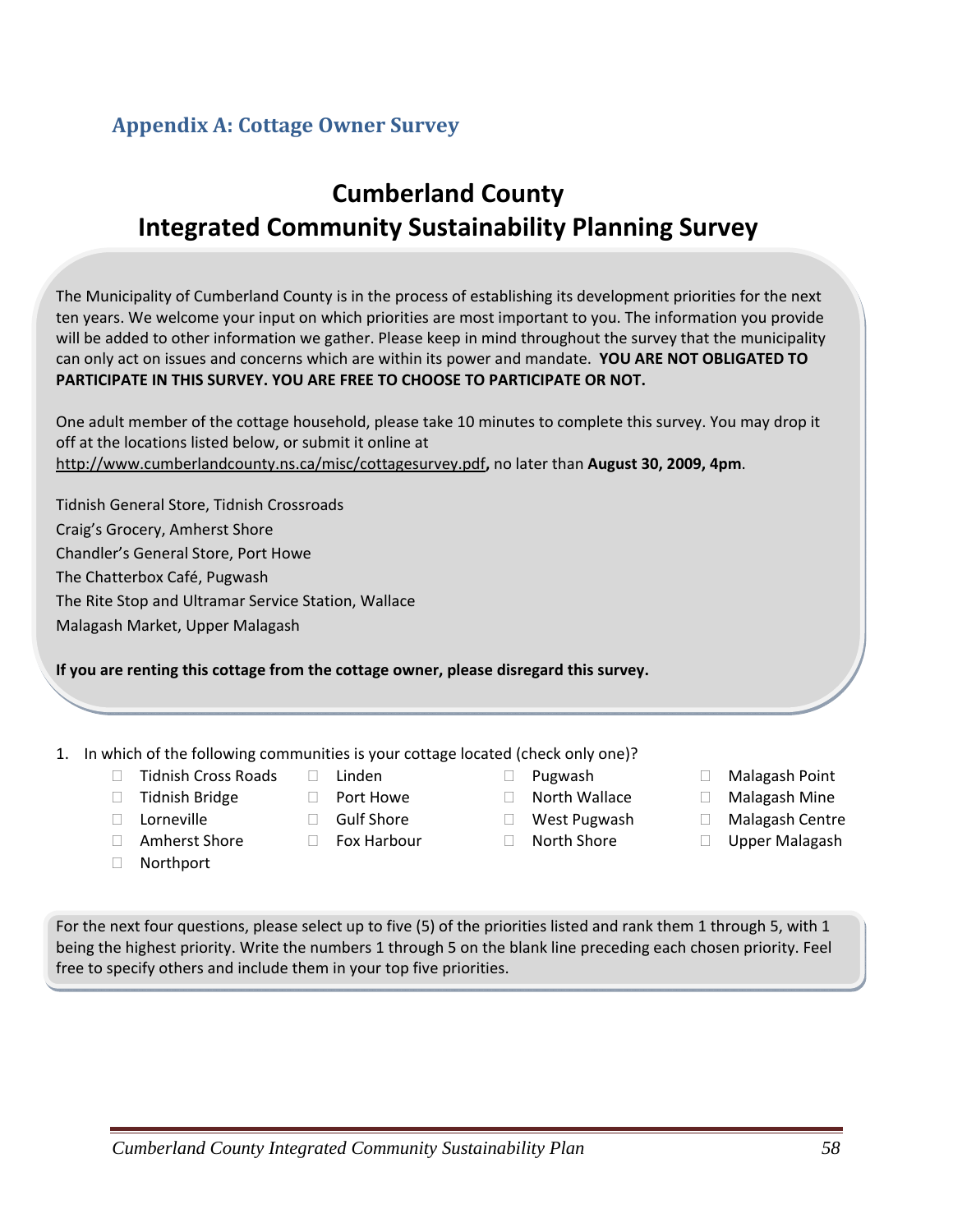- 2. Over the next ten years, which of the following **economic development** priorities should the municipality focus its efforts on:
	- \_\_\_ Investing in a "green" industrial park
	- **\_\_\_** Helping existing businesses to stay in the area
	- **\_\_\_** Helping existing businesses to expand their operations
	- \_\_\_ Investing in new tourism infrastructure
	- \_\_\_ Working with partners to expand labour availability and general skills levels
	- Promoting growth in ecotourism businesses
	- \_\_\_ Promoting growth in natural resource based businesses
	- \_\_\_ Promoting growth in agri‐tourism businesses
	- \_\_\_ Developing energy resources such as wind power, tidal power, solar, natural gas etc.
	- \_\_\_ Other (specify):\_\_\_\_\_\_\_\_\_\_\_\_\_\_\_\_\_\_\_\_\_\_\_\_\_\_\_\_\_\_\_\_\_\_\_\_\_\_\_\_\_\_\_\_\_\_\_\_\_\_\_\_\_\_\_\_\_\_\_\_\_\_\_\_\_\_\_\_\_
	- Other (specify): **with a set of the set of the set of the set of the set of the set of the set of the set of the set of the set of the set of the set of the set of the set of the set of the set of the set of the set of the**
- 3. Over the next ten years, which of the following **social development** priorities should the municipality focus its efforts on:
	- \_\_\_ Providing support to new adult literacy programs
	- \_\_\_ Investing in new walking / hiking trails
	- Relocating the existing soccer field complex
	- \_\_\_ Providing ongoing support for the YMCA pool
	- \_\_\_ Expanding the existing seniors facility (East Cumberland Lodge)
	- \_\_\_ Upgrading / retrofitting the Sunset Adult Residential Facility
	- \_\_\_ Investing in / upgrading to community halls
	- \_\_\_ Building a new skateboard park in Pugwash
	- \_\_\_ Building new bikeways and active transportation facilities
	- \_\_\_ Increasing public access to waterfront along the Northumberland shore
	- \_\_\_ Providing resource support to libraries in the County
	- \_\_\_ Providing resource support to public internet access in the County
	- \_\_\_ Other (specify):\_\_\_\_\_\_\_\_\_\_\_\_\_\_\_\_\_\_\_\_\_\_\_\_\_\_\_\_\_\_\_\_\_\_\_\_\_\_\_\_\_\_\_\_\_\_\_\_\_\_\_\_\_\_\_\_\_\_\_\_\_\_\_\_\_\_\_\_\_
	- \_\_\_ Other (specify):\_\_\_\_\_\_\_\_\_\_\_\_\_\_\_\_\_\_\_\_\_\_\_\_\_\_\_\_\_\_\_\_\_\_\_\_\_\_\_\_\_\_\_\_\_\_\_\_\_\_\_\_\_\_\_\_\_\_\_\_\_\_\_\_\_\_\_\_\_
- 4. Over the next ten years, which of the following **environmental** priorities should the municipality focus its efforts on:
	- \_\_\_ Building new waste water treatment facilities
	- \_\_\_ Upgrading existing waste water treatment facilities
	- \_\_\_ Installing new sewer systems
	- Reducing the effects of agriculture on land and water
	- \_\_\_ Building new central water supply systems
	- \_\_\_ Protecting the shoreline from erosion and reducing the negative impacts of shoreline erosion
	- Replacing existing street and road lights with LED lighting
	- \_\_\_ Planning for and adapting to the impacts of extreme weather events
	- \_\_\_ Protecting the existing agricultural land base
	- \_\_\_ Establishing land use development controls near watercourses and wetlands
	- \_\_\_ Other (specify):\_\_\_\_\_\_\_\_\_\_\_\_\_\_\_\_\_\_\_\_\_\_\_\_\_\_\_\_\_\_\_\_\_\_\_\_\_\_\_\_\_\_\_\_\_\_\_\_\_\_\_\_\_\_\_\_\_\_\_\_\_\_\_\_\_\_\_\_\_
	- $\blacksquare$  Other (specify):  $\blacksquare$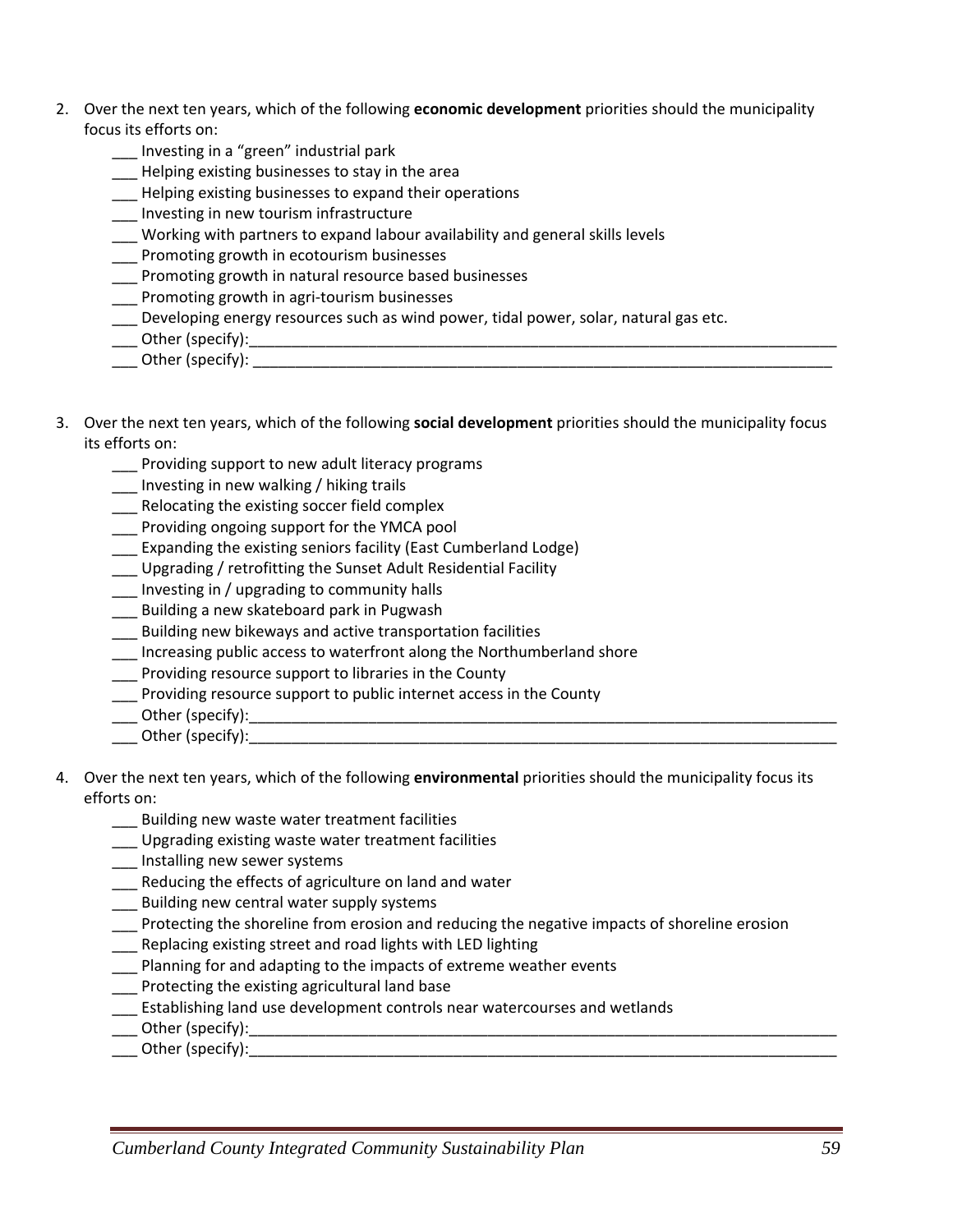- 5. Over the next ten years, which of the following **cultural development** priorities should the municipality focus its efforts on:
	- Working with the provincial government to attract more immigrants to the region
	- \_\_\_ Supporting community radio initiatives
	- \_\_\_ Redeveloping the Cyrus Eaton historical site/park
	- **\_\_\_** Developing and supporting one or more farmers' markets
	- \_\_\_ Redeveloping historic sites and properties (such as the Pugwash train station, Beaubassin, etc)
	- \_\_\_ Supporting the development of the Pugwash Peace Exchange (conference and learning facility)
	- Partnering for development of marina sites
	- \_\_\_ Providing support for cultural organizations, festivals and events
	- Providing support for community museums
	- \_\_\_ Promoting the regional tourism trail (showcases crafters and retailers of local handmade items)
	- \_\_\_ Other (specify):\_\_\_\_\_\_\_\_\_\_\_\_\_\_\_\_\_\_\_\_\_\_\_\_\_\_\_\_\_\_\_\_\_\_\_\_\_\_\_\_\_\_\_\_\_\_\_\_\_\_\_\_\_\_\_\_\_\_\_\_\_\_\_\_\_\_\_\_\_
	- \_\_\_ Other (specify):\_\_\_\_\_\_\_\_\_\_\_\_\_\_\_\_\_\_\_\_\_\_\_\_\_\_\_\_\_\_\_\_\_\_\_\_\_\_\_\_\_\_\_\_\_\_\_\_\_\_\_\_\_\_\_\_\_\_\_\_\_\_\_\_\_\_\_\_\_
- 6. Please estimate the number of days per season you typically spend at your cottage in the table below:

|        | Spring | Summer   Autumn   Winter |  |
|--------|--------|--------------------------|--|
| # Days |        |                          |  |

7. In what year were you born?

19\_\_\_\_\_ (year)

- 8. Please identify the number of persons (including yourself) in your cottage household in each of the following age categories:
	- \_\_\_20‐24 years of age
- \_\_\_45‐64 years of age
- \_\_\_25‐44 years of age \_\_\_65 years of age or older
- 9. Please indicate from the following list where your place of permanent residence is located (Check only one):
	- $\Box$  Elsewhere in the County of Cumberland
	- $\Box$  Elsewhere in the Province of Nova Scotia
	- □ Elsewhere in Canada. Specify Province \_\_\_\_\_\_\_
	- □ Another Country. Specify Country \_\_\_\_\_\_\_

### THANK YOU for your time and effort in completing this survey!

If you have questions, please contact **Stephanie Merrill**, Research Associate, Rural and Small Town Programme, Mount Allison University (506‐364‐2394 or smerrill@mta.ca); or **Nelson Bezanson**, Planning and Development Officer, Municipality of the County of Cumberland (902-667-2313 or nbezanson@cumberlandcounty.ns.ca.

This project has been reviewed and approved by the Mount Allison University Research Ethics Board. If you have any questions or concerns about this study, you may contact Dr. Nauman Farooqi, Chair of the Mount Allison University Research Ethics Board, by phone (364-2281) or by e-mail at reb@mta.ca.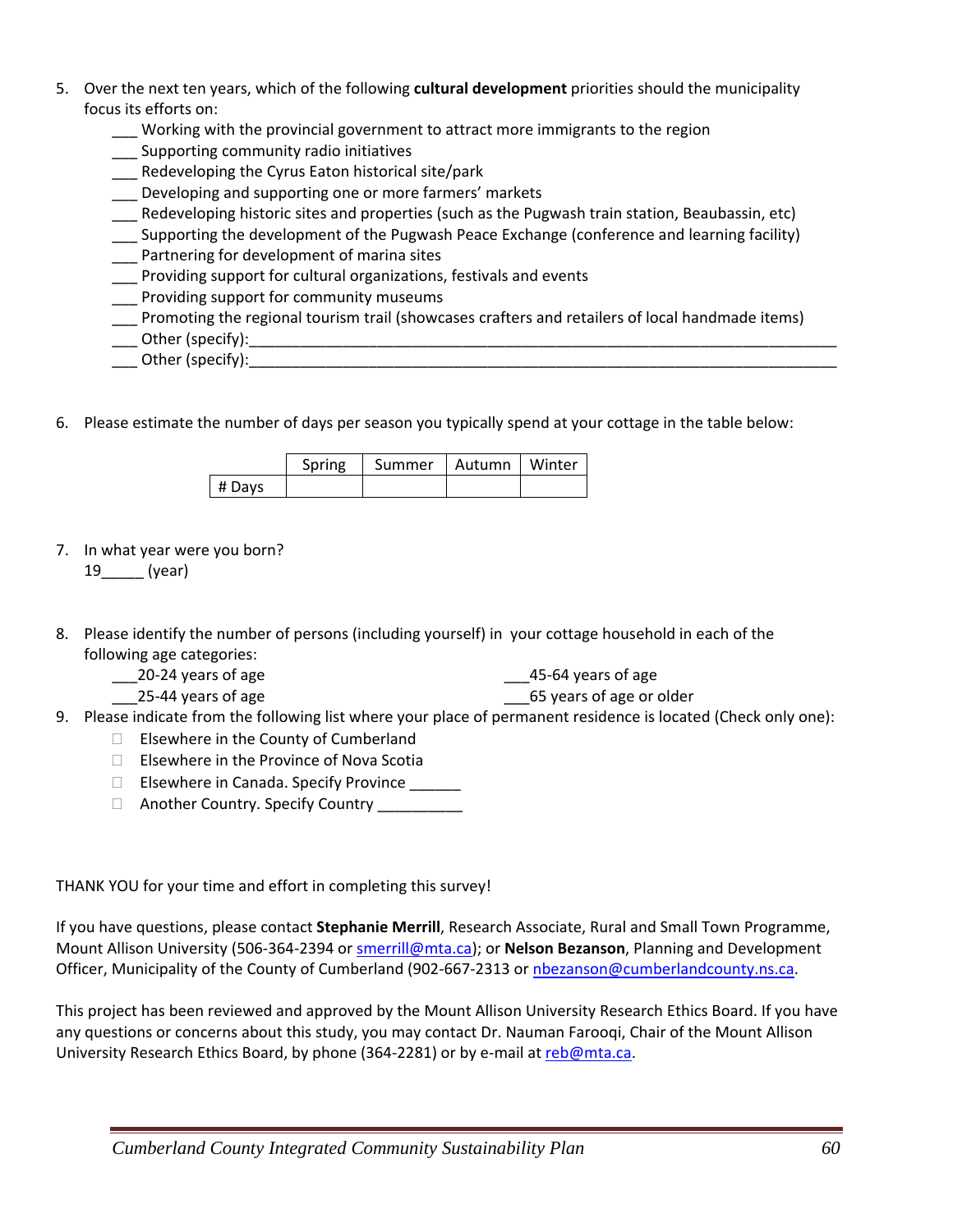# **Appendix B: Cottage Owner Survey Data Tables**

|                                                       |              |          | <b>Nova</b>   |          |               |
|-------------------------------------------------------|--------------|----------|---------------|----------|---------------|
|                                                       |              | County   | <b>Scotia</b> | Canada   | International |
|                                                       | <b>Total</b> | $(n=54)$ | $(n=66)$      | $(n=33)$ | $(n=14)$      |
| <b>Economic Development Priorities</b>                |              |          |               |          |               |
| Helping existing businesses to stay in the area       | 79.5         | 71.7     | 80.0          | 87.9     | 85.7          |
| Helping existing businesses to expand their           |              |          |               |          |               |
| operations                                            | 56.0         | 58.5     | 53.8          | 54.5     | 57.1          |
| Working with partners to expand labour availability   |              |          |               |          |               |
| and general skills levels                             | 50.6         | 60.4     | 47.7          | 39.4     | 57.1          |
| Developing energy resources such as wind power,       |              |          |               |          |               |
| tidal power, solar, natural gas etc.                  | 50.0         | 58.5     | 41.5          | 51.5     | 50.0          |
| Investing in new tourism infrastructure               | 48.2         | 47.2     | 46.2          | 60.6     | 35.7          |
| Promoting growth in natural resource based            |              |          |               |          |               |
| businesses                                            | 38.6         | 35.8     | 47.7          | 30.3     | 21.4          |
| Promoting growth in ecotourism businesses             | 38.0         | 50.9     | 32.3          | 33.3     | 28.6          |
| Promoting growth in agritourism businesses            | 30.7         | 22.6     | 43.1          | 30.3     | 7.1           |
| Investing in a "green" industrial park                | 21.7         | 24.5     | 29.2          | 9.1      | 7.1           |
| Other                                                 | 17.5         | 20.8     | 10.8          | 27.3     | 14.3          |
| <b>Social Development Priorities</b>                  |              |          |               |          |               |
| Providing resource support to public internet access  |              |          |               |          |               |
| in the County                                         | 53.0         | 47.2     | 55.4          | 45.5     | 85.7          |
| Investing in new walking / hiking trails              | 51.8         | 47.2     | 56.9          | 45.5     | 57.1          |
| Investing in / upgrading to community halls           | 47.6         | 41.5     | 47.7          | 54.5     | 57.1          |
| Expanding the existing seniors facility (East         |              |          |               |          |               |
| Cumberland Lodge)                                     | 44.6         | 35.8     | 49.2          | 48.5     | 42.9          |
| Building new bikeways and active transportation       |              |          |               |          |               |
| facilities                                            | 44.0         | 41.5     | 49.2          | 30.3     | 57.1          |
| Providing resource support to libraries in the County | 41.6         | 49.1     | 36.9          | 42.4     | 35.7          |
| Increasing public access to waterfront along the      |              |          |               |          |               |
| Northumberland shore                                  | 36.1         | 24.5     | 46.2          | 42.4     | 21.4          |
| Providing ongoing support for the YMCA pool           | 33.1         | 60.4     | 24.6          | 21.2     | 0.0           |
| Upgrading / retrofitting the Sunset Adult Residential |              |          |               |          |               |
| Facility                                              | 30.7         | 28.3     | 27.7          | 45.5     | 14.3          |
| Providing support to new adult literacy programs      | 30.1         | 37.7     | 20.0          | 39.4     | 28.6          |
| Building a new skateboard park in Pugwash             | 7.2          | 3.8      | 10.8          | 8.1      | 7.1           |
| Relocating the existing soccer field complex          | 1.8          | 3.8      | 1.5           | 0.0      | 0.0           |
| Other                                                 | 12.7         | 19.2     | 13.8          | 6.1      | 0.0           |
| <b>Environmental Development Priorities</b>           |              |          |               |          |               |
| Protecting the shoreline from erosion and reducing    |              |          |               |          |               |
| the negative impacts of shoreline erosion             | 73.1         | 68.5     | 76.9          | 72.7     | 71.4          |
| Protecting the existing agricultural land base        | 61.1         | 59.3     | 64.6          | 66.7     | 42.9          |

Table 1. Percent ranking as a Top 5 Priority, by permanent residence of cottage respondent

*Cumberland County Integrated Community Sustainability Plan 61*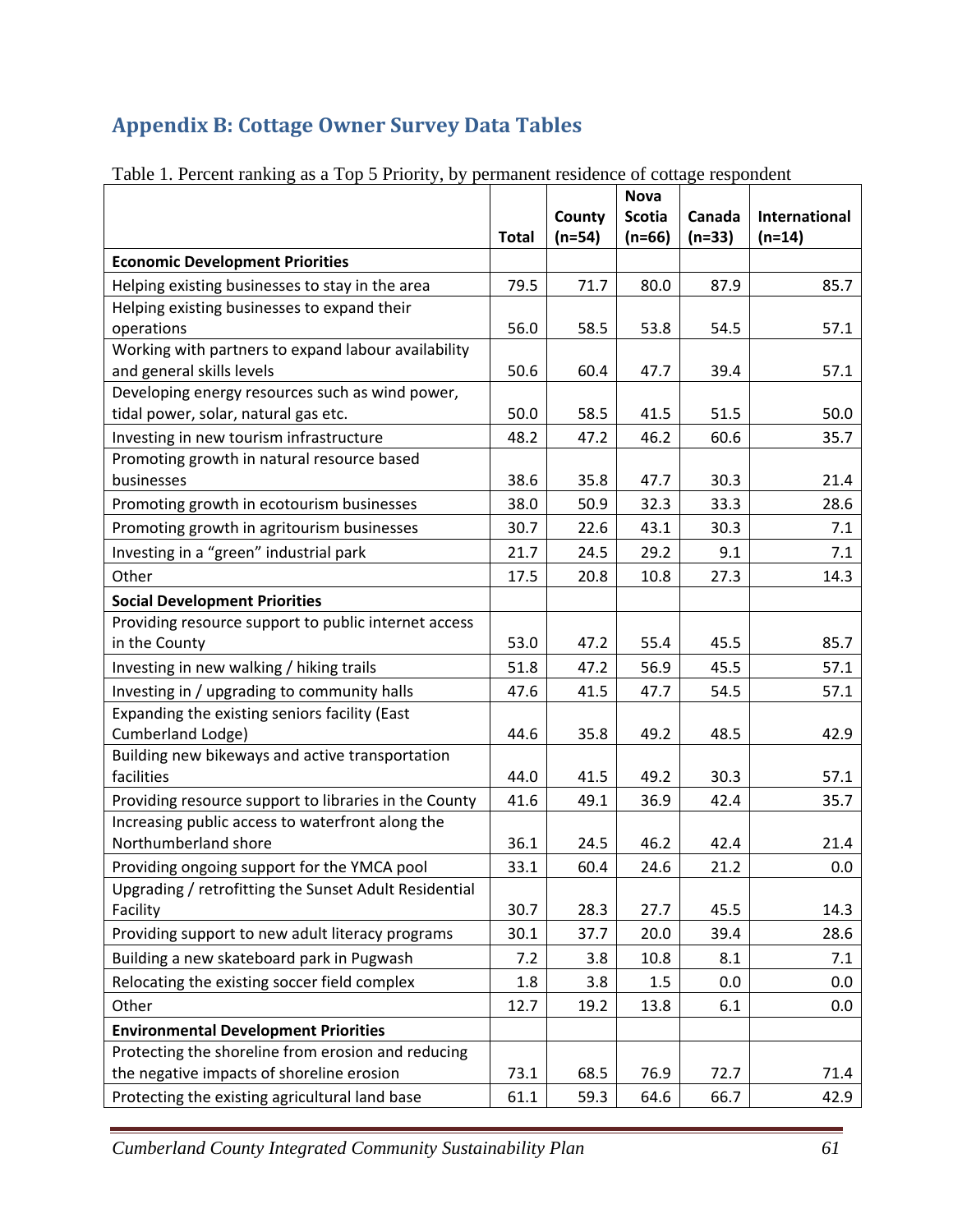|                                                         |              |          | <b>Nova</b>   |          |               |
|---------------------------------------------------------|--------------|----------|---------------|----------|---------------|
|                                                         |              | County   | <b>Scotia</b> | Canada   | International |
|                                                         | <b>Total</b> | $(n=54)$ | $(n=66)$      | $(n=33)$ | $(n=14)$      |
| Establishing land use development controls near         |              |          |               |          |               |
| watercourses and wetlands                               | 54.5         | 55.6     | 49.2          | 69.7     | 42.9          |
| Planning for and adapting to the impacts of extreme     |              |          |               |          |               |
| weather events                                          | 43.1         | 35.2     | 44.6          | 54.5     | 42.9          |
| Reducing the effects of agriculture on land and         |              |          |               |          |               |
| water                                                   | 31.7         | 37.0     | 29.2          | 33.3     | 21.4          |
| Building new waste water treatment facilities           | 30.7         | 34.0     | 29.2          | 30.3     | 28.6          |
| Upgrading existing waste water treatment facilities     | 30.5         | 35.2     | 33.8          | 21.2     | 21.4          |
| Replacing existing street and road lights with LED      |              |          |               |          |               |
| lighting                                                | 28.1         | 31.5     | 27.7          | 21.2     | 35.7          |
| Building new central water supply systems               | 20.4         | 25.9     | 16.9          | 15.2     | 28.6          |
| Installing new sewer systems                            | 19.8         | 27.8     | 16.9          | 15.2     | 14.3          |
| Other                                                   | 24.0         | 31.5     | 24.6          | 15.2     | 14.3          |
| <b>Cultural Development Priorities</b>                  |              |          |               |          |               |
| Developing and supporting one or more farmers'          |              |          |               |          |               |
| markets                                                 | 74.9         | 77.8     | 73.8          | 75.8     | 71.4          |
| Providing support for cultural organizations, festivals |              |          |               |          |               |
| and events                                              | 65.9         | 68.5     | 56.9          | 75.8     | 71.4          |
| Redeveloping historic sites and properties (such as     |              |          |               |          |               |
| the Pugwash train station, Beaubassin, etc)             | 62.3         | 59.3     | 60.0          | 69.7     | 64.3          |
| Promoting the regional tourism trail (showcases         |              |          |               |          |               |
| crafters and retailers of local handmade items)         | 55.1         | 64.8     | 53.8          | 51.5     | 28.6          |
| Partnering for development of marina sites              | 43.7         | 48.1     | 47.7          | 30.3     | 42.9          |
| Redeveloping the Cyrus Eaton historical site/park       | 38.9         | 31.5     | 44.6          | 42.4     | 35.7          |
| Providing support for community museums                 | 36.5         | 40.7     | 33.8          | 42.4     | 21.4          |
| Supporting the development of the Pugwash Peace         |              |          |               |          |               |
| Exchange (conference and learning facility)             | 32.9         | 25.9     | 40.0          | 33.3     | 28.6          |
| Working with the provincial government to attract       |              |          |               |          |               |
| more immigrants to the region                           | 15.0         | 18.5     | 10.8          | 15.2     | 21.4          |
| Supporting community radio initiatives                  | 15.0         | 24.1     | 10.8          | 9.1      | 14.3          |
| Other                                                   | 5.4          | 5.6      | 6.5           | 6.1      | 0.0           |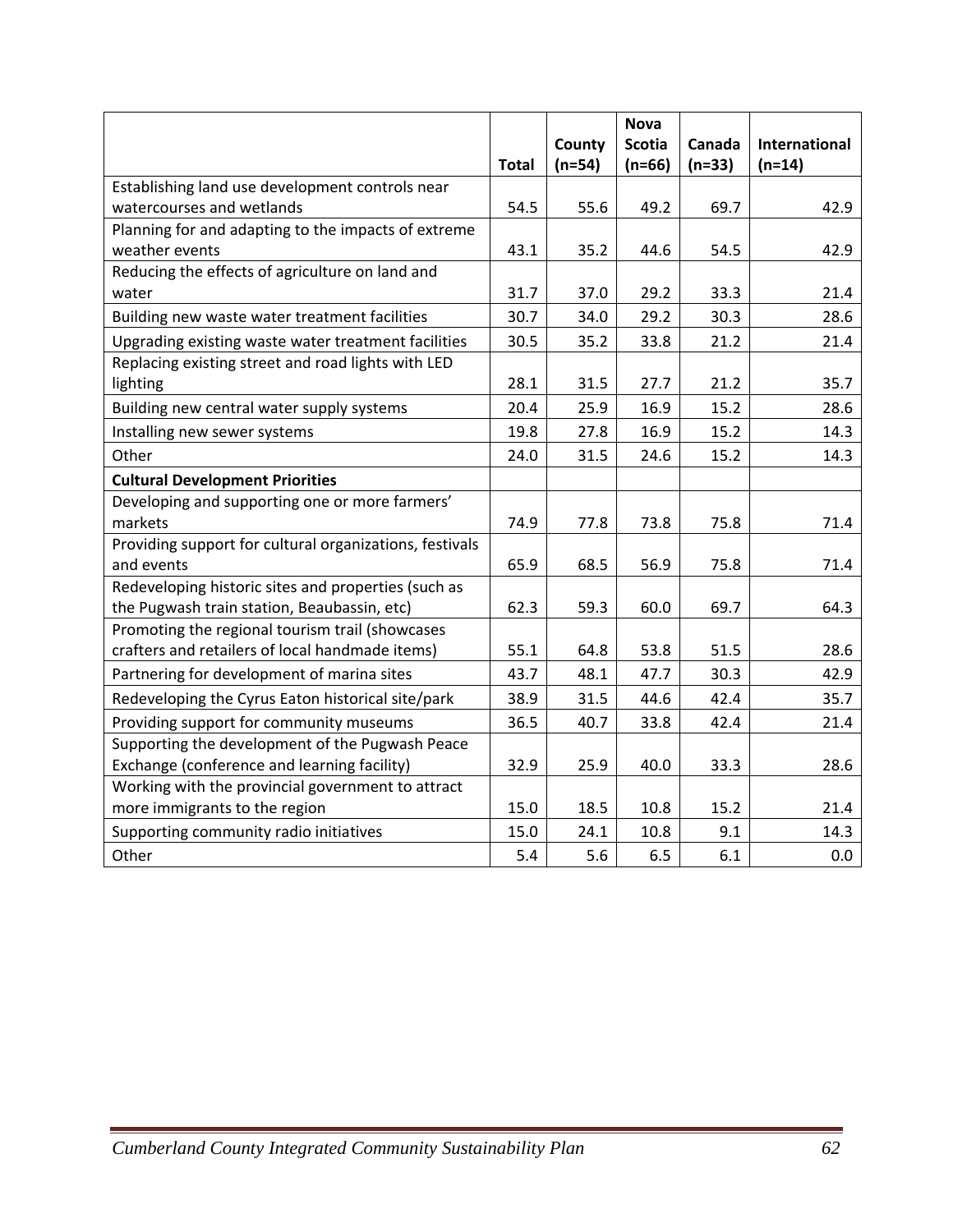|                                                                | <b>Tid-Lor</b> | <b>AS-NP</b> | Lin-PH-Pug | GS-Mal   |
|----------------------------------------------------------------|----------------|--------------|------------|----------|
|                                                                | $(n=32)$       | $(n=50)$     | $(n=54)$   | $(n=32)$ |
| <b>Economic Development Priorities</b>                         |                |              |            |          |
| Helping existing businesses to stay in the area                | 87.5           | 71.4         | 86.8       | 78.1     |
| Helping existing businesses to expand their operations         | 59.4           | 53.1         | 52.8       | 62.5     |
| Working with partners to expand labour availability and        |                |              |            |          |
| general skills levels                                          | 50.0           | 49.0         | 52.8       | 53.1     |
| Developing energy resources such as wind power, tidal          |                |              |            |          |
| power, solar, natural gas etc.                                 | 59.4           | 55.1         | 50.9       | 20.8     |
| Investing in new tourism infrastructure                        | 46.9           | 38.8         | 60.4       | 50.0     |
| Promoting growth in natural resource based businesses          | 28.1           | 36.7         | 35.8       | 56.3     |
| Promoting growth in ecotourism businesses                      | 50.0           | 28.6         | 37.7       | 40.6     |
| Promoting growth in agritourism businesses                     | 25.0           | 34.7         | 24.5       | 43.8     |
| Investing in a "green" industrial park                         | $3.1\,$        | 24.5         | 30.2       | 25.0     |
| Other                                                          | 15.6           | 18.4         | 20.8       | 9.4      |
| <b>Social Development Priorities</b>                           |                |              |            |          |
| Providing resource support to public internet access in the    |                |              |            |          |
| County                                                         | 46.9           | 50.0         | 59.3       | 53.1     |
| Investing in new walking / hiking trails                       | 40.6           | 52.1         | 53.7       | 63.6     |
| Investing in / upgrading to community halls                    | 53.1           | 50.0         | 40.7       | 56.3     |
| Expanding the existing seniors facility (East Cumberland       |                |              |            |          |
| Lodge)                                                         | 34.4           | 37.5         | 55.6       | 50.0     |
| Building new bikeways and active transportation facilities     | 43.8           | 33.3         | 53.7       | 50.0     |
| Providing resource support to libraries in the County          | 50.0           | 39.6         | 37.0       | 40.6     |
| Increasing public access to waterfront along the               |                |              |            |          |
| Northumberland shore                                           | 25.0           | 31.3         | 35.2       | 53.1     |
| Providing ongoing support for the YMCA pool                    | 53.1           | 39.6         | 29.6       | 6.3      |
| Upgrading / retrofitting the Sunset Adult Residential Facility | 37.5           | 22.9         | 35.2       | 31.3     |
| Providing support to new adult literacy programs               | 37.5           | 29.2         | 31.5       | 21.9     |
| Building a new skateboard park in Pugwash                      | 6.3            | 2.1          | 9.3        | 12.5     |
| Relocating the existing soccer field complex                   | 6.3            | 2.1          | 0.0        | 0.0      |
| Other                                                          | 6.5            | 12.5         | 14.8       | 12.5     |
| <b>Environmental Development Priorities</b>                    |                |              |            |          |
| Protecting the shoreline from erosion and reducing the         |                |              |            |          |
| negative impacts of shoreline erosion                          | 71.9           | 73.5         | 79.6       | 68.8     |
| Protecting the existing agricultural land base                 | 46.9           | 69.4         | 63.0       | 56.3     |
| Establishing land use development controls near                |                |              |            |          |
| watercourses and wetlands                                      | 65.6           | 44.9         | 55.6       | 59.4     |
| Planning for and adapting to the impacts of extreme            |                |              |            |          |
| weather events                                                 | 40.6           | 38.8         | 48.1       | 46.9     |
| Reducing the effects of agriculture on land and water          | 43.8           | 32.7         | 35.2       | 18.8     |
| Building new waste water treatment facilities                  | 40.6           | 22.9         | 33.3       | 31.3     |
| Upgrading existing waste water treatment facilities            | 21.9           | 28.6         | 29.6       | 37.5     |
| Replacing existing street and road lights with LED lighting    | 21.9           | 32.7         | 25.9       | 31.3     |
| Building new central water supply systems                      | 21.9           | 14.3         | 24.1       | 21.9     |

Table 2. Percent Ranking as a Top 5 Priority, by Cottage Community Location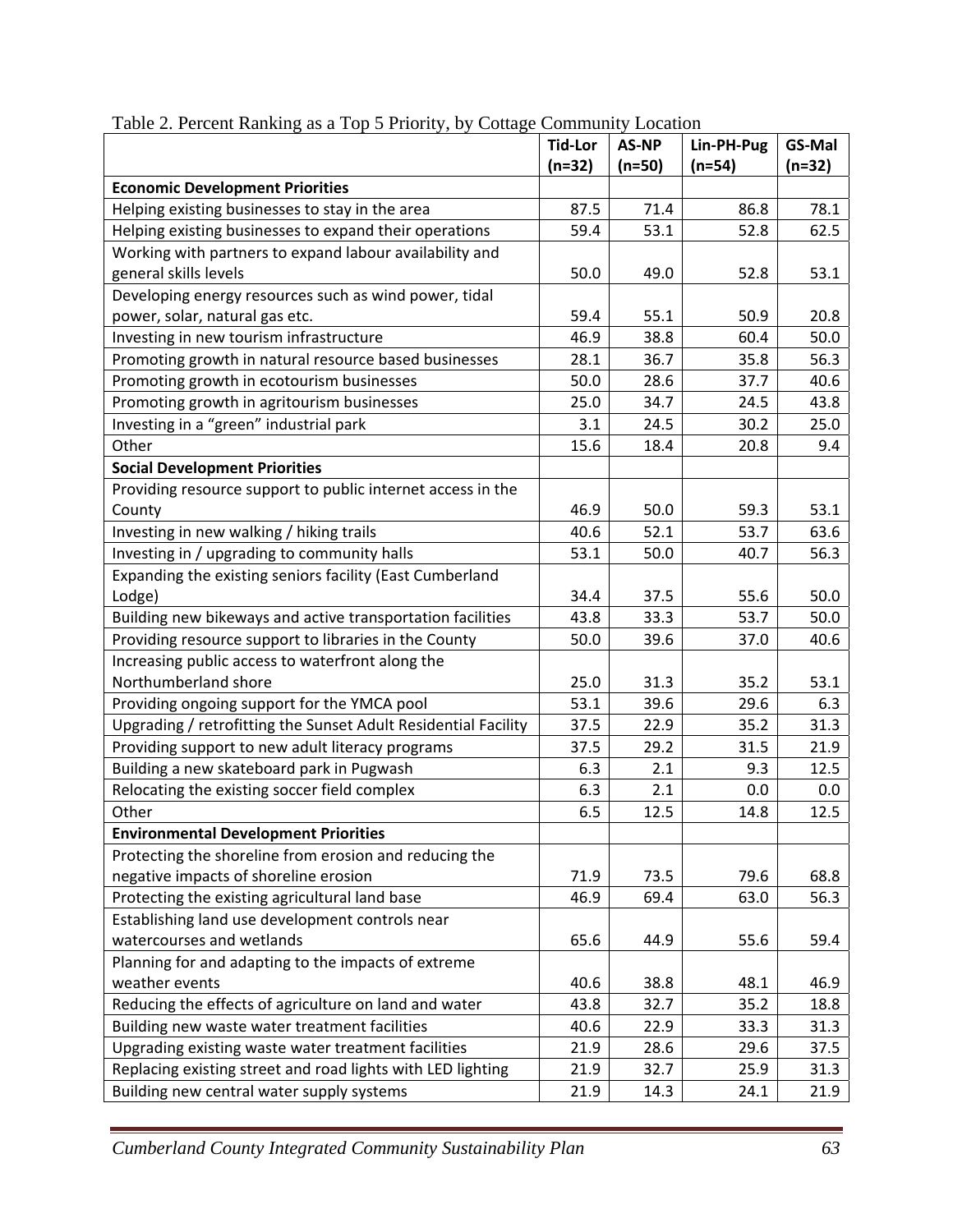|                                                             | <b>Tid-Lor</b> | <b>AS-NP</b> | Lin-PH-Pug | <b>GS-Mal</b> |
|-------------------------------------------------------------|----------------|--------------|------------|---------------|
|                                                             | $(n=32)$       | $(n=50)$     | $(n=54)$   | $(n=32)$      |
| Installing new sewer systems                                | 25.0           | 20.4         | 18.5       | 18.8          |
| Other                                                       | 21.9           | 28.6         | 25.9       | 9.4           |
| <b>Cultural Development Priorities</b>                      |                |              |            |               |
| Developing and supporting one or more farmers' markets      | 75.0           | 83.7         | 72.2       | 62.5          |
| Providing support for cultural organizations, festivals and |                |              |            |               |
| events                                                      | 71.9           | 69.4         | 70.4       | 53.1          |
| Redeveloping historic sites and properties (such as the     |                |              |            |               |
| Pugwash train station, Beaubassin, etc)                     | 59.4           | 65.3         | 61.1       | 68.8          |
| Promoting the regional tourism trail (showcases crafters    |                |              |            |               |
| and retailers of local handmade items)                      | 65.6           | 49.0         | 50.0       | 56.3          |
| Partnering for development of marina sites                  | 43.8           | 42.9         | 42.6       | 43.8          |
| Redeveloping the Cyrus Eaton historical site/park           | 25.0           | 32.7         | 53.7       | 43.8          |
| Providing support for community museums                     | 43.8           | 40.8         | 24.1       | 40.6          |
| Supporting the development of the Pugwash Peace             |                |              |            |               |
| Exchange (conference and learning facility)                 | 25.0           | 20.4         | 46.3       | 46.9          |
| Working with the provincial government to attract more      |                |              |            |               |
| immigrants to the region                                    | 18.8           | 8.2          | 20.4       | 15.6          |
| Supporting community radio initiatives                      | 18.8           | 14.3         | 20.4       | 6.3           |
| Other                                                       | 3.1            | 4.3          | 9.3        | 3.1           |

Legend: Tid = Tidnish ; Lor = Lorneville ;  $AS =$  Amherst Shore;  $NP =$  North Port; Lin = Linden;  $PH =$  Port Howe; Pug = Pugwash;  $GS =$  Gulf Shore; Mal = Malagash.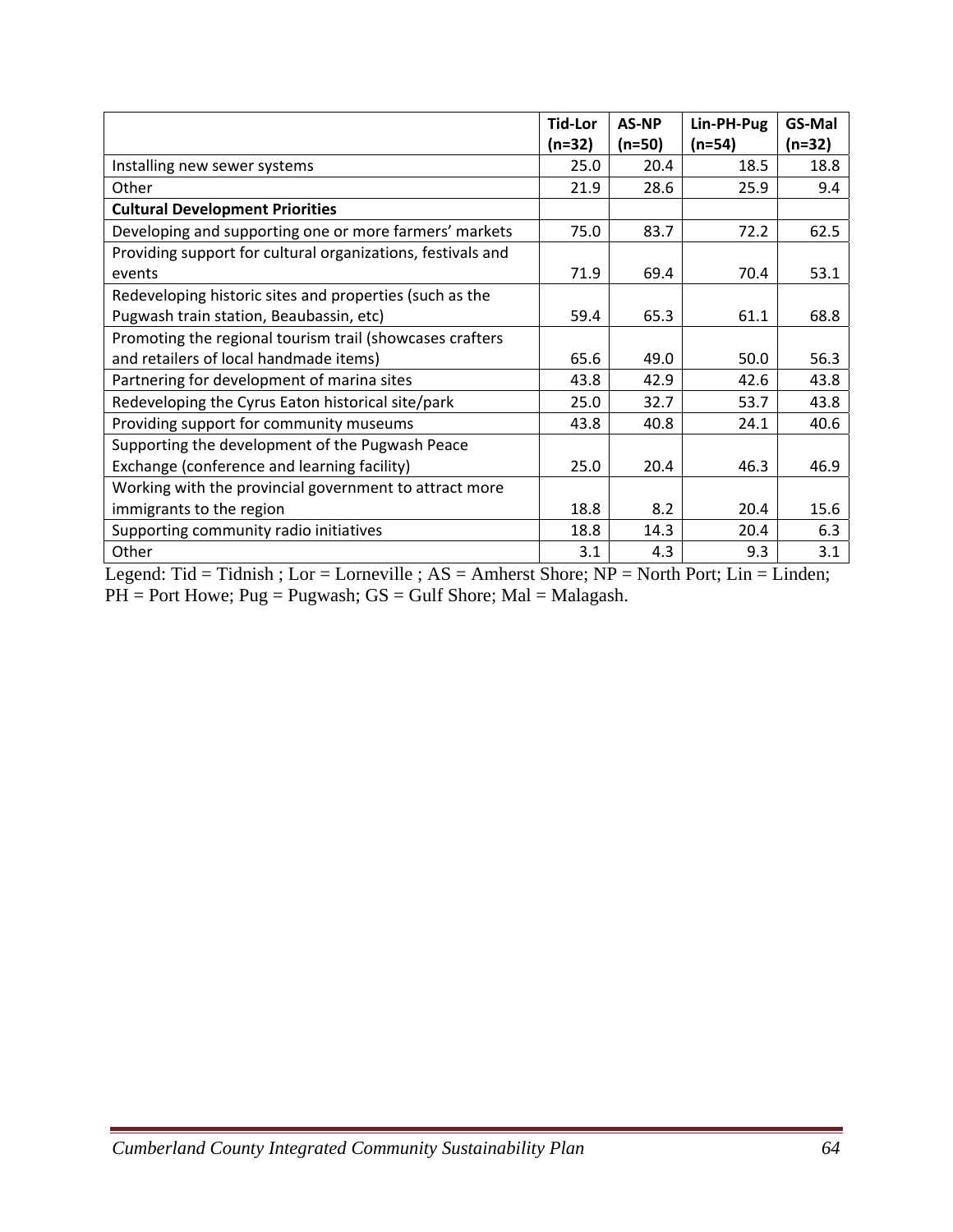|                                             | Total (%) |
|---------------------------------------------|-----------|
| <b>Age Distribution of Respondents</b>      |           |
| less than 45 years                          | 8.4       |
| 45-54 years                                 | 14.5      |
| 55-64 years                                 | 31.3      |
| 65+ years                                   | 45.8      |
| <b>Permanent Residence</b>                  |           |
| <b>Cumberland County</b>                    | 32.3      |
| Elsewhere in NS                             | 39.5      |
| Elsewhere in Canada                         | 10.8      |
| International                               | 8.4       |
| <b>Respondent Distribution by Community</b> |           |
| <b>Tidnish Cross Roads</b>                  | 10.1      |
| <b>Tidnish Bridge</b>                       | 3.0       |
| Lorneville                                  | 9.0       |
| <b>Amherst Shore</b>                        | 22.6      |
| Northport                                   | 7.1       |
| Linden                                      | 6.0       |
| Port Howe                                   | 14.9      |
| <b>Gulf Shore</b>                           | 11.9      |
| Fox Harbour                                 | 1.2       |
| Pugwash                                     | 9.5       |
| North Wallace                               | 0.8       |
| West Pugwash                                | 1.8       |
| North Shore                                 | 1.2       |
| Malagash Point                              | 0.6       |
| Malagash Mine                               | 2.4       |
| Malagash Centre                             | 0.6       |
| <b>Upper Malagash</b>                       | 0.6       |

Table 3. Demographic characteristics of survey respondents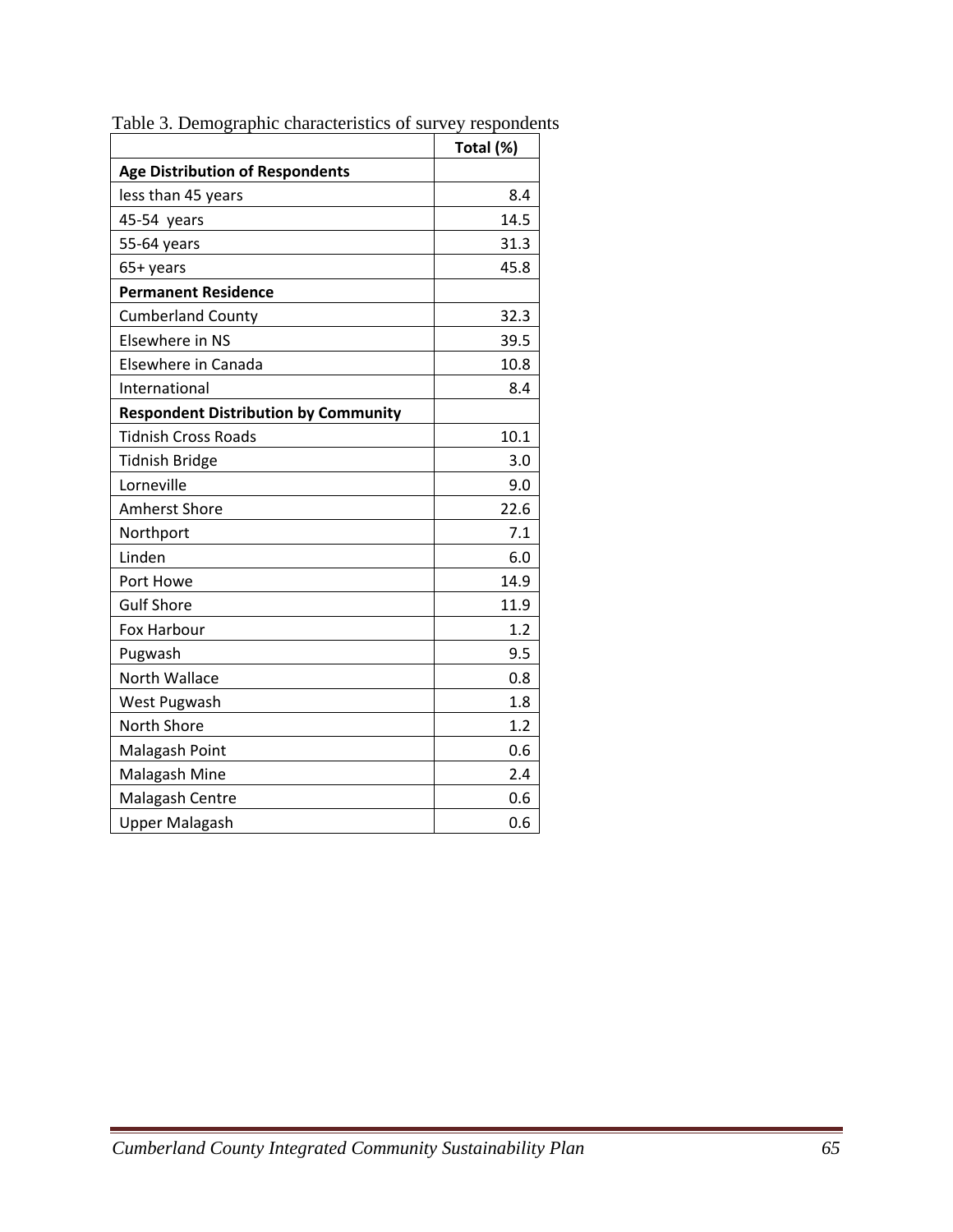## **Appendix C: Focus Group Guide**

#### Welcome/Introductions

The Municipality of the County of Cumberland has undertaken an integrated community sustainability planning process in order to fulfill its requirements to access its share of the gas tax revenue transferred from the federal to the provincial government for distribution to municipalities. The ICSP is an integral process and its outcomes will not only position the County to access the funds, but will also contribute to other development initiatives over time.

An integrated community sustainability plan takes a holistic approach to issues and opportunities in terms of the environment, economy, society, and culture. It focuses on the integration of these 4 arms to achieve a community's 20 to 30 year vision. An ICSP's aim is to empower communities to address their current and future needs, embedding their infrastructure requirements within these broader strategies. Sustainable planning examines how people, businesses and organizations can work together to improve the health of both the individual and the community and preserve the environment for future generations.

An important part of the ICSP process is public participation, which will help guide municipalities in the development of their strategic goals for sustainability. The ICSP will complement and build upon existing community planning efforts.

You have been invited to participate as knowledgeable members of the community whose views are well regarded and whose feedback is valuable. Thank you for agreeing to take the time to contribute to this effort to make your municipality more sustainable.

Discussion (divide group into smaller groups)

1. The Municipality of the County of Cumberland's mission is "to provide residents with leadership, support and municipal services that contribute to the well being of the community."

> What is meant by "well being of the community?" How does this statement apply to your area? What characteristics/outcomes do you feel contribute to /or should underpin this mission?

- 2. A municipality is typically influenced by such things as trends and issues. For example, some trends which affect a municipality are:
	- a. Global: borders open, more competition enters the marketplace, climate change
	- b. Education: a need for quality skilled workers, a larger labour force as population ages and youth leave
	- c. Technology: use of high speed internet, broadband etc. has improved communication
	- d. Aging Population: provides labour force shortage and increased health care needs
	- e. Economic: closure of large employers, downsizing of workforce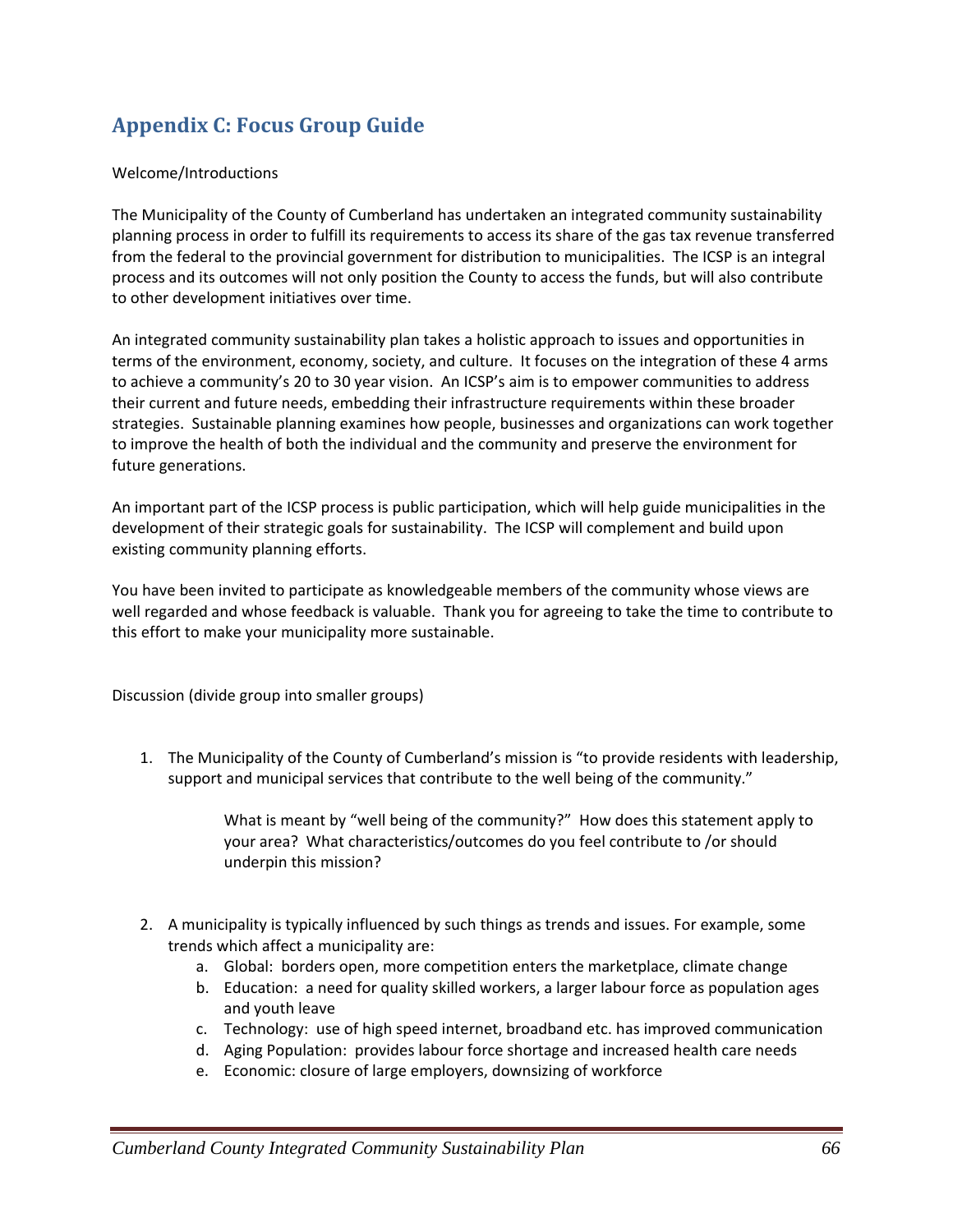f. Public services: centralization of schools and health care in larger communities, changes in how services are provided

What do you feel are the trends affecting your area, now and in the future?

3. What other issues affect Cumberland County:

[Working in small groups, trends and issues will be listed by each group. All the groups report back and a final list is compiled. Priorities are then chosen.]

- 4. Looking forward 10 years, what is your hope for the future of this areas / community, and for the whole municipality? What would you like to see changed? What would you like to see stay the same?
- 5. A vision statement is a one line sentence which uses the ideal, preferred future as the reference point for setting goals and taking action. A mission statement deals with purpose, audience and procedures.

From your hopes for Cumberland for the next 10 years and the priorities listed, what words or phrases would you use in a vision statement for the Municipality?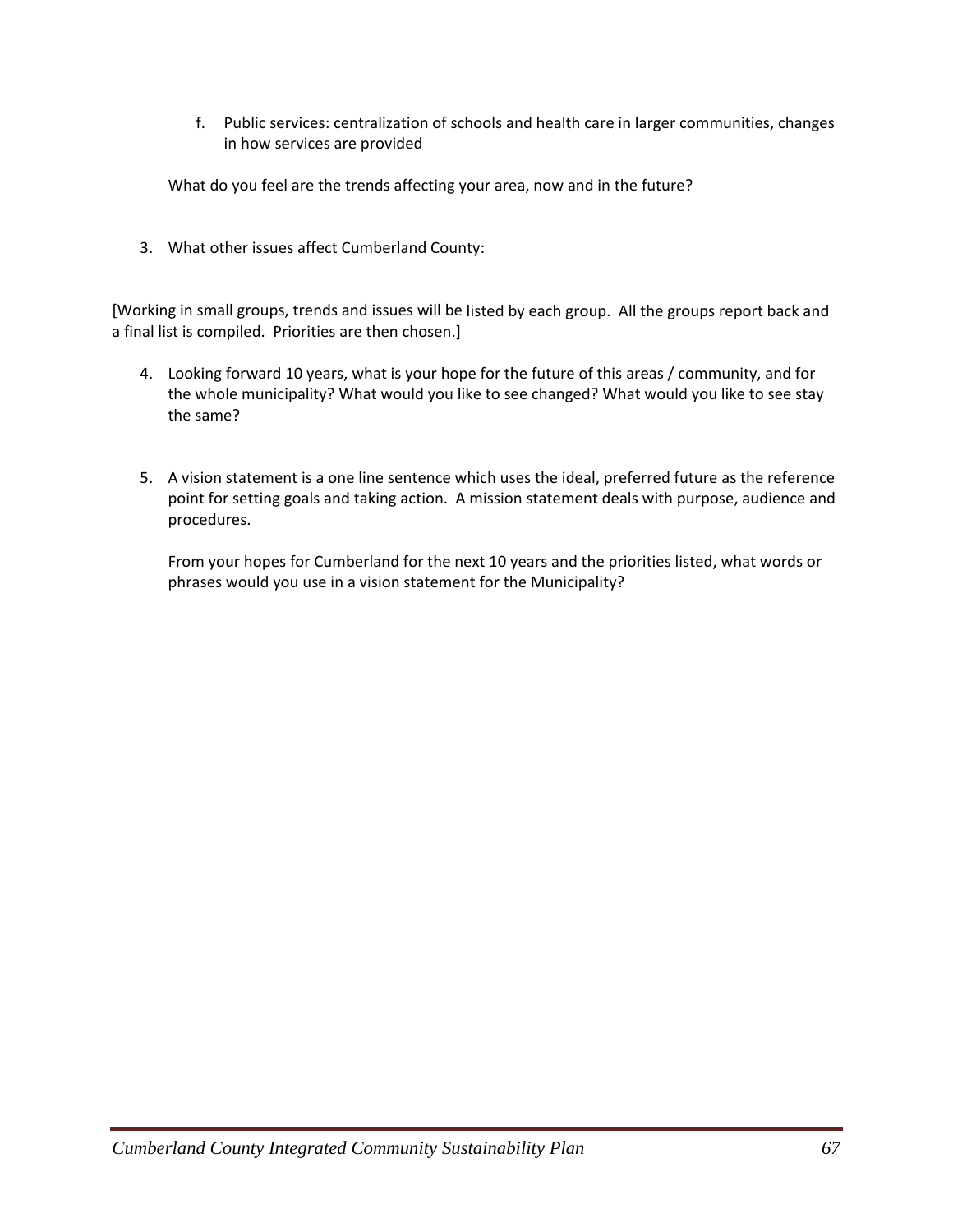## **Appendix D: Key Informant Interview Guide**

#### (Preamble/ introductions)

The Municipality of the County of Cumberland has undertaken an integrated community sustainability planning process in order to fulfill its requirements to access its share of the gas tax revenue transferred from the federal to the provincial government for distribution to municipalities. The ICSP is an integral process and its outcomes will not only position the County to access the funds, but will also contribute to other development initiatives over time.

- 1. In broad terms, how do you envision the future of Cumberland County in the next 20‐30 years? What would you like to see changed? What would you like to see stay the same?
- 2. What do you feel are the major issues and trends affecting the County, now and in the future?
- 3. As a representative of [insert group/agency/organization here], what do you feel are important economic development priorities for the County to focus on in the next 20‐30 years?
- 4. What do you feel are important environmental priorities for the County to focus on in the next 20‐30 years?
- 5. What do you feel are important Social/cultural priorities for the County to focus on in the next 20‐30 years?
- 6. Of these, which do you feel are the most pressing/important to address in the immediate future?
- 7. From your hopes for Cumberland for the next 10 years and the priorities listed, what words or phrases would you use in a vision statement for the Municipality?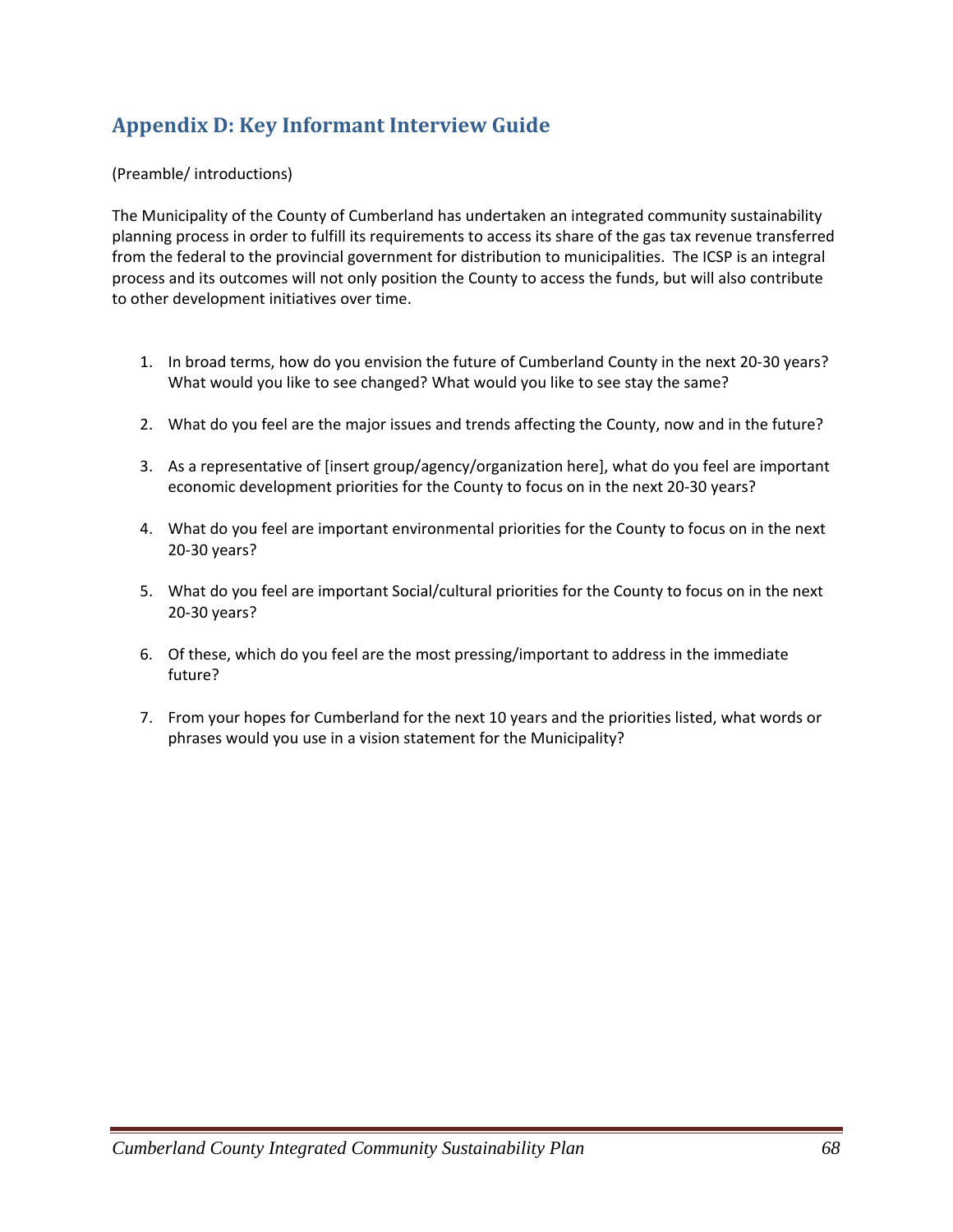### **Appendix E: Focus Group Participants**

Donald Agnew Tammara Ashe Doug Bacon Robert Beardsley Rod Benjamin Avard Bentley John Berry Lisa Betts Ruby Bjarnason Edna Boon Mark Boon Patricia Briggins Denis Brown Beth Clinton Colin Curleigh Phillip Donkin Rosemary Donkin Shawna Eason Clarence Felderhof Steve Ferguson Colin Fowlie Gerald Freeman Barb Gilbert Ernie Gilbert Allison Gillis Bruce Graham John Grant Richard Gray Keith Hunter Carol Hyslop

Ann Keddy John Kellegrew Bill Kempt Larry Latta Donald LeBlanc Jordan LeBlanc Rose MacAloney Ron MacNutt Craig McCormick Bert McWade Ratchford Merriam Alan Mills Sue Mills Shirley Nickerson Bob O'Connell Barry Patriquin Maggie Pitts Dianne Powell Alice Power Stephen Rayworth Gerald Read Edmund Reid John Reid Darlene Richard Judy Schultz Grace Smith Ron Urquhart Bernice Vance Loring Wilmot Kenneth Wilson